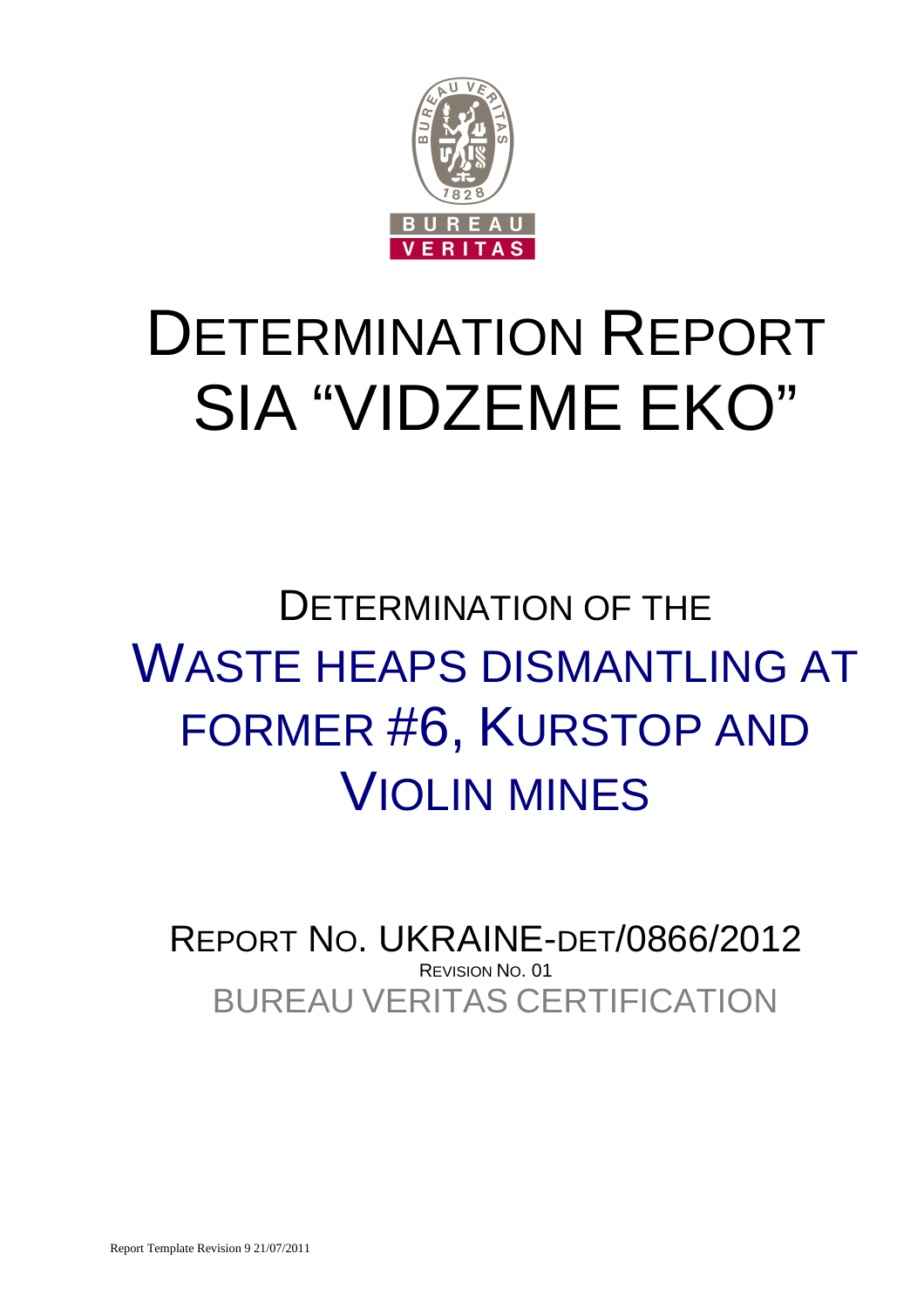

DETERMINATION REPORT: WASTE HEAPS DISMANTLING AT FORMER #6, KURSTOP AND VIOLIN MINES

| Date of first issue:<br>07/12/2012                                                                                                                                                                                                                                                                                                                                                                                                                                                                                                                                                                                                              | Organizational unit:<br><b>Holding SAS</b> | <b>Bureau Veritas Certification</b>                                                                        |  |
|-------------------------------------------------------------------------------------------------------------------------------------------------------------------------------------------------------------------------------------------------------------------------------------------------------------------------------------------------------------------------------------------------------------------------------------------------------------------------------------------------------------------------------------------------------------------------------------------------------------------------------------------------|--------------------------------------------|------------------------------------------------------------------------------------------------------------|--|
| Client:<br>SIA "Vidzeme Eko"                                                                                                                                                                                                                                                                                                                                                                                                                                                                                                                                                                                                                    | Client ref.:<br>Victor Tkachenko           |                                                                                                            |  |
| Summary:<br>Bureau Veritas Certification has made the determination of the "Waste heaps dismantling at former #6,<br>Kurstop and Violin mines" project of SIA "Vidzeme Eko" located in Hrystalne village of Krasnoluchsky borough<br>council, Luhansk Region, Ukraine on the basis of UNFCCC criteria for the JI, as well as criteria given to<br>provide for consistent project operations, monitoring and reporting. UNFCCC criteria refer to Article 6 of the<br>Kyoto Protocol, the JI rules and modalities and the subsequent decisions by the JI Supervisory Committee, as<br>well as the host country criteria.                          |                                            |                                                                                                            |  |
| The determination scope is defined as an independent and objective review of the project design document,<br>the project's baseline study, monitoring plan and other relevant documents, and consisted of the following<br>three phases: i) desk review of the project design and the baseline and monitoring plan; ii) follow-up interviews<br>with project stakeholders; iii) resolution of outstanding issues and the issuance of the final determination report<br>and opinion. The overall determination, from Contract Review to Determination Report & Opinion, was<br>conducted using Bureau Veritas Certification internal procedures. |                                            |                                                                                                            |  |
| The first output of the determination process is a list of Clarification and Corrective Action Requests (CL and<br>CAR), presented in Appendix A. Taking into account this output, the project proponent revised its project<br>design document.                                                                                                                                                                                                                                                                                                                                                                                                |                                            |                                                                                                            |  |
| In summary, it is Bureau Veritas Certification's opinion that the project correctly applies Guidance on criteria for<br>baseline setting and monitoring and meets the relevant UNFCCC requirements for the JI and the relevant host<br>country criteria.                                                                                                                                                                                                                                                                                                                                                                                        |                                            |                                                                                                            |  |
| Report No.:<br>Subject Group:<br>UKRAINE-det/0866/2012<br>JI                                                                                                                                                                                                                                                                                                                                                                                                                                                                                                                                                                                    |                                            | Indexing terms                                                                                             |  |
| Project title:<br>Waste heaps dismantling at former #6, Kurstop<br>and Violin mines                                                                                                                                                                                                                                                                                                                                                                                                                                                                                                                                                             |                                            |                                                                                                            |  |
| Work carried out by:<br>Svitlana Gariyenchyk - Team Leader,<br>Verifier<br>Vyacheslav Yeriomin – Team Member, Vejifier<br>Work reviewed by:                                                                                                                                                                                                                                                                                                                                                                                                                                                                                                     | Lead                                       | $ \mathsf{X} $<br>No distribution without permission from the<br>Client or responsible organizational unit |  |
| Ivan Sokolov - Internal Technical Reviewer<br>Vasyl Kobzar - technical specialist's<br>Work approved by:                                                                                                                                                                                                                                                                                                                                                                                                                                                                                                                                        | atio<br>Holding SA                         | Limited distribution                                                                                       |  |
| Ivan Sokolov - Operational Manager<br>Date of this revision:<br>Rev. No.:<br>10/12/2012<br>53<br>01                                                                                                                                                                                                                                                                                                                                                                                                                                                                                                                                             | Number of pages:                           | Unrestricted distribution                                                                                  |  |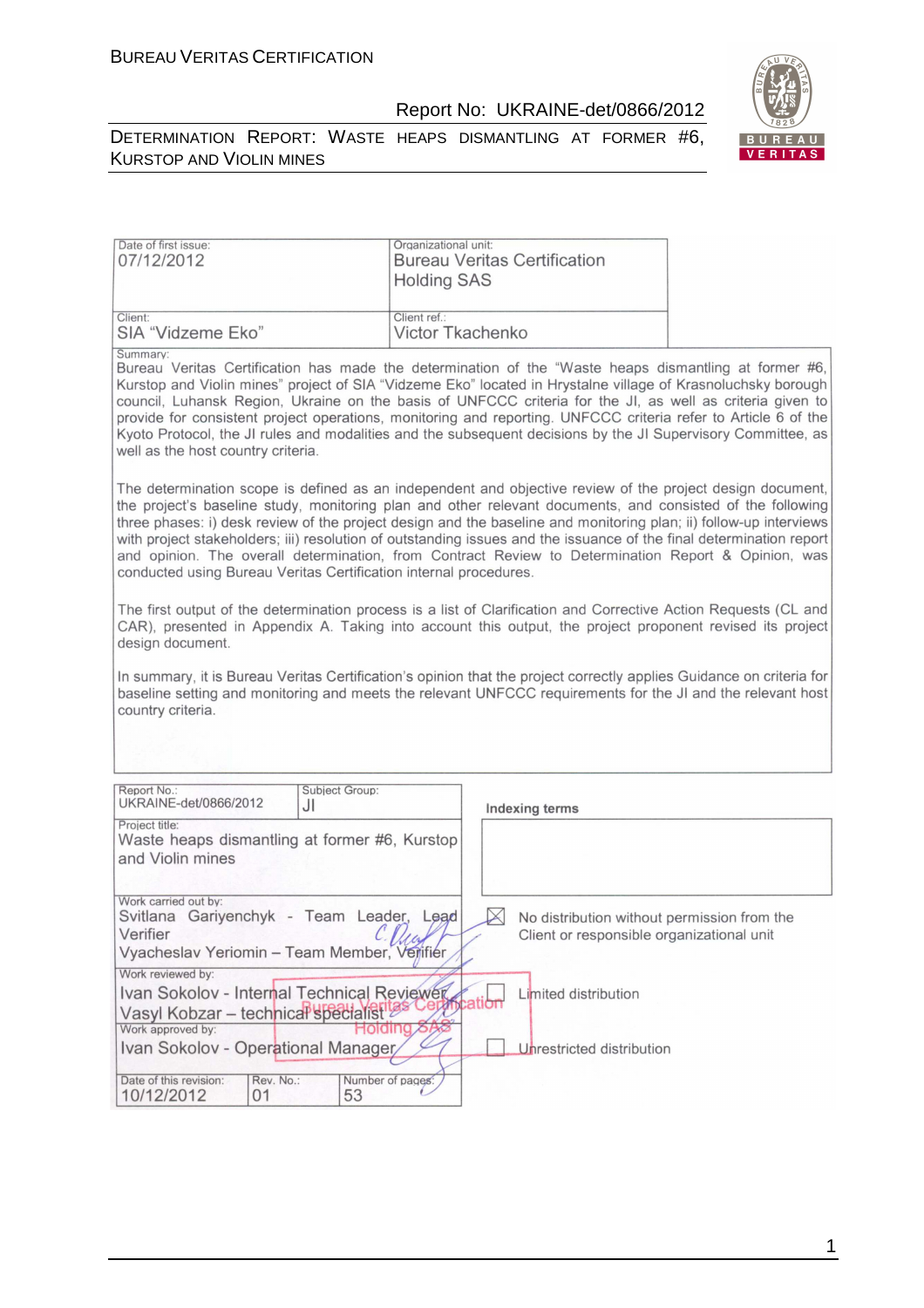DETERMINATION REPORT: WASTE HEAPS DISMANTLING AT FORMER #6, KURSTOP AND VIOLIN MINES

## **Table of Contents Page 2014**

| $\mathbf{1}$   |                                                                                     |                |
|----------------|-------------------------------------------------------------------------------------|----------------|
| 1.1            | Objective                                                                           | 3              |
| 1.2            | Scope                                                                               | 3              |
| 1.3            | Determination team                                                                  | 3              |
| $\overline{2}$ |                                                                                     | $\overline{4}$ |
| 2.1            | <b>Review of Documents</b>                                                          | $\overline{4}$ |
| 2.2            | Follow-up Interviews                                                                | 5              |
| 2.3            | <b>Resolution of Clarification and Corrective Action Requests</b>                   | 5              |
| 3              |                                                                                     |                |
| 4              |                                                                                     |                |
| 4.1            | Project approvals by Parties involved (19-20)                                       | 8              |
| 4.2            | Authorization of project participants by Parties involved (21)                      | 8              |
| 4.3            | Baseline setting (22-26)                                                            | 8              |
| 4.4            | Additionality (27-31)                                                               | 13             |
| 4.5            | Project boundary (32-33)                                                            | 13             |
| 4.6            | Crediting period (34)                                                               | 14             |
| 4.7            | Monitoring plan (35-39)                                                             | 15             |
| 4.8            | Leakage (40-41)                                                                     | 20             |
| 4.9            | Estimation of emission reductions or enhancements of net removals<br>$(42 - 47)$    | 21             |
| 4.10           | Environmental impacts (48)                                                          | 23             |
| 4.11           | Stakeholder consultation (49)                                                       | 23             |
| 4.12           | Determination regarding small scale projects (50-57)                                | 23             |
| 4.13           | Determination regarding land use, land-use change and forestry                      |                |
|                | (LULUCF) projects (58-64)                                                           | 23             |
| 4.14           | Determination regarding programmes of activities (65-73)                            | 23             |
| 5              | SUMMARY AND REPORT OF HOW DUE ACCOUNT WAS<br>TAKEN OF COMMENTS RECEIVED PURSUANT TO |                |
| 6              |                                                                                     |                |
| $\overline{7}$ |                                                                                     |                |
|                |                                                                                     |                |
|                |                                                                                     |                |

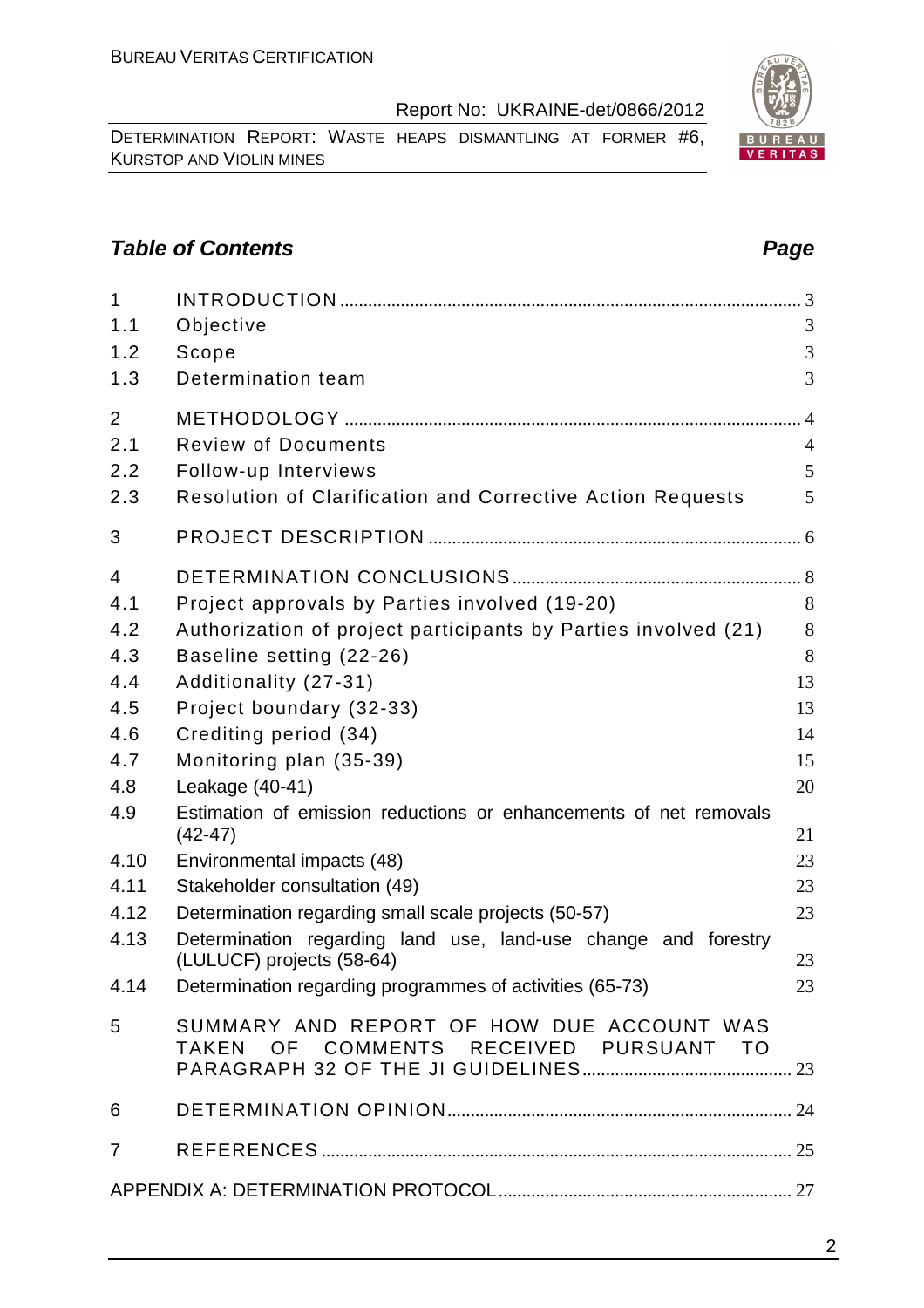DETERMINATION REPORT: WASTE HEAPS DISMANTLING AT FORMER #6, KURSTOP AND VIOLIN MINES



## **1 INTRODUCTION**

SIA "Vidzeme Eko" has commissioned Bureau Veritas Certification to determine its JI project "Waste heaps dismantling at former #6, Kurstop and Violin mines" (hereafter called "the project") at Hrystalne village, Krasnolychskyi District, Luhansk Region, Ukraine.

This report summarizes the findings of the determination of the project, performed on the basis of UNFCCC criteria, as well as criteria given to provide for consistent project operations, monitoring and reporting.

## **1.1 Objective**

The determination serves as project design verification and is a requirement of all projects. The determination is an independent third party assessment of the project design. In particular, the project's baseline, the monitoring plan (MP), and the project's compliance with relevant UNFCCC and host country criteria are determined in order to confirm that the project design, as documented, is sound and reasonable, and meets the stated requirements and identified criteria. Determination is a requirement for all JI projects and is seen as necessary to provide assurance to stakeholders of the quality of the project and its intended generation of emission reduction units (ERUs).

UNFCCC criteria refer to Article 6 of the Kyoto Protocol, the JI rules and modalities and the subsequent decisions by the JI Supervisory Committee, as well as the host country criteria.

## **1.2 Scope**

The determination scope is defined as an independent and objective review of the project design document, the project's baseline study and monitoring plan and other relevant documents. The information in these documents is reviewed against Kyoto Protocol requirements, UNFCCC rules and associated interpretations.

The determination is not meant to provide any consulting towards the Client. However, stated requests for clarifications and/or corrective actions may provide input for improvement of the project design.

## **1.3 Determination team**

The determination team consists of the following personnel:

Svitlana Gariyenchyk

Bureau Veritas Certification Team Leader, Climate Change Verifier

Vyacheslav Yeriomin

Bureau Veritas Certification Climate Change Verifier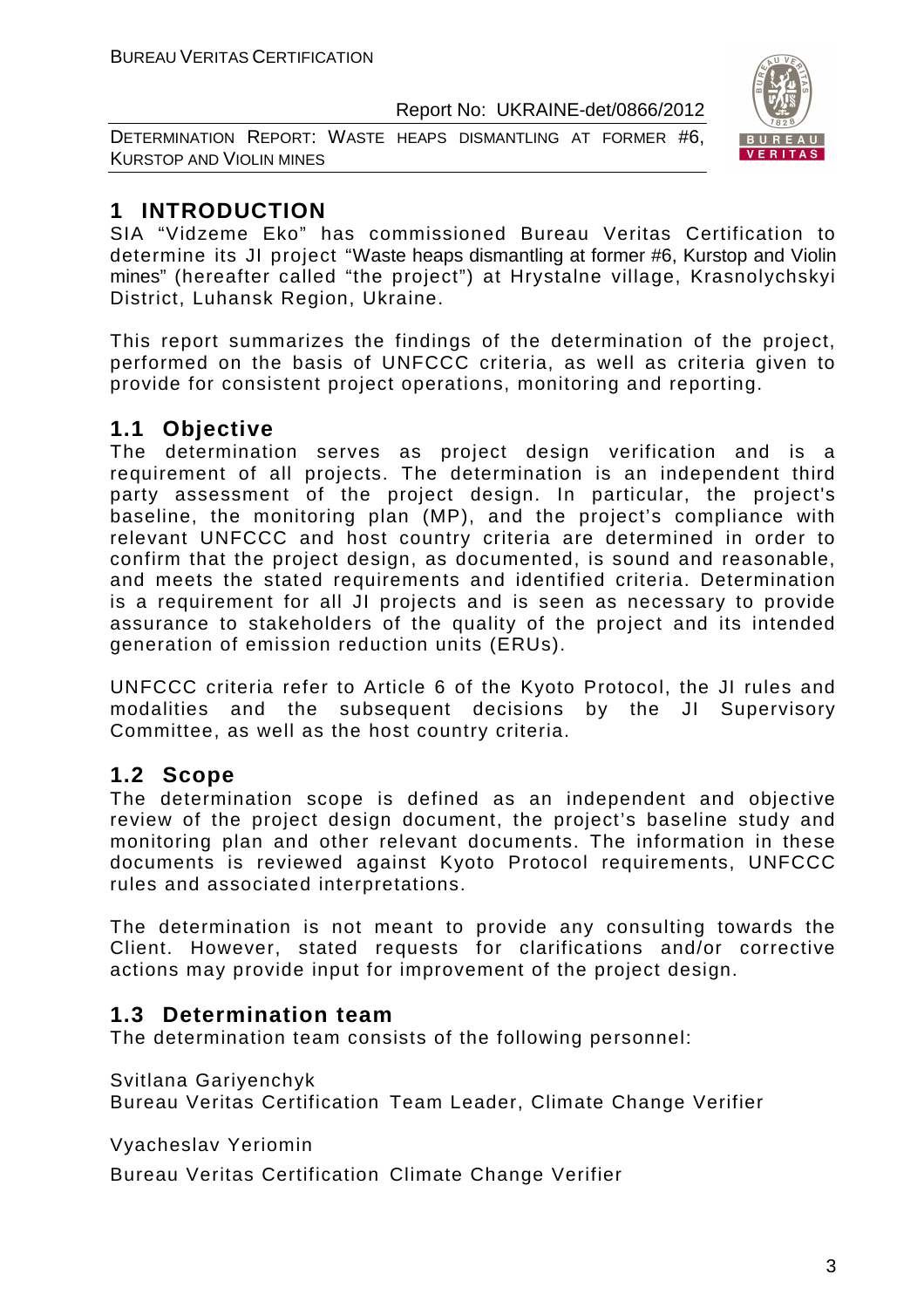DETERMINATION REPORT: WASTE HEAPS DISMANTLING AT FORMER #6, KURSTOP AND VIOLIN MINES



This determination report was reviewed by:

Ivan Sokolov Bureau Veritas Certification, Internal reviewer

Vasyl Kobzar

Bureau Veritas Certification, Technical Specialist

## **2 METHODOLOGY**

The overall determination, from Contract Review to Determination Report & Opinion, was conducted using Bureau Veritas Certification internal procedures.

In order to ensure transparency, a determination protocol was customized for the project, according to the version 01 of the Joint Implementation Determination and Verification Manual, issued by the Joint Implementation Supervisory Committee at its 19 meeting on 04/12/2009. The protocol shows, in a transparent manner, criteria (requirements), means of determination and the results from determining the identified criteria. The determination protocol serves the following purposes:

- It organizes, details and clarifies the requirements a JI project is expected to meet;
- It ensures a transparent determination process where the determiner will document how a particular requirement has been determined and the result of the determination.

The completed determination protocol is enclosed in Appendix A to this report.

#### **2.1 Review of Documents**

The Project Design Document (PDD) submitted by SIA "Vidzeme Eko" and additional background documents related to the project design and baseline, i.e. country Law, Guidelines for users of the joint implementation project design document form, Approved CDM methodology and/or Guidance on criteria for baseline setting and monitoring, Kyoto Protocol, Clarifications on Determination Requirements to be Checked by an Accredited Independent Entity were reviewed.

To address Bureau Veritas Certification corrective action and clarification requests, SIA "Vidzeme Eko" revised the PDD and resubmitted it on 10/12/2012.

The determination findings presented in this report relate to the project as described in the PDD version(s) 2.0.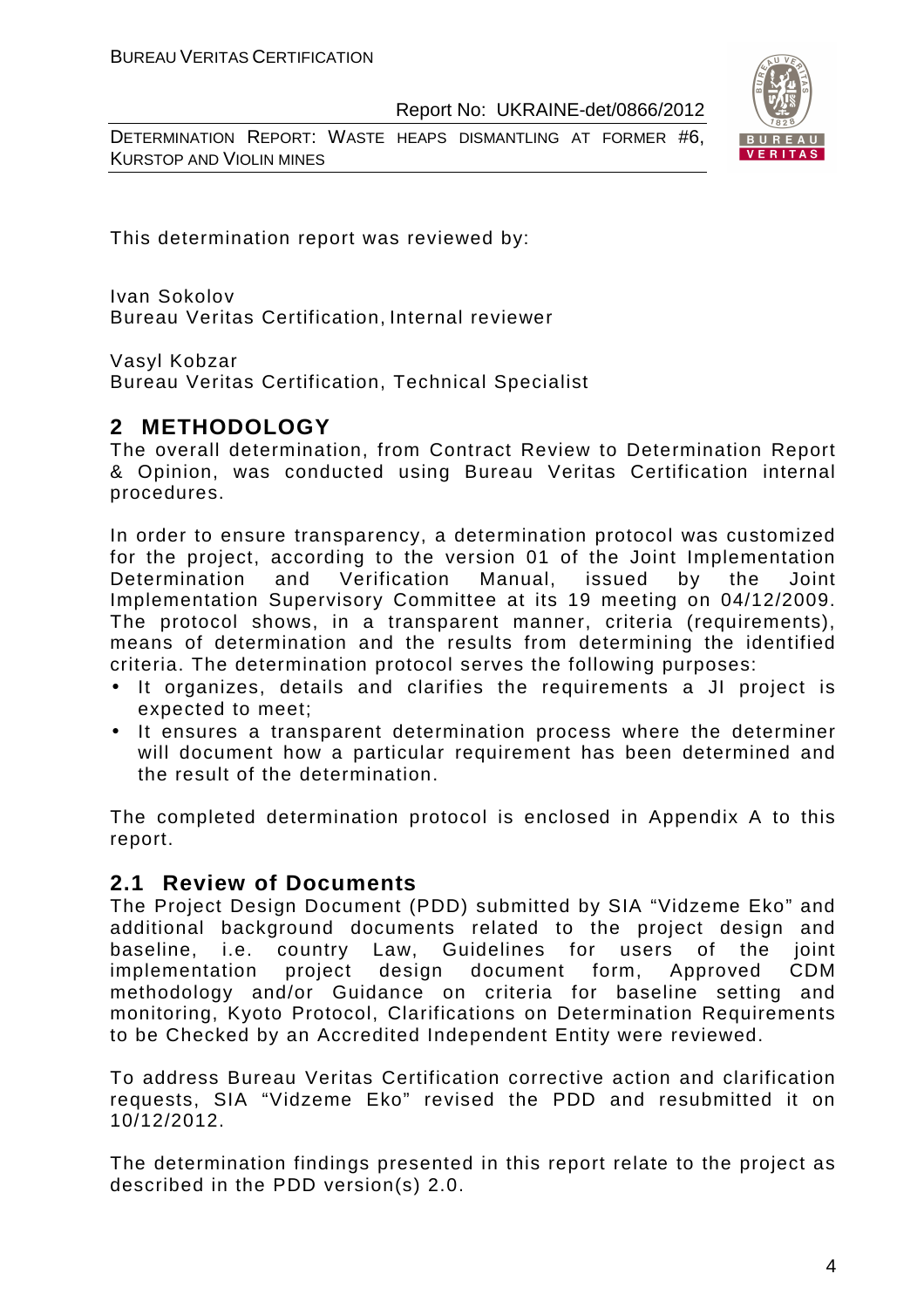DETERMINATION REPORT: WASTE HEAPS DISMANTLING AT FORMER #6, KURSTOP AND VIOLIN MINES



## **2.2 Follow-up Interviews**

On 01/12/2012 Bureau Veritas Certification performed on-site interviews with project stakeholders to confirm selected information and to resolve issues identified in the document review. Representatives of "CE 'GOSPODAR" Ltd. and SIA "Vidzeme Eko" were interviewed (see References). The main topics of the interviews are summarized in Table 1.

| Table 1<br><b>Interview topics</b> |  |
|------------------------------------|--|
|------------------------------------|--|

| <b>Interviewed</b><br>organization | <b>Interview topics</b>                                                |
|------------------------------------|------------------------------------------------------------------------|
| "CE 'GOSPODAR"                     | <b>Project History</b><br>➤                                            |
| Ltd.                               | <b>Project Approach</b>                                                |
|                                    | <b>Project boundary</b>                                                |
|                                    | $\triangleright$ Implementation Schedule                               |
|                                    | $\triangleright$ Organization structure                                |
|                                    | $\triangleright$ Authorities and responsibilities                      |
|                                    | Training of personnel                                                  |
|                                    | Quality management procedures and technologies                         |
|                                    | $\triangleright$ Records on rehabilitation/implementation of equipment |
|                                    | $\triangleright$ Metering equipment control                            |
|                                    | Metering record keeping system, database                               |
|                                    | $\triangleright$ Technical documentation                               |
|                                    | $\triangleright$ Monitoring plan and procedures                        |
|                                    | <b>Permits and licenses</b>                                            |
| <b>CONSULTANT</b>                  | $\triangleright$ Baseline methodology                                  |
| SIA "Vidzeme Eko"                  | Monitoring plan<br>➤                                                   |
|                                    | $\triangleright$ Additionality proofs                                  |
|                                    | Calculation of emission reductions                                     |

## **2.3 Resolution of Clarification and Corrective Action Requests**

The objective of this phase of the determination is to raise the requests for corrective actions and clarification and any other outstanding issues that needed to be clarified for Bureau Veritas Certification positive conclusion on the project design.

If the determination team, in assessing the PDD and supporting documents, identifies issues that need to be corrected, clarified or improved with regard to JI project requirements, it will raise these issues and inform the project participants of these issues in the form of:

(a) Corrective action request (CAR), requesting the project participants to correct a mistake in the published PDD that is not in accordance with the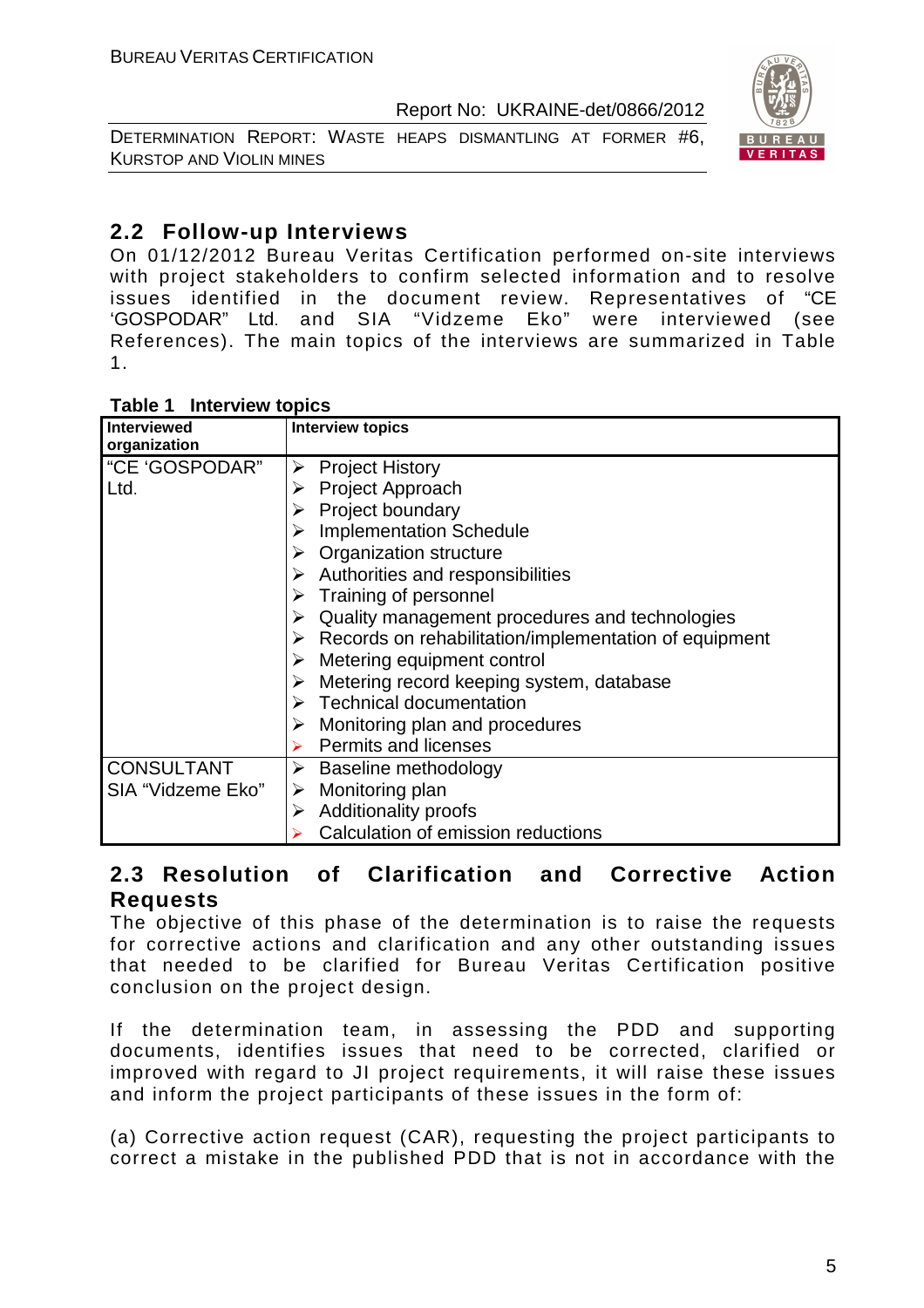DETERMINATION REPORT: WASTE HEAPS DISMANTLING AT FORMER #6, KURSTOP AND VIOLIN MINES



(technical) process used for the project or relevant JI project requirement or that shows any other logical flaw;

(b) Clarification request (CL), requesting the project participants to provide additional information for the determination team to assess compliance with the JI project requirement in question;

(c) Forward action request (FAR), informing the project participants of an issue, relating to project implementation but not project design, that needs to be reviewed during the first verification of the project.

The determination team will make an objective assessment as to whether the actions taken by the project participants, if any, satisfactorily resolve the issues raised, if any, and should conclude its findings of the determination.

To guarantee the transparency of the verification process, the concerns raised are documented in more detail in the determination protocol in Appendix A.

## **3 PROJECT DESCRIPTION**

Proposed project provides complete dismantling of the waste heaps of former former #6, Kurstop and Violin mines with further reclamation of the area by restoring its fertile layer. During dismantling of the dump, the rocks will be divided into fractions, which will be used for blending with steam coal and subsequently supplied to heat power plants and boiler houses for burning as fuel. After sorting, the large fractions will be used for building and repairing of roads. As the result, rock mass of the dump will be fully utilized, and the received coal will replace coal, which otherwise would have had to be mined. As the result of the project, the opportunity of selfignition of heap will be eliminated. An important component of the project is its second phase – complex reclamation of the area by restoring its fertile layer and full restoration of natural ecological community. This part of the project is required, but totally expensive, due to this mechanism of joint implementation was one of the prominent factors of the project from the beginning, and financial benefits as part of this mechanism considered one of the reasons of the project implementation.

The project provides the assemblage and installation of sorting rock mass complex of abovementioned dumps consisting of:

- Point of loading rock mass on Conveyor SP-202MS;
- Point of sorting rock mass in classes 0-30 mm and 30 mm (vibrating inertial sifter GIL-52);
	- Point of storage class 0-30 mm (sheds).

Class +30 mm is expected (as required under discharging tray of sifter) to be loaded in transports and delivered to customers for building and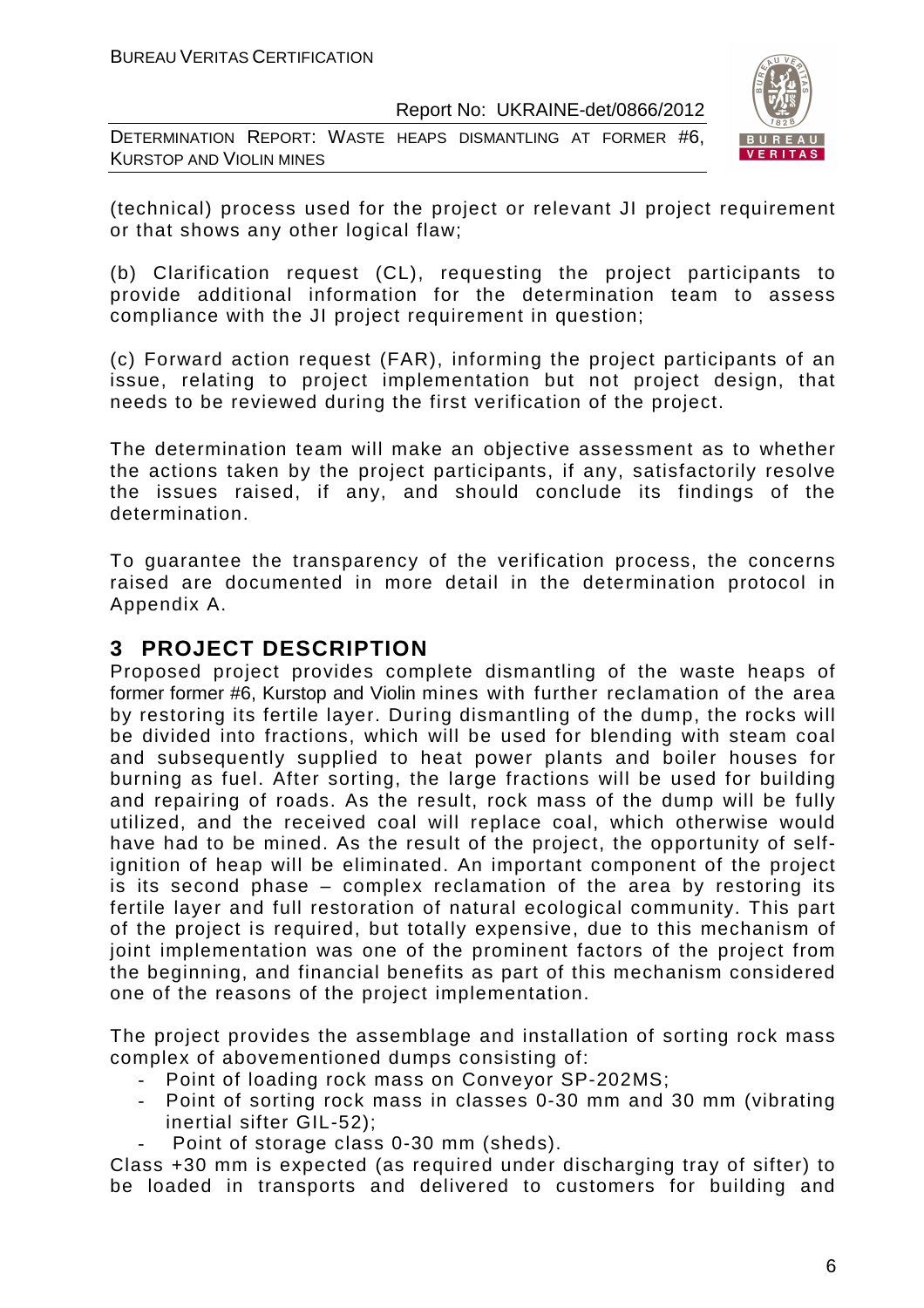DETERMINATION REPORT: WASTE HEAPS DISMANTLING AT FORMER #6, KURSTOP AND VIOLIN MINES



repairing of category 4-5 roads. Class 0-30 mm is expected to be loaded in transports, undergoes a mandatory procedure of weighting and is sent to the consumer for blending and subsequent combustion in the thermal power plants or boiler houses. Blending of fraction (0- 30) with a steam coal allows to realize the fine finishing of quality the energy coal to the requirements of Standard 4083-2002, without compromising the quality of fuel on the one hand, but resulting in saving valuable energy coal on the other hand

Technological scheme of the complex is described as follows:

The rock mass, after been dismantled bulldozers is delivered to the feeding conveyor by frontal loader. Before the delivery of rock mass on the belt conveyor, the moisture is applied (humidity of raw materials does not exceed 8%) with sprinklers.

After bulldozers, layer by layer, get to the height, where the entrance road can be made- the combined method is used for the dump dismantling; further dismantling is made by excavator with the direct rock loading on the conveyor, or on the intermediate site, where, with the help of the loader, the rock is delivered to the scraper conveyor.

Product of sorting class 0-30 through handling unit of sifter supplied on belt conveyor. From the belt conveyor rock mass of class 0-30 mm through the handling unit of conveyor with built-in nozzles for humidification, emptied on the intermediate platform without significant accumulation, where loader loads it in trucks or on a platform (warehouse) for storage. Warehouse is used if necessary without long-term storage. From storage the rock mass 0-30 mm by loader is loaded into trucks.

More detailed data on coal sorting equipment is provided in the section A of the PDD.

The proposed project is aimed at reducing anthropogenic emissions. Emission reductions created by:

- Elimination of greenhouse gases sources associated with waste heaps burning, by extracting coal from the rock dumps;

- Reduction of uncontrolled methane emissions due to replacement of coal that would have been extracted through mining;

Reduction of electricity consumption at waste heap dismantling in comparison to electricity consumption at coal mine.

Identified problem areas for project descriptions, project participants' responses and conclusions of Bureau Veritas Certification are described in Annex A (refer to CAR01-CAR06)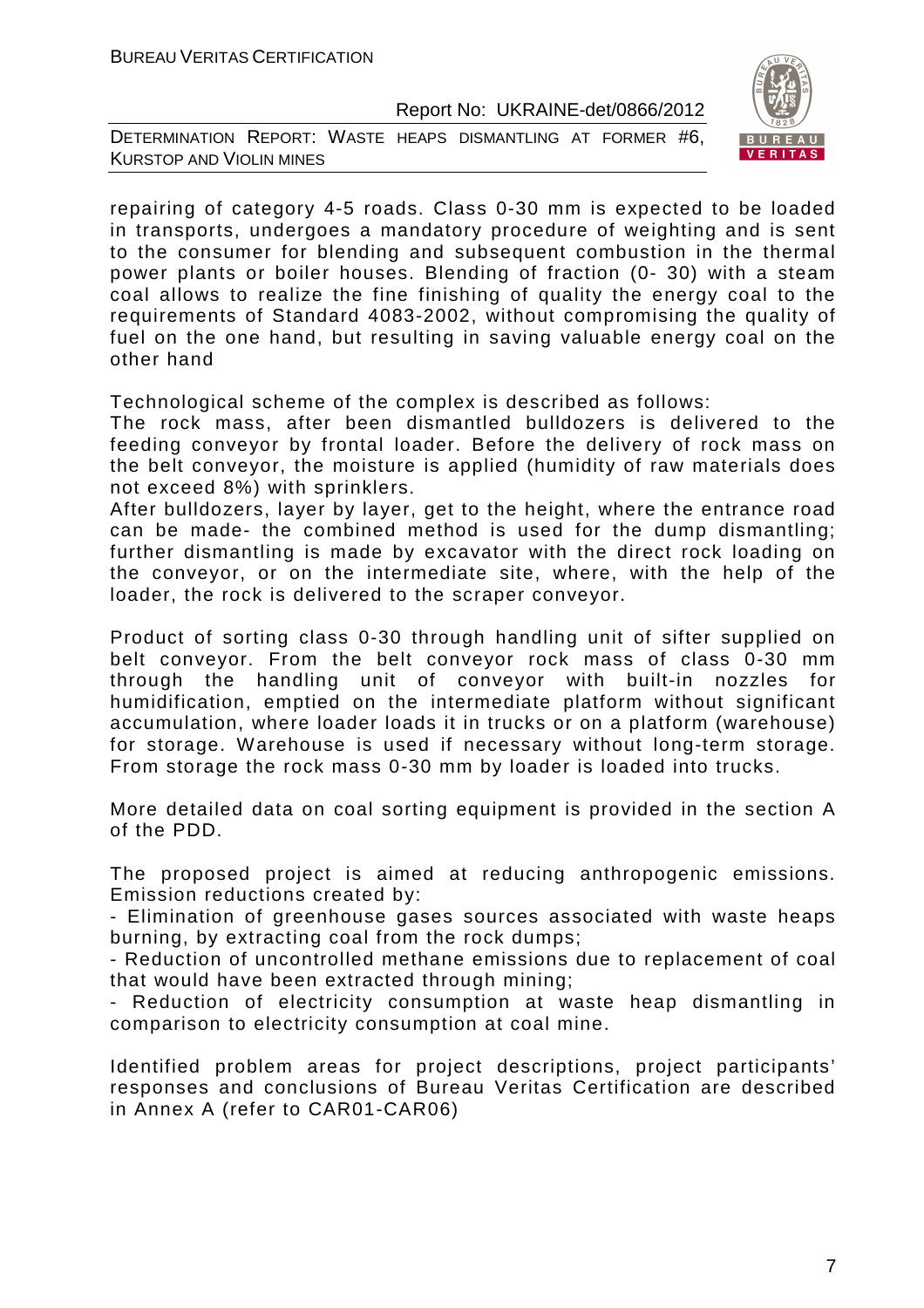DETERMINATION REPORT: WASTE HEAPS DISMANTLING AT FORMER #6, KURSTOP AND VIOLIN MINES



## **4 DETERMINATION CONCLUSIONS**

In the following sections, the conclusions of the determination are stated.

The findings from the desk review of the original project design documents and the findings from interviews during the follow up visit are described in the Determination Protocol in Appendix A.

The Clarification and Corrective Action Requests are stated, where applicable, in the following sections and are further documented in the Determination Protocol in Appendix A. The determination of the Project resulted in 13 Corrective Action Requests and 0 Clarification Requests.

The number between brackets at the end of each section corresponds to the DVM paragraph

## **4.1 Project approvals by Parties involved (19-20)**

The project has already received Letter of Endorsement #3778/23/7 dated 07/12/2012 issued by State Environmental Investment Agency.

The Bureau Veritas Certification obtained Letter of Endorsement from SIA "Vidzeme-Eko" and doesn't doubt in its authenticity.

As for this time no written project approvals of the project from the Parties Involved are available (see CAR08 pending till the Host Party LoA received). After receiving Determination Report from the Accredited Independent Entity (AIE) project documentation will be submitted to the Ukrainian Designated Focal Point (DFP) which is State Environment Investment Agency for receiving the Letter of Approval.

The written approvals from the other Party will be obtained later on.

Identified problem areas for written project approvals, project participants' responses and conclusions of Bureau Veritas Certification are described in Annex A (refer to CAR07, CAR08).

## **4.2 Authorization of project participants by Parties involved (21)**

In accordance with paragraph 21 of the DVM the assessment of this area focuses on whether each of the legal entities listed as project participants in the PDD is authorized by a Party involved, which is also listed in the PDD.

Authorisation of the project participants by Parties involved is expected through a written project approval, see CAR08 that is pending

## **4.3 Baseline setting (22-26)**

The PDD explicitly indicates that using a methodology for baseline setting and monitoring developed in accordance with appendix B of the JI guidelines (hereinafter referred to as JI specific approach) was the selected approach for identifying the baseline.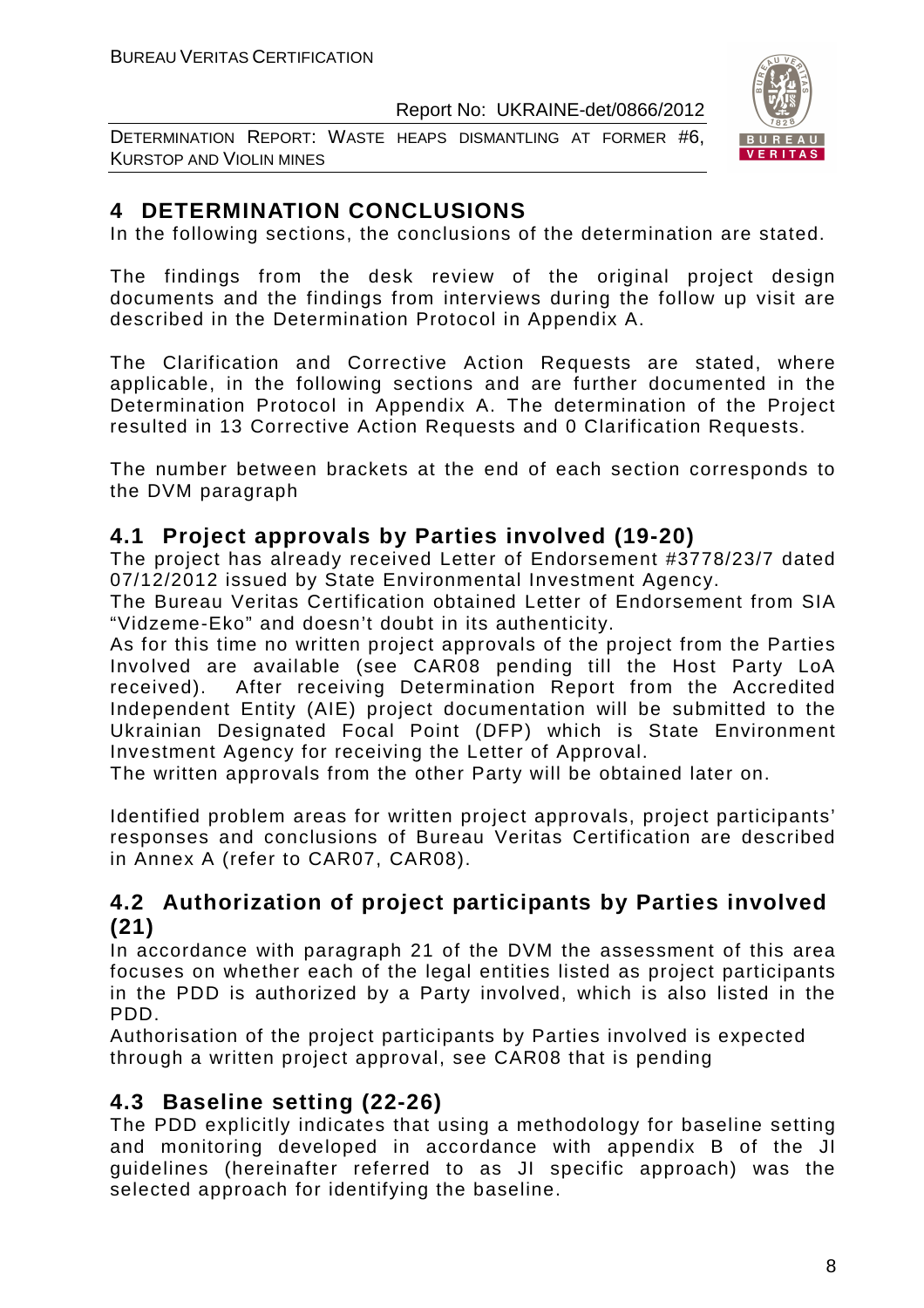DETERMINATION REPORT: WASTE HEAPS DISMANTLING AT FORMER #6, KURSTOP AND VIOLIN MINES



The PDD provides a detailed theoretical description in a complete and transparent manner, as well as justification, that the baseline is established:

(a) By listing and describing the following plausible future scenarios on the basis of conservative assumptions and selecting the most plausible one:

#### Scenario 1. Continuation of existing situation

This scenario does not anticipate any activities and therefore does not face any barriers.

#### Scenario 2. Direct energy production from the heat energy of burning waste heap

#### Technological barrier:

This scenario is based on the highly experimental technology, which has not been implemented even in a pilot project. It is also not suitable for all waste heaps as the project owner will have to balance the energy resource availability (i.e. waste heap location) and the location of the energy user. On-site generation of electricity addresses this problem but requires additional interconnection engineering. In general this technology has yet to prove its viability. In addition it does not allow the control and management of the emitted gases. This technology can be applied only in the presence of dumps with developed combustion centre. Even if the probability of burning rock dump is very high, it is currently impossible to predict the time of its outbreak and therefore predict the start of the use of thermal energy released during its combustion.

#### Investment barrier:

Investment into unproven technology carries a high risk. In case of Ukraine, which carries a high country risk, investment into such unproven energy projects are less likely to attract investors than some other opportunities in the energy sector with higher returns. The pioneering character of the project may appeal to development programmes and governmental incentives but cost of the produced energy is likely to be much higher than alternatives.

#### Scenario 3. Production of construction materials from waste heap matter Technological barrier:

This scenario is based on known technology, however, this technology is not currently available in Ukraine and there is no evidence that such projects will be implemented in the near future. It is also not suitable for all types of waste heaps as the content of waste heap has to be predictable in order for project owner to be able to produce quality materials. High contents of sulphur and moisture can reduce the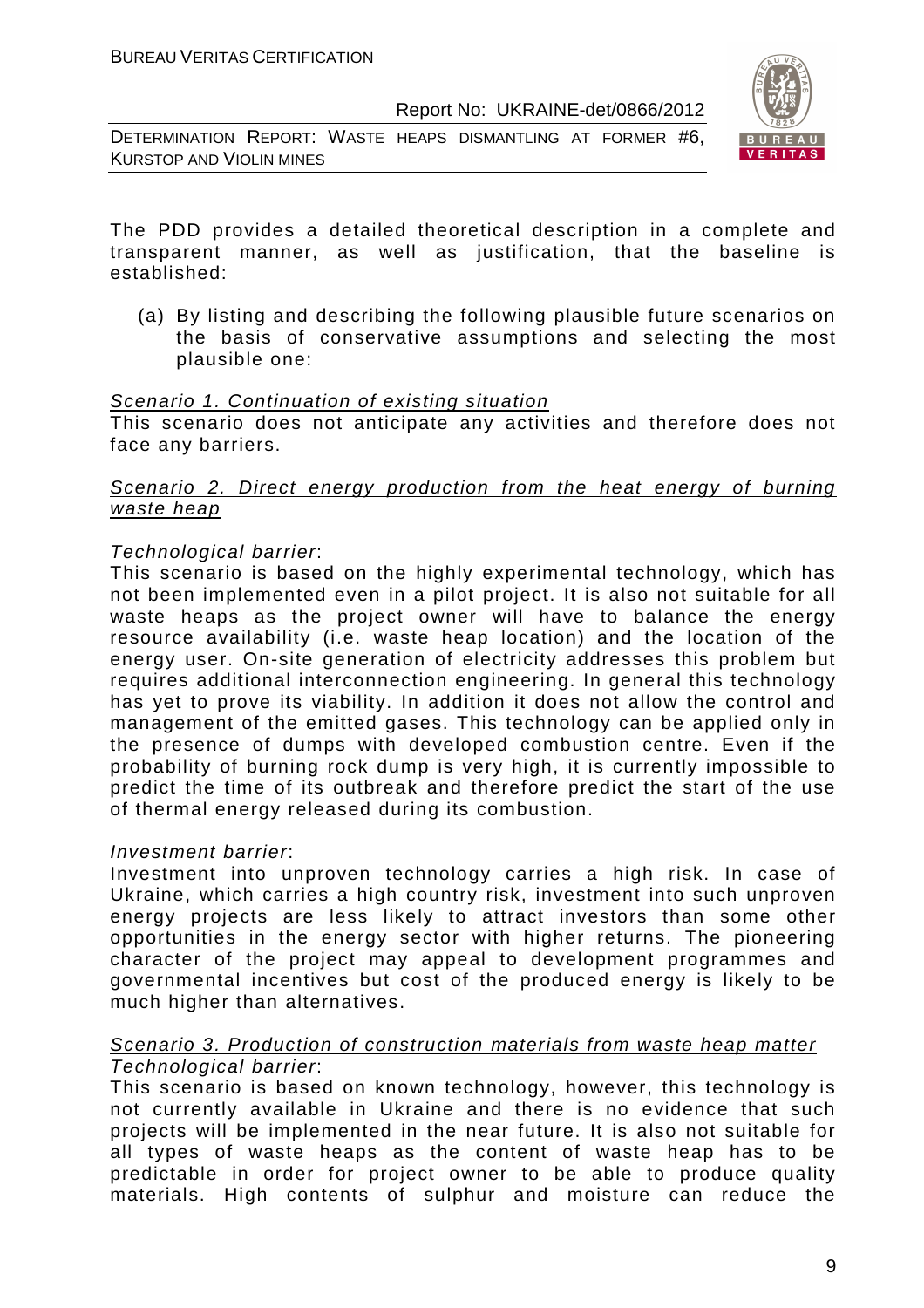DETERMINATION REPORT: WASTE HEAPS DISMANTLING AT FORMER #6, KURSTOP AND VIOLIN MINES



suitability of the waste heap for processing. A large scale deep exploration of the waste heap has to be performed before the project can start.

#### Scenario 4. Coal extraction from waste heaps without JI incentives

Investment barrier: This scenario is financially unattractive and faces barriers. Detailed description of proposed scenario barriers is provided in the section B.2 of the PDD version 2.0.

#### Scenario 5. Systematic monitoring of waste heaps condition and regular fire prevention and extinguishing measures

Investment barrier: This scenario does not represent any revenues but anticipates additional costs for waste heaps owners. Monitoring of the waste heap status is not done systematically and in general actions are left to the discretion of the individual owners. Waste heaps are mostly owned by mines or regional coal mining associations. Coal mines in Ukraine suffer from limited investment resulting often in safety problems due to complicated mining conditions and financial constraints, with miners' salaries often being delayed by few months. Waste heaps in this situation are considered as additional burdens and mines often do not even perform minimum required maintenance. Exact data are not always available. From a commercial view point the fines that are usually levied by the authorities are considerably lower than costs of all the measures outlined by this scenario.

- (b) Taking into account relevant national and/or sectoral policies and circumstances, such as sectoral reform initiatives, local fuel availability, power sector expansion plans, and the economic situation in the project sector. In this context, the following key factors that affect a baseline are taken into account:
- (c) Taking into account relevant national and/or sectoral policies and circumstances, such as sectoral reform initiatives, local fuel availability, power sector expansion plans, and the economic situation in the project sector. In this context, the following key factors that affect a baseline are taken into account:
	- A comprehensive analysis and an in-depth description of the reform policies and legislation concerning the development and reforming of the Ukrainian coal industry. At this time effective united complex state program for prevention of waste heaps burning and reclamation with extraction of coal is absent. Fines paid by pollution costs much less than money spent on measures to prevent ignition or burning For this time 78 % of Luhansk Region waste heaps burned or burning.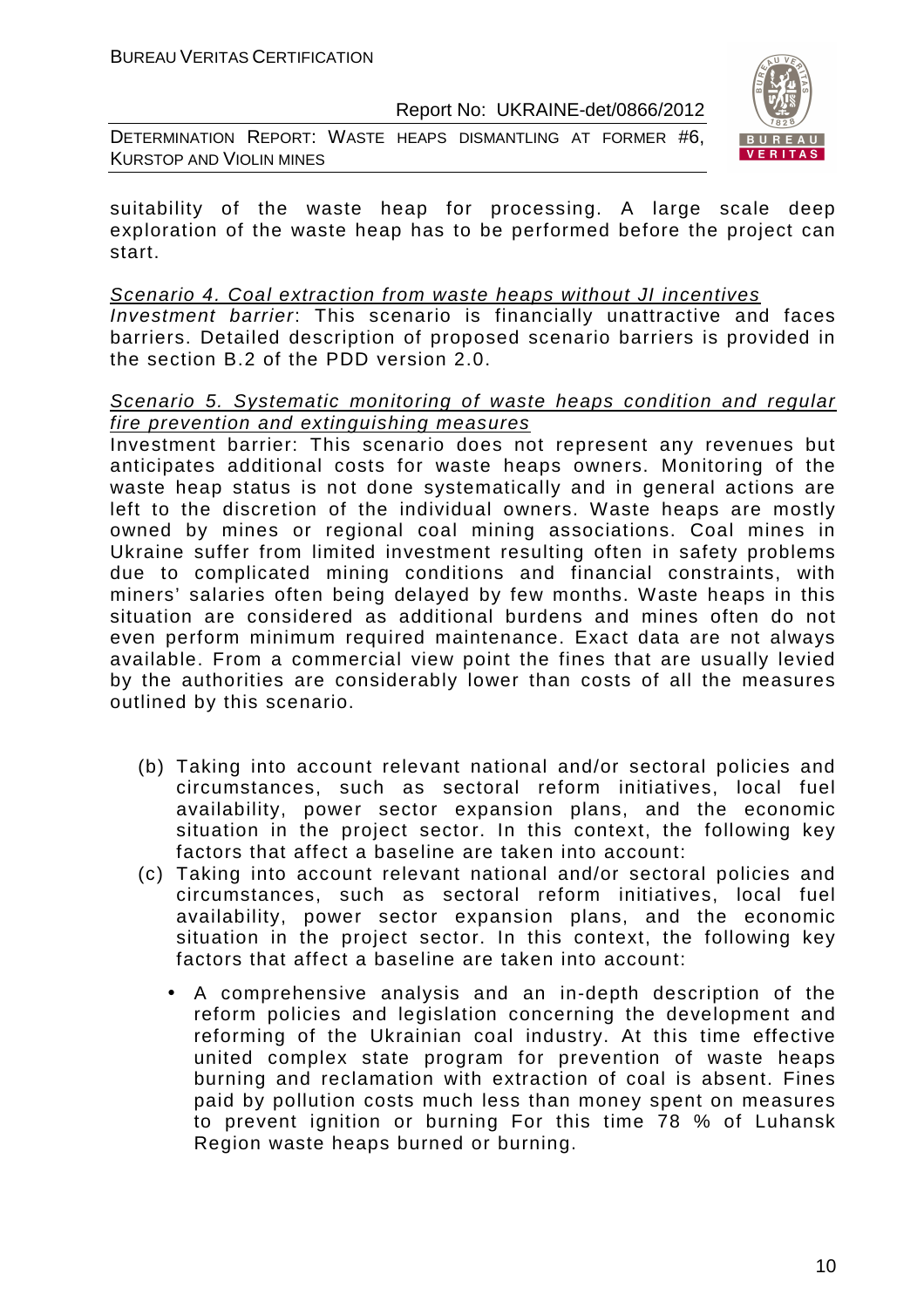DETERMINATION REPORT: WASTE HEAPS DISMANTLING AT FORMER #6, KURSTOP AND VIOLIN MINES



- Describing economic situation. Inner coal market in Ukraine is significantly controlled by Ukrainian government, which is owner of number of mines and significantly influencing on coal costs. Level of coal content in waste heap is difficultly predicted, and "TP Gospodar" LLC is a small company which cannot supply coal in big quantities in long range time.
- As far as availability of capital there is a summary of key indicators of business practices in Ukraine as well as a comparison country risk premiums for Ukraine, and Russia are provided by the PP's vividly demonstrating that Ukraine has been always considered a high-risk country for investments and doing business, which extremely limits the opportunities of the project as for its access to financial resources at the international level.
- It is stated by the project participants that modern technologies and best practices existing in the developed countries are unavailable due to their high cost and necessity of the knowledgeable personnel able to introduce and operate the equipment.
- As far as the fuel prices and its availability, the PDD states that electricity and diesel fuel are widely used in Ukrainian industry. Prices for diesel fuel that is mostly imported from the Russian Federation are regulated by Ukrainian Government. Electric energy in Ukraine is produced at the thermal and nuclear power stations mainly by use of fossil fuel. Wholesale Electricity Market of Ukraine is managed by the state enterprise "Energorynok"; the level of prices for electric energy ranges greatly for different types of consumers.

 (c) In such a way that emission reduction units (ERUs) cannot be earned for decreases in activity levels outside the project activity or due to force majeure. According to the proposed approach emission reductions will be earned only when project activity will generate coal concentrate, so no emission reductions can be earned due to any changes outside the project activity.

(d) Taking into account uncertainties and using conservative assumptions such as the following:

- Lower range of parameters is used for calculation of baseline emissions and higher range of parameters is used for calculation of project activity emissions;
- Default values were used to the extent possible in order to reduce uncertainty and provide conservative data for emission calculations.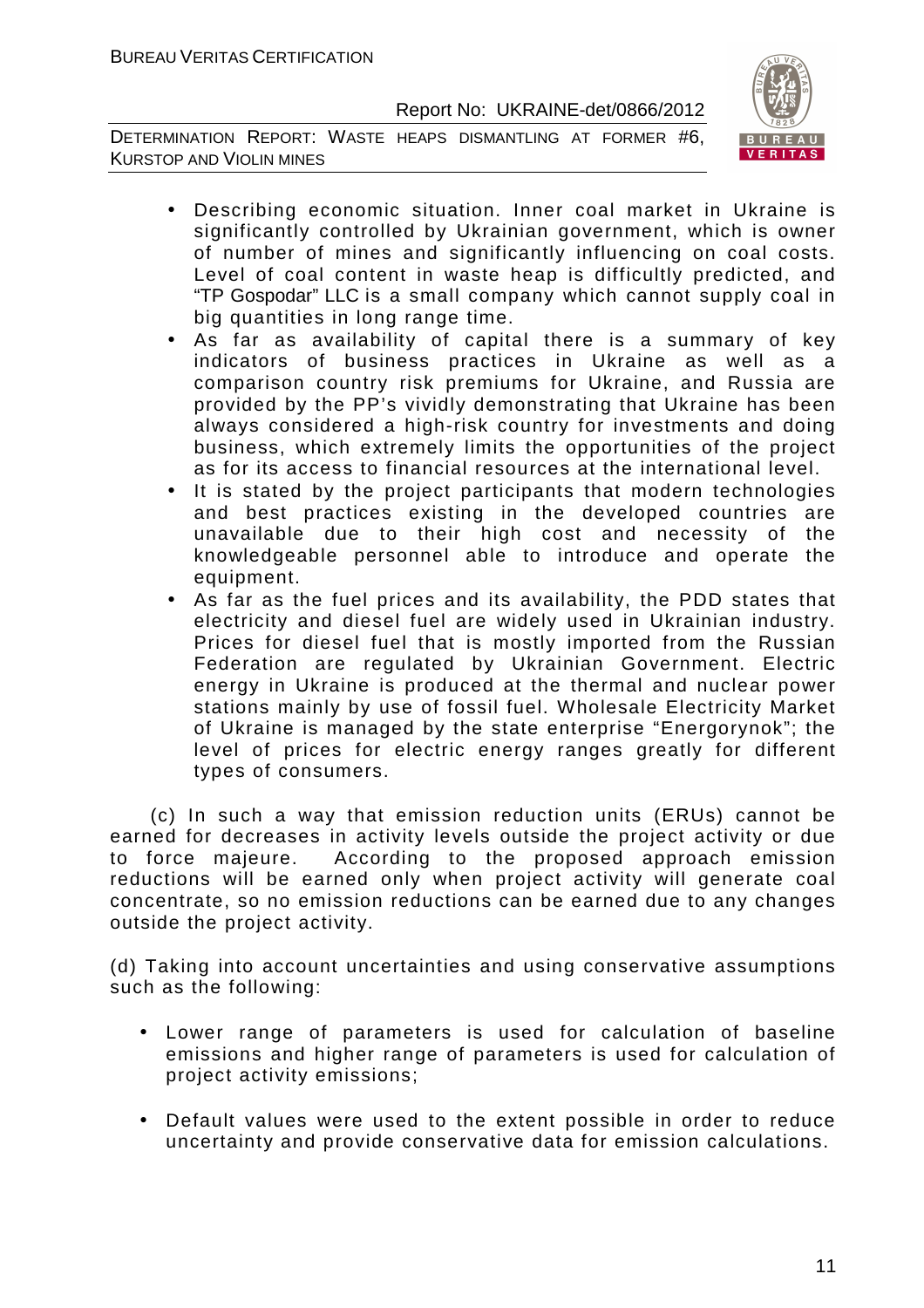DETERMINATION REPORT: WASTE HEAPS DISMANTLING AT FORMER #6, KURSTOP AND VIOLIN MINES

• The emissions of nitrous oxide have not taken into consideration for conservatism

For more details, please, refer to Section B.1. of the PDD.

Emissions in the baseline scenario are calculated as follows:

 $BE_v = BE_{WHB.v}$ , (1)

Where:

 $BE<sub>WHB,V</sub>$  - baseline emissions due to burning of the waste heap in the year y (tCO2 equivalent ),

Baseline emissions due to burning dumps in year y calculated by the formula:

 $BE_{WHB,y} = FC_{BE,Coal,y}$ /1000 $\cdot \rho_{WHB}$   $\cdot$  NCV  $_{Coal}$   $\cdot$  OXID  $_{Coal}$   $\cdot$  K  $_{Coal}$   $\cdot$  44/12 (2) where:

 $FC_{BE,Coal,v}$  - amount of coal that has been mined in the baseline scenario and combusted for energy use, equivalent to the amount of coal extracted from the waste heap because of the project activity in the year y, t;

 $\rho$  w<sub>HB</sub> - probability of waste heap burning, d/l;

 $NCV_{Coal}$  - net Calorific Value of coal, TJ/kt;

OXID  $_{Coal}$  - carbon Oxidation factor of coal, d/l;

 $K_{\text{Coal}}^c$  - carbon content of coal, tC/TJ;

1/1000 - conversion factor from tons in kilotonnes, d / l

44/12 - stoichiometric relationship between the molecular weight of carbon dioxide and carbon.

The amount of coal produced in mines in the baseline scenario is calculated by the formula:

 $FC_{BE,Coal,v} = FR_{Coal,v} (1-A_{rock,v}/100-W_{rock,v}/100) (1-A_{Coal}/100-W_{Coal}/100)$  (3)

where:

 $FR_{\text{Coal},y}$  - amount of sorted fraction (0-30mm), which is extracted from the dumps because of the project in a year y, that came to blending with further combustion in thermal power plants, t;

 $A_{rock, v}$  - the average ash content of sorted fractions (0-30mm), which is extracted from dump in year y,%

 $W_{rock, v}$  - the average humidity of sorted fractions (0-30mm), which is extracted from dump in year y, %;

 $A_{Coal}$  - the average ash content of coal, mined in Luhansk region of Ukraine, %;

 $W_{Coal}$  - the average humidity of coal, mined in Luhansk region of Ukraine, %;

100 - conversion factor from percent to fraction, d/l.

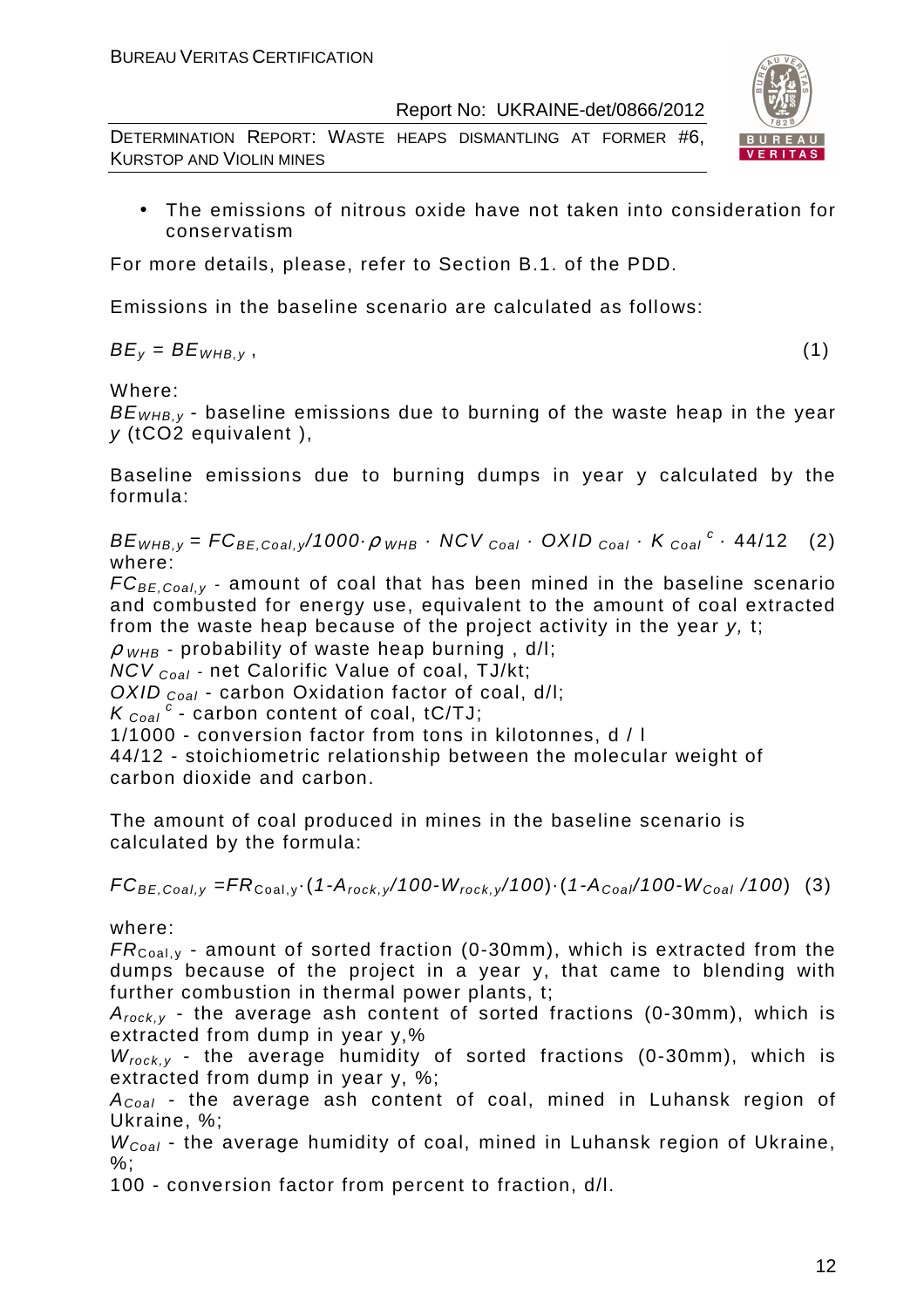DETERMINATION REPORT: WASTE HEAPS DISMANTLING AT FORMER #6, KURSTOP AND VIOLIN MINES



Net calorific value of steam coal is calculated as follow:

 $NCV_{Coal} = (HCV_{Coal} \times (1-A_{Coal}/100) \times (1-W_{Coal}/100) - 2,442 \times (W_{Coal}/100 + k \times (1-W_{Coal}))$  $A_{Coal}/100) \times (1-W_{Coal}/100)) \times 4,189/1000$  (4)

where:

HCV <sub>Coal</sub> - High Calorific Value of steam coal, kcal/kg

 $A_{Coal}$  - The average ash content of steam coal produced in Luhansk region of Ukraine, in year y, %

 $W_{Coal}$  - The average moisture of steam coal produced in Luhansk region of Ukraine, in year y, %

k- Hydrogen content factor of coal, d/l

100 - conversion factor from % into a fraction, d/l

4.187 - conversion factor from kilocalories to kilojoules kcal/KJ

1/1000 - - conversion factor from KJ / kg into TJ / kt.

For more detailed information please see section B of the PDD

Identified problem areas for baseline for baseline setting, project participants' responses and conclusions of Bureau Veritas Certification are described in Annex A (refer to CAR09, CL01)

## **4.4 Additionality (27-31)**

The project "WASTE HEAPS #9, #11, #17, #25DISMANTLING OF MINES #4 AND #29 WITHTHE AIM OF DECREASING GREENHOUSE GASES EMISSIONS INTO THE ATMOSPHERE" project ITL UA1000458 is selected as the comparable JI project. Accredited independent entity has already positively determined that it would result in a reduction of anthropogenic emissions by sources or an enhancement of net anthropogenic removals by sinks that is additional to any that would otherwise occur. This determination has already been deemed final by the JISC. Appropriate documentation such as PDD and Determination Report regarding this project is available traceably and transparently on the UNFCCC JI Website.

http://ji.unfccc.int/JIITLProject/DB/EII59E07OYN532PQ3GON9THLDADAWW/details

Additionality of the project was demonstrated adequately by demonstrating that the indicated project is implemented under comparable circumstances:

a) Both projects propose **same GHG mitigation measure:** The proposed GHG mitigation measure under both projects is coal extraction from the mine's waste heaps. This will prevent greenhouse gas emissions into the atmosphere during combustion of the heaps and will contribute an additional amount of coal, without the need for mining. Criteria is satisfied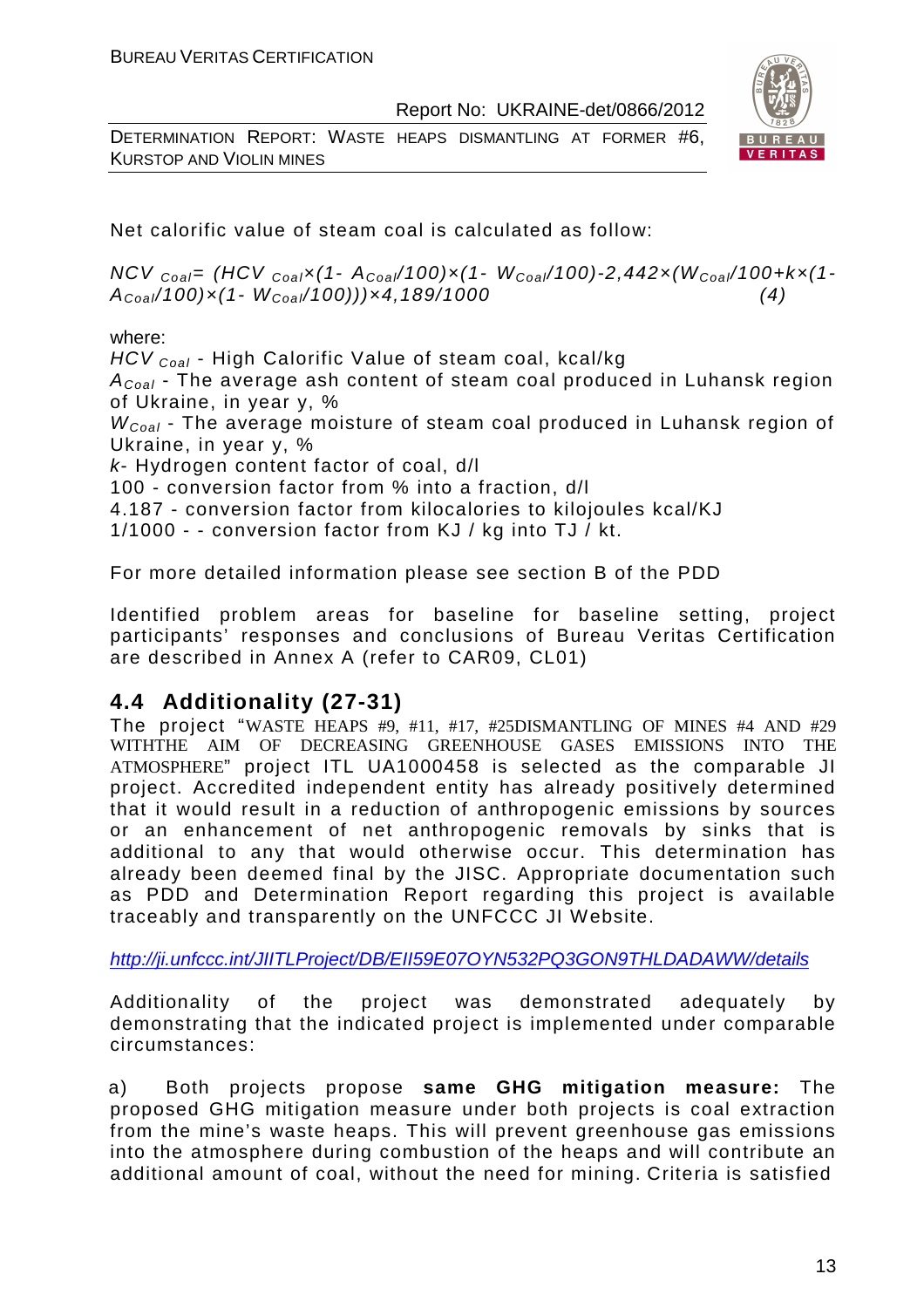DETERMINATION REPORT: WASTE HEAPS DISMANTLING AT FORMER #6, KURSTOP AND VIOLIN MINES



b) Both projects are implemented within the **same country and the same time**: The proposed project and identified comparable project are both located in Ukraine, project crediting periods are similar. Criteria is satisfied

c) **Scale.** The difference between the proposed project and the other project(s) is less than 50 per cent in terms of the projects output (i.e. power output, capacity increase, etc.) or service provided.

The projects envisage production of the same product (coal concentrate). Both projects use similar technological equipment. Capacity of both projects are limited by coal contains in the waste heap and waste heaps size and is different less than 50% of annual average emission reductions for both comparing projects. Criteria is satisfied

d) There were no significant changes in **regulatory framework** between the starting dates of two projects. Criteria is satisfied.

The desk review of provided information and follow-up interviews enabled Bureau Veritas Certification Holding SAS to assess that all explanations, descriptions and analyses in the demonstration of additionality were made in accordance with criteria of "Guidance on criteria for baseline setting and monitoring" version 03 and this projects is indeed comparable project, implemented under comparable circumstances. The proposed JI activity provides the reductions in emissions by sources that are additional to any that would otherwise occur.

## **4.5 Project boundaries**

The details on the project boundary were provided in section B.3 of the PDD. The desk review of submitted documentation enabled Bureau Veritas Certification to assess that the project boundary defined in the PDD encompasses all anthropogenic emissions by sources of GHGs that are:

- Under the control of the project participants;
- Reasonably attributable to the project; and
- Significant.

The baseline emission sources of GHGs that are included in the project boundaries are listed below. Emissions of carbon dioxide due to:

- Waste heap burning;

- Consumption of coal for energy production (excluded, does not take into the consideration in calculation).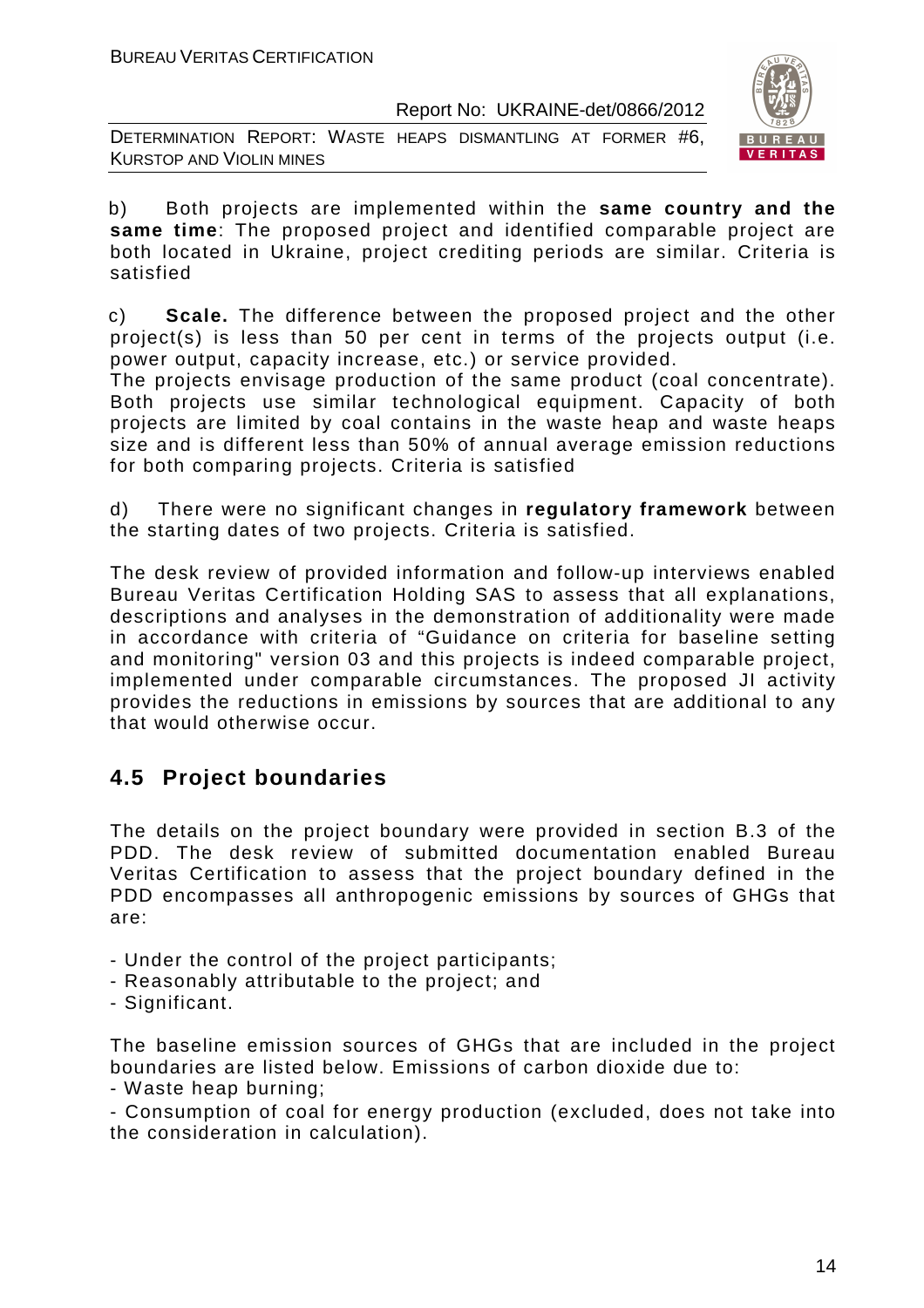DETERMINATION REPORT: WASTE HEAPS DISMANTLING AT FORMER #6, KURSTOP AND VIOLIN MINES



The project emission sources of GHGs that were included in the project boundaries are listed below. Emissions of carbon dioxide due to:

- Consumption of fossil fuel (diesel fuel) due to extracting coal from dump;

- Electricity consumption for coal enrichment at benefication plant

- Consumption of coal for energy production (excluded, does not take into the consideration in calculation).

Leakages:

- Fugitive emissions of methane in the mining activities;
- Consumption of electricity from a grid at coal mine.
- Use of other types of energy sources due to mining (excluded).

All gases and sources included in the project boundary were explicitly stated, and the exclusions of any sources related to the baseline or the project are appropriately justified and provided in Table 24 of the PDD.

The delineation of the project boundary and the gases and sources included are appropriately described and justified in the PDD by using Figures 6-7 in section B.3 of the PDD.

## **4.6 Crediting period (34)**

The PDD states the starting date of the project as the date on which the equipment installation for waste heap dismantling began, and the starting date is 22/01/2008, which is after the beginning of 2000.

The PDD states the expected operational lifetime of the project in years and months, which is 4 years 10 months or 58 months.

The PDD states the length of the crediting period in years and months, which is 4 years 10 months or 58 months, and its starting date is 18/02/2008, which is on the date the first emission reductions or enhancements of net removals are generated by the project.

The PDD states that the crediting period for the issuance of ERUs starts only after the beginning of 2008 and does not extend beyond the operational lifetime of the project.

Identified problem areas for project crediting period, project participants' responses and conclusions of Bureau Veritas Certification are described in Annex A (refer to CAR10, CAR11)

## **4.7 Monitoring plan (35-39)**

The PDD, in its monitoring plan section, explicitly indicates that JI specific approach was the selected.

The monitoring plan describes all relevant factors and key characteristics that will be monitored, and the period in which they will be monitored, in particular also all decisive factors for the control and reporting of project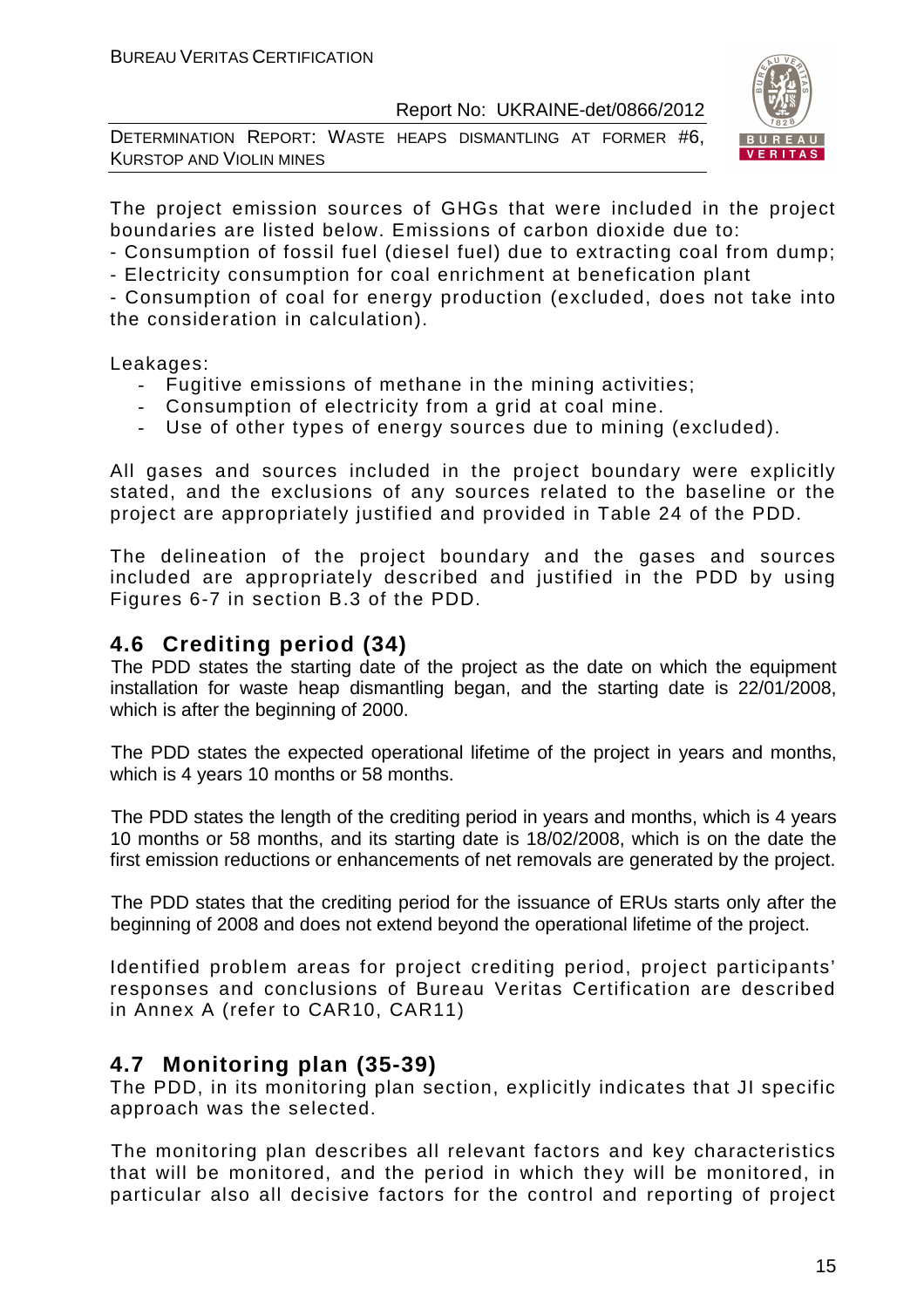DETERMINATION REPORT: WASTE HEAPS DISMANTLING AT FORMER #6, KURSTOP AND VIOLIN MINES



performance, such as value of extracted coal, values of consumed electricity, diesel fuel.

The monitoring plan specifies the indicators, constants and variables that are reliable (i.e. provide consistent and accurate values), valid (i.e. are clearly connected with the effect to be measured), and that provide a transparent picture of the emission reductions or enhancements of net removals to be monitored such as Net Calorific Value of Coal, Net calorific value of Diesel fuel, Carbon Oxidation Factor of Coal, Carbon Oxidation Factor of Diesel Fuel, Carbon content of coal, Carbon content of diesel fuel, Emission factor for fugitive methane emissions from coal mining, Specific carbon dioxide emissions due to production of electricity at TPP and by its consumptions, The average ash content of coal produced in Luhansk region, the average moisture of coal produced in Luhansk Region, probability of waste heap burning, average electricity consumption per tonne of coal, produced in Ukraine.

The monitoring plan draws on the list of standard variables indicated in appendix B of "Guidance on criteria for baseline setting and monitoring" developed by the JISC.

The monitoring plan explicitly and clearly distinguishes:

(i) Data and parameters that are not monitored throughout the crediting period, but are determined only once (and thus remain fixed throughout the crediting period), and that are available already at the stage of determination, such as Global Warming potential of the Methane, Methane Density, Net Calorific Value of Coal, Net calorific value of Diesel fuel, Carbon Oxidation Factor of Coal, Carbon Oxidation Factor of Diesel Fuel, Carbon content of coal, Carbon content of diesel fuel, Emission factor for fugitive methane emissions from coal mining, Specific carbon dioxide emissions due to production of electricity at TPP and by its consumptions, The average ash content of coal produced in Luhansk region, the average moisture of coal produced in Luhansk Region, probability of waste heap burning, average electricity consumption per tonne of coal, produced in Ukraine

(ii) Data and parameters that are not monitored throughout the crediting period, but are determined only once (and thus remain fixed throughout the crediting period), but that are not already available at the stage of determination, such as absent.

(iii) Data and parameters that are monitored throughout the crediting period, such as Additional amount of electricity consumed in project, amount of diesel fuel consumed in project year, value of produced coal.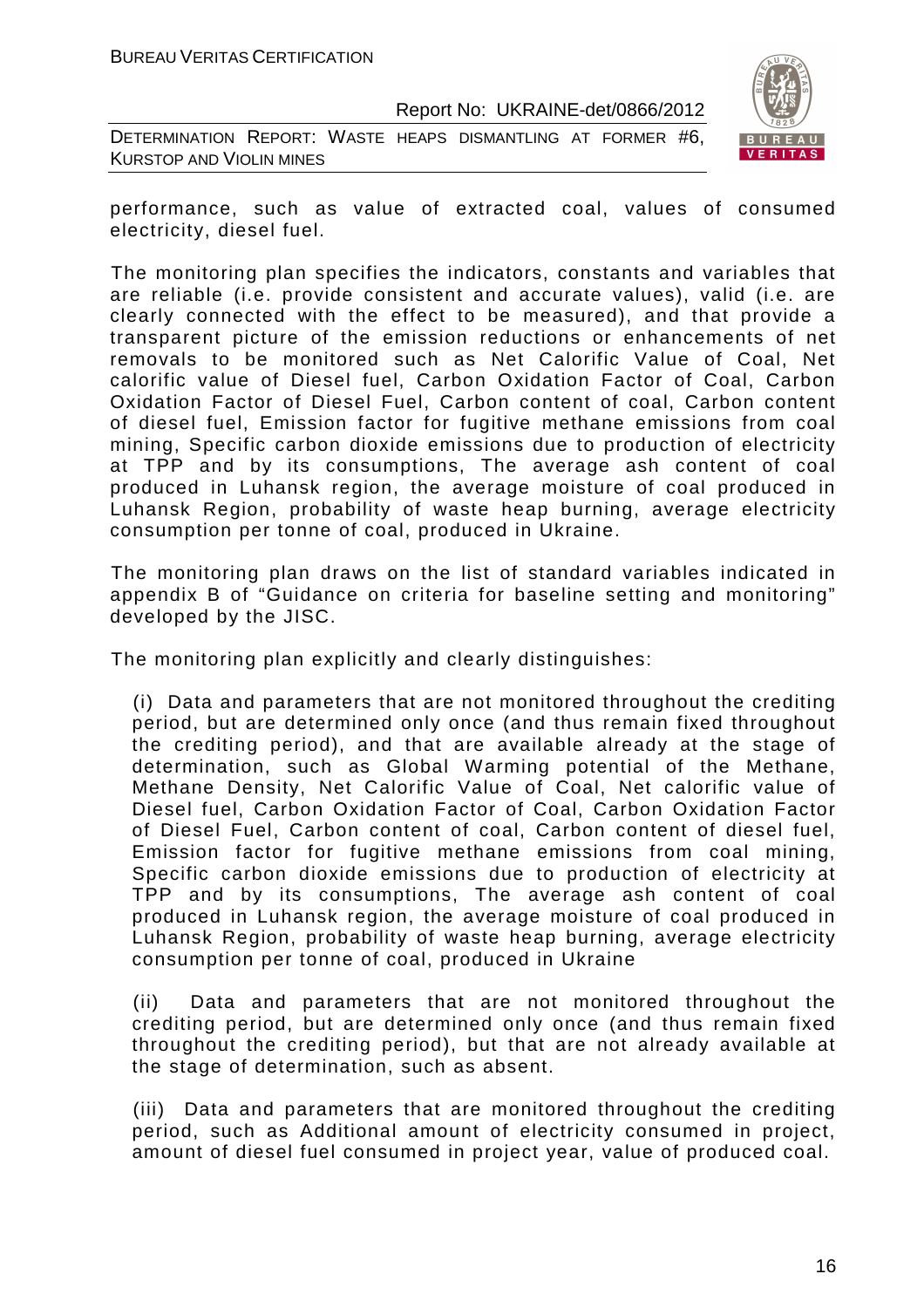DETERMINATION REPORT: WASTE HEAPS DISMANTLING AT FORMER #6, KURSTOP AND VIOLIN MINES

The monitoring plan describes the methods employed for data monitoring (including its frequency) and recording, such as direct monitoring of electricity consumption by meters, sampling of produced coal, etc. Description of employed methods is provided in the section D.1 of the PDD.

The monitoring plan elaborates all algorithms and formulae used for the estimation/calculation of baseline emissions/removals and project emissions/removals or direct monitoring of emission reductions from the project, leakage, as appropriate, such as described below

The annual emission reductions are calculated as follows:

$$
ER_y = BE_y - PE_y - LE_y, \tag{5}
$$

where:

 $ER<sub>v</sub>$  - emissions reductions of the JI project in year y (tCO2 equivalent);  $BE_v$  - baseline emission in year y (tCO2 equivalent);  $PE<sub>v</sub>$  - project emission in year y (tCO2 equivalent);  $LE_v$  - leakages in year y, (tCO2 equivalent).

Emissions in the baseline scenario are calculated as follows:

 $BE_v = BE_{WHB.v}$ , (6)

Where:

 $BE<sub>WHB,V</sub>$  - baseline emissions due to burning of the waste heap in the year y (tCO2 equivalent ),

Baseline emissions due to burning dumps in year y calculated by the formula:

 $BE_{WHB,y} = FC_{BE,Coal,y}/1000 \cdot \rho_{WHB} \cdot NCV_{Coal} \cdot OXID_{Coal} \cdot K_{Coal}^c \cdot 44/12$  (7) where:

 $FC_{BE,Coal,v}$  - amount of coal that has been mined in the baseline scenario and combusted for energy use, equivalent to the amount of coal extracted from the wast heap because of the project activity in the year y, t calculated at formulae 3 in the section 4.3 of this Report;

 $\rho$  w<sub>HB</sub> - probability of waste heap burning, d/l;

 $NCV_{Coal}$  - net Calorific Value of coal, TJ/kt, calculated at formulae 4 in the section 4.3 of this Report;

OXID  $_{Coal}$  - carbon Oxidation factor of coal, d/l;

 $K_{\text{Coal}}^{\text{c}}$  - carbon content of coal, tC/TJ;

1/1000 - conversion factor from tons in kilotonnes, d / l

44/12 - stoichiometric relationship between the molecular weight of carbon dioxide and carbon.

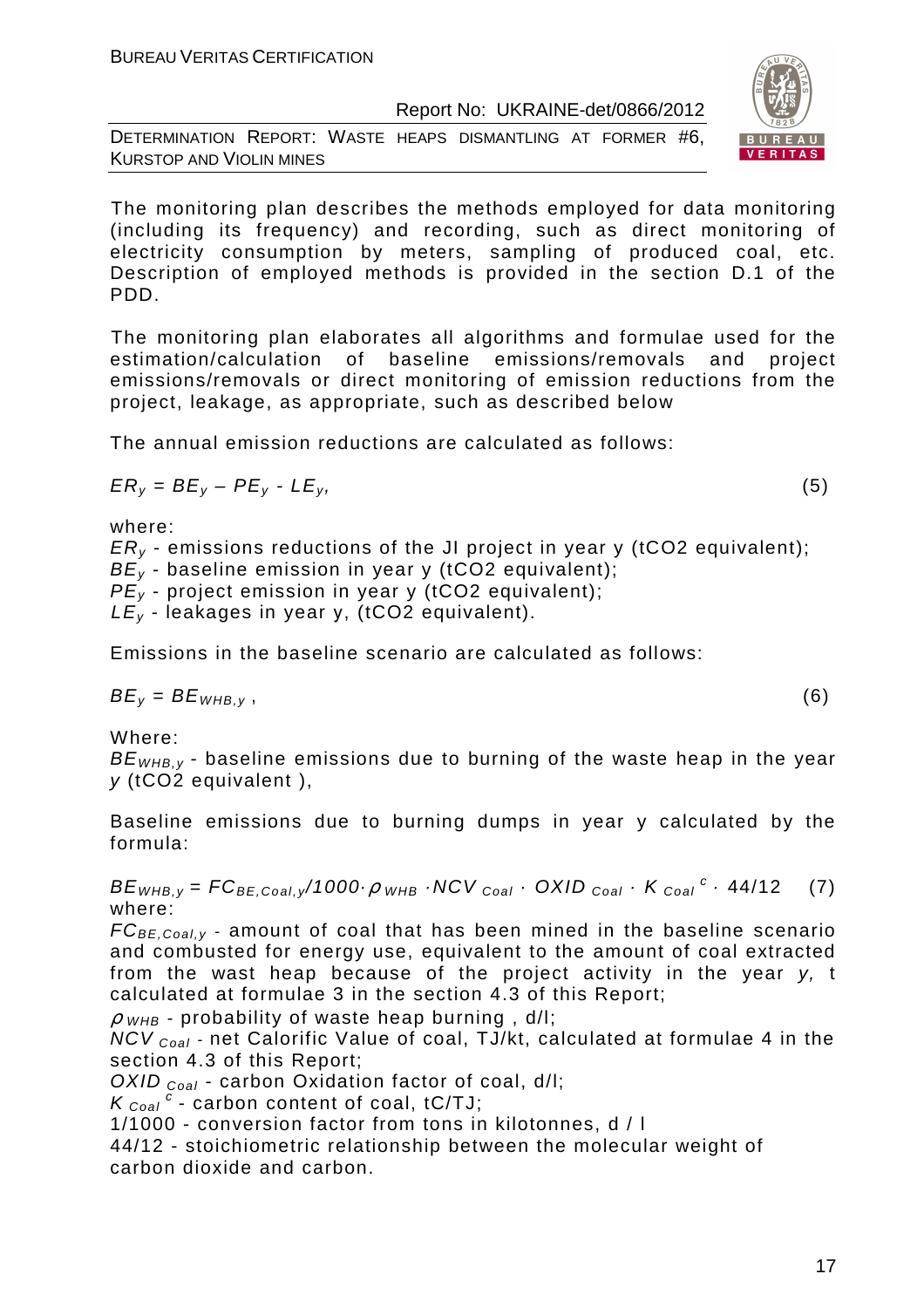DETERMINATION REPORT: WASTE HEAPS DISMANTLING AT FORMER #6, KURSTOP AND VIOLIN MINES

Emissions from the project activity are calculated as follows:

$$
PE_{y} = PE_{EL, y} + PE_{Diesel, y}
$$
 (8)

where:

 $PE<sub>v</sub>$  - project emissions due to project activity in the year  $v$  (tCO2 equivalent),

PE*Е*L,y - project emissions due to consumption of electricity from the grid by the project activity in the year y (tCO2 equivalent),

 $PE_{\text{Diesel v}}$  - project emissions due to consumption of diesel fuel by the project activity in the year y (tCO2 equivalent).

The Project emissions due to consumption of electricity from a grid in a year y are calculated as follows:

$$
PE_{EL,y} = EC_{PE,y} \cdot EF_{CO2,EL}
$$
 (9)

where:

 $EC_{PE,V}$  - additional amount of electricity, consumed in project in year y, MWh;

EF<sup>C</sup>*О*2,EL - Specific carbon dioxide emissions due to production of electricity at TPP and by its consumption, tCO2/MWh;

Project emissions due to consumption of diesel fuel by the project activity in the year y are calculated as follows:

$$
PEDiesel,y = FCBE,Diesel,y/1000 \cdot NCVDiesel \cdot OXIDDiesel \cdot KDiesel \cdot 44/12
$$
 (10)

where:

 $FC_{BE, Diesel, v}$  - amount of diesel fuel, consumed in project in year y, t;  $NCV_{Diesel}$  - Net Calorific Value of diesel fuel, TJ/kt;  $OXID<sub>Diesel</sub>$  - carbon Oxidation factor of diesel fuel, d/l;  $K_{\text{Diesel}}^c$  - carbon content of diesel, tC/TJ; 44/12 - stoichiometric relationship between the molecular weight of carbon dioxide and carbon. 1/1000 - conversion factor from tons in kilotonnes, d / l

Leakages in year y are calculated as follows:

$$
LE_y = LE_{CH4,y} + LE_{EL,y}
$$
 (11)

where::

 $LE<sub>v</sub>$  - leakages in year y, (t CO2e);

 $LE<sub>CH4,y</sub>$  - leakages due to fugitive emissions of methane in the mining activities in the year y, (t СО2е);



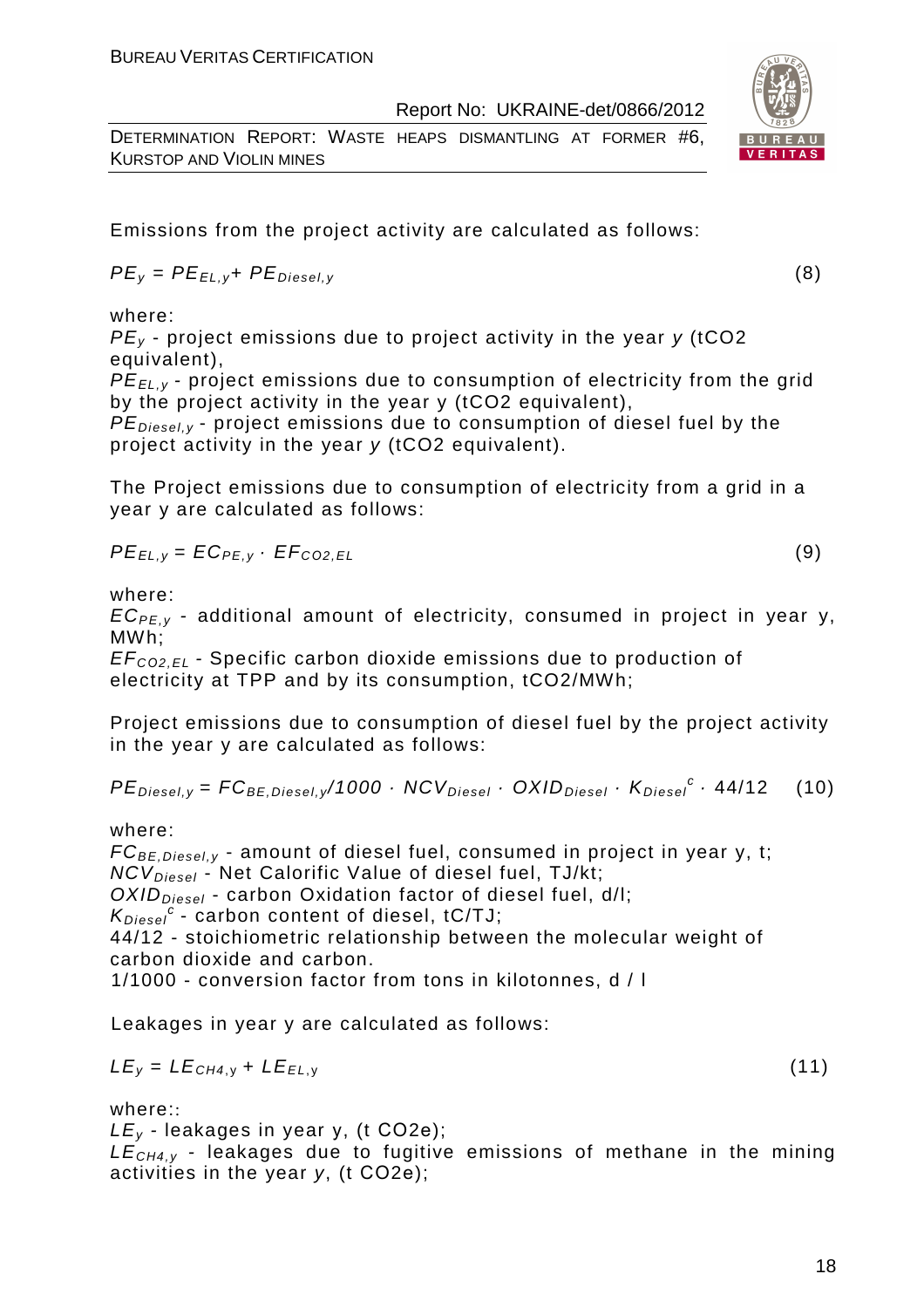DETERMINATION REPORT: WASTE HEAPS DISMANTLING AT FORMER #6, KURSTOP AND VIOLIN MINES



 $LE_{EL, y}$  - leakages due to consumption of electricity from a grid at coal mine in a year y,(t СО2е);

Leakages due to fugitive emissions of methane in the mining activities in the year y are calculated as follows:

 $LE_{CH4,y} = -FC_{BE,Coal,y} \cdot EF_{CH4} \cdot \rho_{CH4} \cdot GWP_{CH4}$ , (12)

 $FC_{BE, coal,v}$  - amount of coal that has been mined in the baseline scenario and combusted for energy use, equivalent to the amount of coal extracted from the waste heaps because of the project activity in the year y, t, calculated as (4);

 $EF<sub>CH4</sub>$  - emission factor for fugitive methane emissions from coal mining,  $m3/t$ :

 $ρ<sub>CH4</sub>$  - methane density at standard conditions t/m3;

GWPCH4 - Global Warming Potential of Methane, tСО2/ tСН4.

Leakages due to consumption of electricity from a grid at coal mine in a year y are calculated as follows:

$$
LE_{EL,y} = -FC_{BE,Coal,y} \cdot N_{Coal,y}^{E} \cdot EF_{CO2,EL,y}
$$
 (13)

Where

 $FC_{BE, coal,v}$  - amount of coal that has been mined in the baseline scenario and combusted for energy use, equivalent to the amount of coal extracted from the waste heaps because of the project activity in the year y, t, calculated as (2);

 $N_{Coal,y}$ <sup>E</sup> - Average electricity consumption per tonne of coal, produced in Ukraine in the year y, MWh/t;

EF<sup>C</sup>*О*2,EL, <sup>у</sup> - Specific carbon dioxide emissions due to production of electricity at TPP and by its consumption, tСО2/MWh

The monitoring plan presents the quality assurance and control procedures for the monitoring process described in the section D.2 of the PDD. This includes, as appropriate, information on calibration and on how records on data and/or method validity and accuracy are kept and made available on request.

The monitoring plan clearly identifies the responsibilities and the authority regarding the monitoring activities. Clear and transparent scheme of monitoring data flow is provided in the section D.3 of the PDD.

On the whole, the monitoring plan reflects good monitoring practices appropriate to the project type.

The monitoring plan provides, in tabular form, a complete compilation of the data that need to be collected for its application, including data that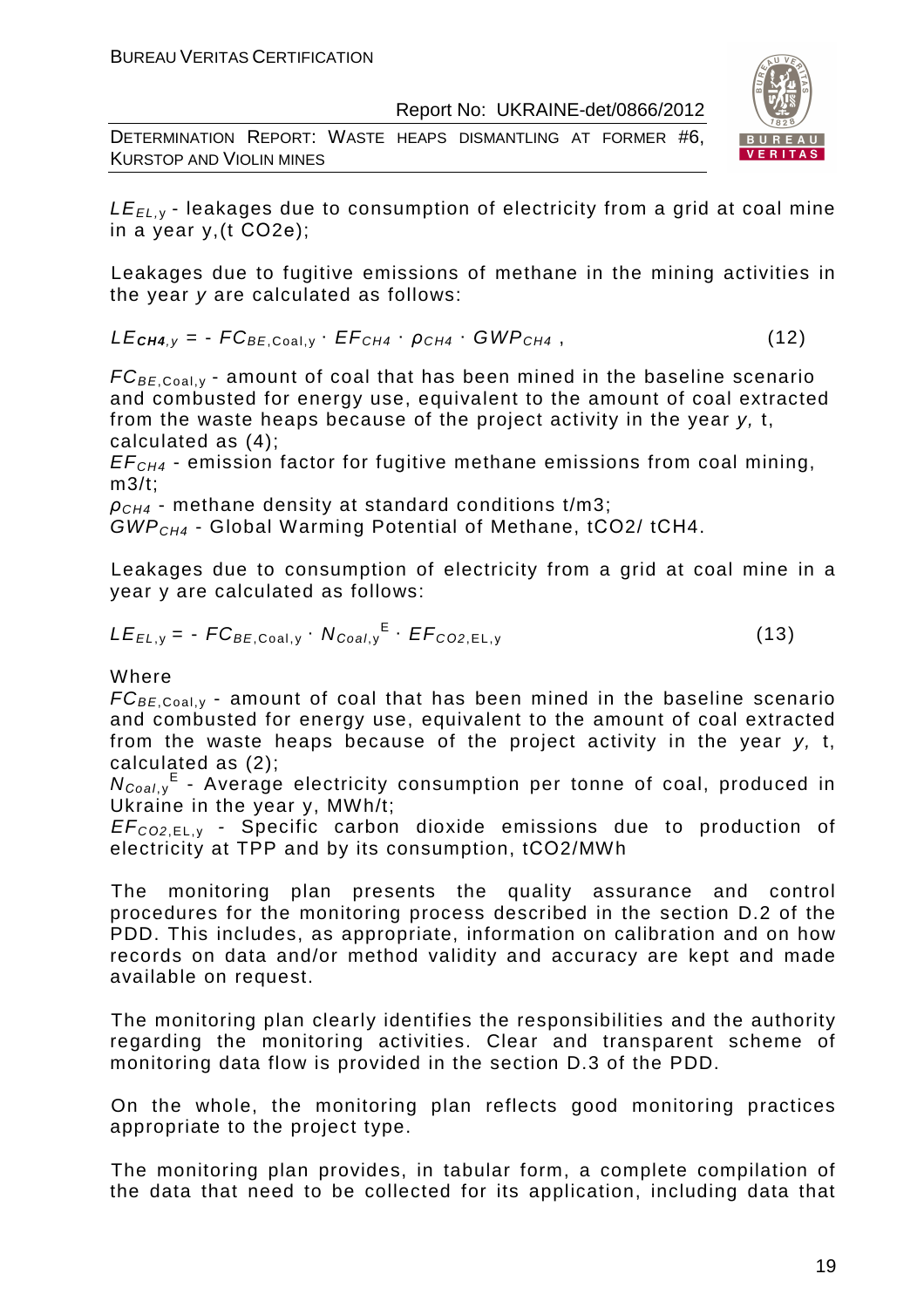DETERMINATION REPORT: WASTE HEAPS DISMANTLING AT FORMER #6, KURSTOP AND VIOLIN MINES



are measured or sampled and data that are collected from other sources (e.g. official statistics, expert judgment, proprietary data, IPCC, commercial and scientific literature etc.) but not including data that are calculated with equations.

The monitoring plan indicates that the data monitored and required for verification are to be kept for two years after the last transfer of ERUs for the project.

Identified problem areas for project monitoring plan, project participants' responses and conclusions of Bureau Veritas Certification are described in Annex A to the Determination Report (refer to CAR12-CAR15)

## **4.8 Leakage (40-41)**

This project will result in a net change in fugitive methane emissions due to the mining activities. As coal in the baseline scenario is only coming from mines it causes fugitive emissions of methane. These are calculated as standard country specific emission factor applied to the amount of coal that is extracted from the waste heaps in the project scenario (which is the same as the amount of coal that would have been mined in the baseline scenario. Source of the leakage are the fugitive methane emissions due to coal mining. These emissions are specific to the coal that is being mined. Coal produced by the project activity is not mined but extracted from the waste heap through the advanced beneficiation process. Therefore, coal produced by the project activity substitutes the coal would have been otherwise mined in the baseline. Coal that is mined in the baseline has fugitive methane emissions associated with it and the coal produced by the project activity does not have such emissions associated with it.

As reliable and accurate national data on fugitive CH4 emissions associated with the production of coal are available, project participants used this data to calculate the amount of fugitive CH4 emission as described below.

This leakage is measurable: through the same procedure as used in 2006 IPCC Guidelines (See Volume 2, Chapter 4, Page 4-11) and also used in CDM approved methodology ACM0009, Version 4.0.0. Activity data (in our case amount of coal extracted from the waste heap which is monitored directly) is multiplied by the emission factor (which is sourced from the relevant national study – National Inventory Report of Ukraine under the Kyoto Protocol) and any conversion coefficients.

Electricity consumption and related greenhouse gas emissions due to dismantling of waste heap to be taken into account in calculating the project emissions. Carbon dioxide emissions due to electricity consumption in the coal mine way in an amount, equivalent to the design of coal - a leakage that can be taken into account at base of the State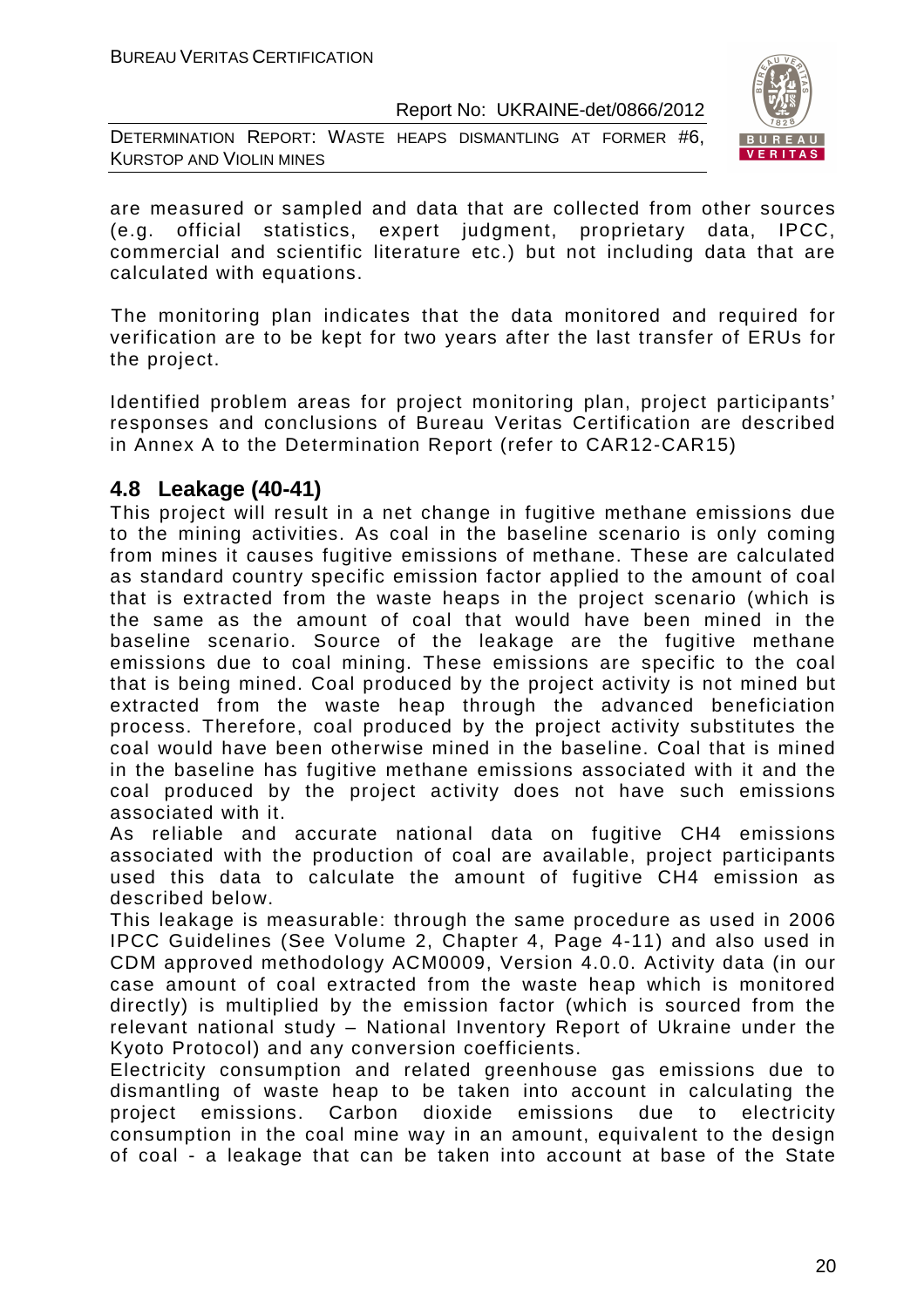DETERMINATION REPORT: WASTE HEAPS DISMANTLING AT FORMER #6, KURSTOP AND VIOLIN MINES



Statistics Committee data, concerning unit costs of electricity at coal mines in Ukraine in the relevant year.

This leakage is directly attributable to the JI project activity according to the following assumption: the coal produced by the project activity from the waste heap will substitute the coal produced by underground mines of the region in the baseline scenario. This assumption is explained by the following logic: Energy coal market is demand driven as it is not feasible to produce coal without demand for it. Coal is a commodity that can be freely transported to the source of demand and coal of identical quality can substitute some other coal easily. The project activity cannot influence demand for coal on the market and supplies coal extracted from the waste heaps. In the baseline scenario demand for coal will stay the same and will be met by the traditional source – underground mines of the region. Therefore, the coal supplied by the project in the project scenario will have to substitute the coal mined in the baseline scenario. According to this approach equivalent product supplied by the project activity (with lower associated specific green-house gas emissions) will substitute the baseline product (with higher associated specific green-house gas emissions). This methodological approach is very common and is applied in all renewable energy projects (substitution of grid electricity with renewable-source electricity), projects in cement sector (e.g. JI0144 Slag usage and switch from wet to semi-dry process at JSC "Volyn-Cement", Ukraine), projects in metallurgy sector (e.g. UA1000181 Implementation of Arc Furnace Steelmaking Plant "Electrostal" at Kurakhovo, Donetsk Region) and others.

These leakages are significant and are estimated in the estimation of emissions adjustable to the project activity. Formulae on leakages calculations are provided ion the section 4.7 of this Report.

### **4.9 Estimation of emission reductions or enhancements of net removals (42-47)**

The PDD indicates assessment of emissions or net removals in the baseline scenario and in the project scenario as the approach chosen to estimate the emission reductions or enhancement of net removals generated by the project.

The PDD provides the ex-ante estimates for 18/02/2008-31/12/2012:

- (a) Emissions for the project scenario within the project boundary which is 132 410 tonnes of CO2 equivalent
- (b) Leakages which is -1 369 763 tonnes of CO2 equivalent
- (c) Emissions for the baseline scenario which is 3 860 495 tonnes of CO2 equivalent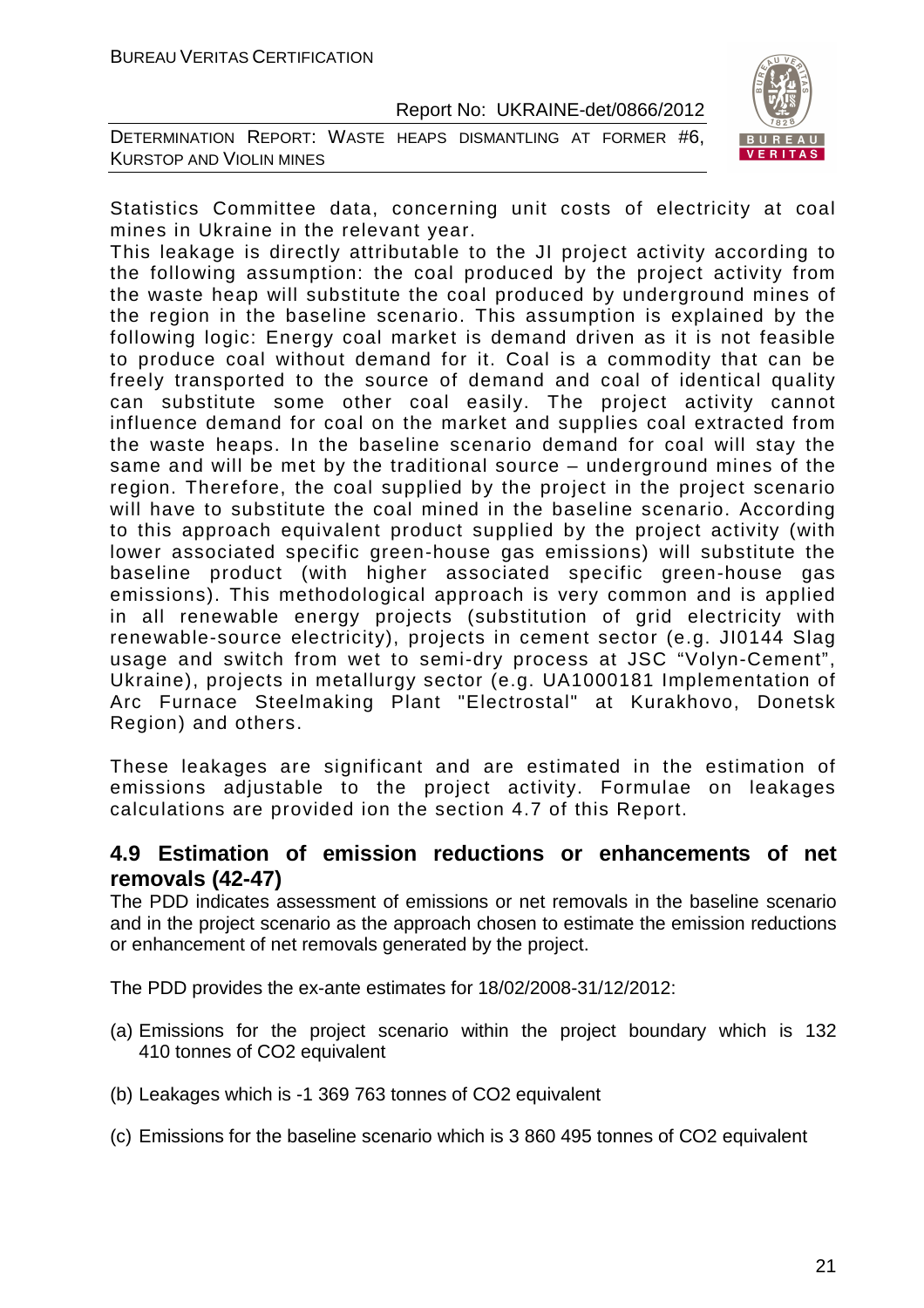DETERMINATION REPORT: WASTE HEAPS DISMANTLING AT FORMER #6, KURSTOP AND VIOLIN MINES



(d) Emission reductions adjusted by leakages which is 5 097 848 tonnes of CO2 equivalent

The PDD provides the ex ante estimates of:

The estimates referred to above are given:

- (a) On a yearly basis;
- (b) From 18/02/2008 to 31/12/2012, covering the whole crediting period;
- (c) On a source-by-source/sink-by-sink basis;
- (d) For each GHG gas, which is CO2, СН4

(e) In tonnes of CO2 equivalent, using global warming potentials defined by decision 2/CP.3 or as subsequently revised in accordance with Article 5 of the Kyoto Protocol;

The formula used for calculating the estimates referred above, which are described in the section 4.7 of this Determination Report, are consistent throughout the PDD.

For calculating the estimates referred to above, key factors, e.g. local prices for electricity, coal and diesel fuel, available production resources, influencing the baseline emissions or removals and the activity level of the project and the emissions or net removals as well as risks associated with the project were taken into account, as appropriate.

Data sources used for calculating the estimates referred to above, such as work and laboratory logbooks, work and laboratory monthly and yearly reports, production sailing invoices are clearly identified, reliable and transparent.

Emission factors, such as emission factor for electricity consumption, Carbon Oxidation Factor of Coal, Carbon Oxidation Factor of Diesel Fuel, etc, were selected by carefully balancing accuracy and reasonableness, and appropriately justified of the choice.

The estimation referred to above is based on conservative assumptions and the most plausible scenarios in a transparent manner.

The estimates referred to above are consistent throughout the PDD.

The annual average of estimated emission reductions or enhancements of net removals over the crediting period is calculated by dividing the total estimated emission reductions or enhancements of net removals over the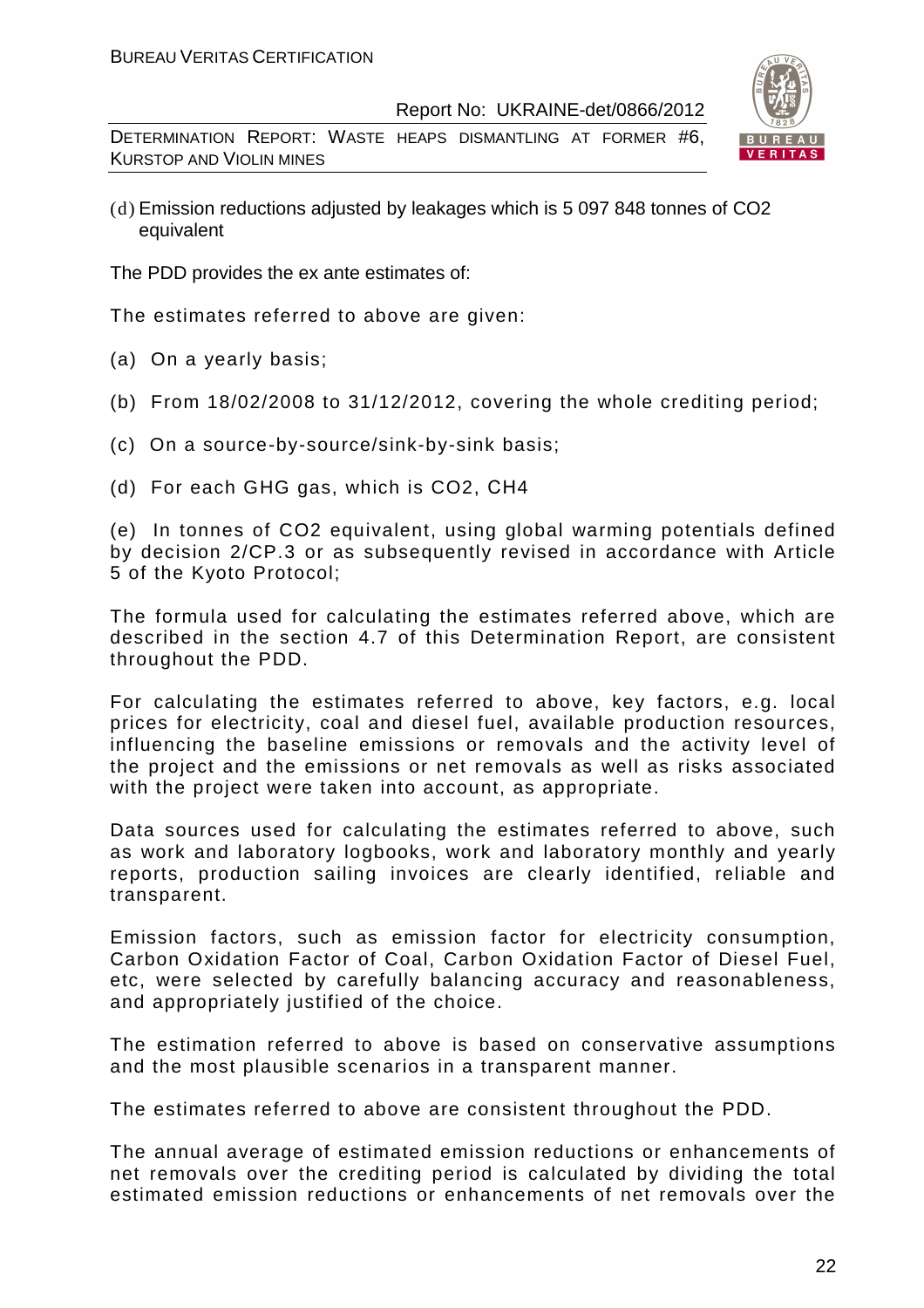DETERMINATION REPORT: WASTE HEAPS DISMANTLING AT FORMER #6, KURSTOP AND VIOLIN MINES



crediting period by the total months of the crediting period, and multiplying by twelve.

## **4.10 Environmental impacts (48)**

The PDD lists and attaches documentation on the analysis of the environmental impacts of the project, including transboundary impacts, in accordance with procedures as determined by the host Party, such as permit on pollutant by stationary sources, analysis of the environmental impacts, a part of separation fabric work project which is mentioned in the PDD.

The PDD provides conclusion and all references to supporting documentation of an environmental impact assessment undertaken in accordance with the procedures as required by the host Party, if the analysis referred to above indicates that the environmental impacts are considered significant by the project participants or the host Party.

The problem areas for environmental impacts of the project were not identified

## **4.11 Stakeholder consultation (49)**

The host Party for the project is Ukraine. The project meets the applicable standards and requirements, set forth in Ukraine. The Host Party does not put forward the requirement to consult with stakeholders to JI projects. The project was presented to the local authorities, and was approved (approval on building, etc).

Any comments from local authorities or stakeholders were not obtained.

## **4.12 Determination regarding small scale projects (50-57)**

"Not applicable"

## **4.13 Determination regarding land use, land-use change and forestry (LULUCF) projects (58-64)**

"Not applicable"

## **4.14 Determination regarding programmes of activities (65-73)**

"Not applicable"

## **5 SUMMARY AND REPORT OF HOW DUE ACCOUNT WAS TAKEN OF COMMENTS RECEIVED PURSUANT TO PARAGRAPH 32 OF THE JI GUIDELINES**

No comments, pursuant to paragraph 32 of the JI Guidelines, were received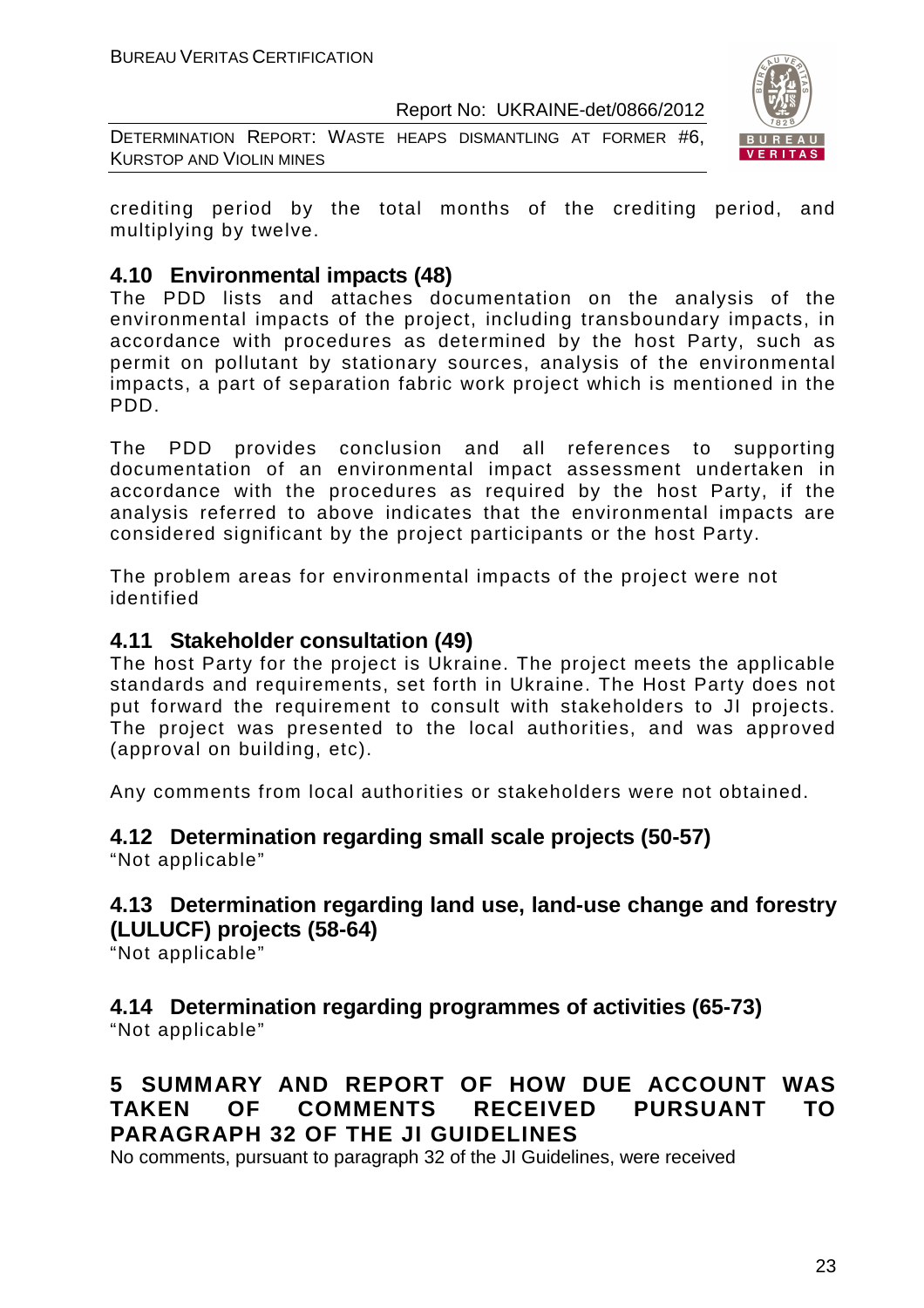DETERMINATION REPORT: WASTE HEAPS DISMANTLING AT FORMER #6, KURSTOP AND VIOLIN MINES



## **6 DETERMINATION OPINION**

Bureau Veritas Certification has performed a determination of the "Waste heap dismantling at former #6, Kurstop and Violin mines" Project in Hrystalne village, Krasnoluchska borough council, Luhansk Region, Ukraine. The determination was performed on the basis of UNFCCC criteria and host country criteria and also on the criteria given to provide for consistent project operations, monitoring and reporting.

The determination consisted of the following three phases: i) a desk review of the project design and the baseline and monitoring plan; ii) follow-up interviews with project stakeholders; iii) the resolution of outstanding issues and the issuance of the final determination report and opinion.

Project participant/s used the latest tool for demonstration of the additionality. In line with this tool, the PDD provides barrier analysis AND common practice analysis, to determine that the project activity itself is not the baseline scenario.

Emission reductions attributable to the project are hence additional to any that would occur in the absence of the project activity. Given that the project is implemented and maintained as designed, the project is likely to achieve the estimated amount of emission reductions.

The determination revealed two pending issues related to the current determination stage of the project: the issue of the written approval of the project and the authorization of the project participant by the host Party. If the written approval and the authorization by the host Party are awarded, it is our opinion that the project as described in the Project Design Document, Version 2.0 meets all the relevant UNFCCC requirements for the determination stage and the relevant host Party criteria.

The review of the project design documentation (version 2.0) and the subsequent follow-up interviews have provided Bureau Veritas Certification with sufficient evidence to determine the fulfillment of stated criteria. In our opinion, the project correctly applies and meets the relevant UNFCCC requirements for the JI and the relevant host country criteria.

The determination is based on the information made available to us and the engagement conditions detailed in this report.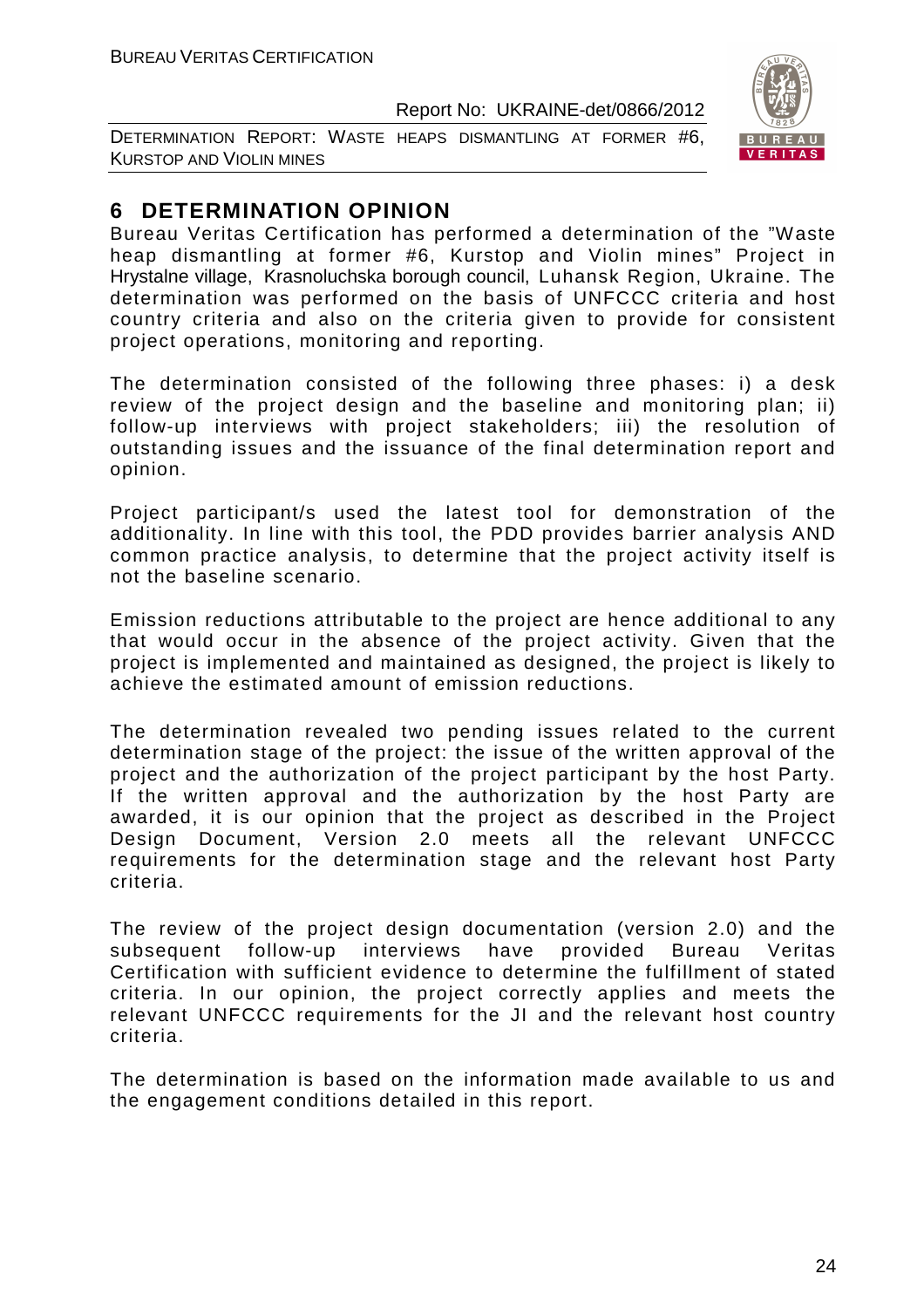DETERMINATION REPORT: WASTE HEAPS DISMANTLING AT FORMER #6, KURSTOP AND VIOLIN MINES



## **7 REFERENCES**

#### **Category 1 Documents:**

Documents provided by SIA "Vidzeme Eko" that relate directly to the GHG components of the project.

- /1/ Project Design Document "Waste heap dismantling at former #6, Kurstop and Violin mines " version 1.0 dated 07/11/2012
- /2/ Project Design Document "Waste heap dismantling at former #6, Kurstop and Violin mines" version 2.0 dated 10/12/2012
- /3/ ERUs calculation Excel-file "Calculation\_T\_45.xls"
- /4/ Letter of Endorsement #3778/23/7 dated 07/12/2012 issued by State Environment Investment Agency of Ukraine

#### **Category 2 Documents:**

Background documents related to the design and/or methodologies employed in the design or other reference documents.

- /1/ Attestation certificate "GOF 'Almazna" Ltd. # 283 from 22/08/11 valid till 22/08/14
- /2/ Attestation certificate "GOF 'Almazna" Ltd. # 206 from 04/09/08 valid till 04/09/11
- /3/ Verification Certificate of thermocouple # 6 August 2012
- /4/ Verification Certificate of thermocouple # 7 August 2012
- /5/ Verification Certificate of thermocouple # 8 August 2012
- /6/ Verification Certificate of millivoltmeter # 0126885 June 2011
- /7/ Verification Certificate of millivoltmeter # 0055129 June 2011
- /8/ Verification Certificate of millivoltmeter # 09094303 June 2011
- /9/ Verification Certificate of weighing scales # 1144 August 2012
- /10/ Verification Certificate of measuring electronic scales VLA-200 # 456
- /11/ Verification Certificate of measuring electronic scales ADV-200 # 457
- /12/ Verification Certificate of measuring technique, set of weights G-2- 210 №459
- /13/ Verification Certificate of measuring technique, set of weights G-2- 210 №458
- /14/ Verification Certificate of measuring electronic scales ANG 200 C №2682
- /15/ Certificate of laboratory drying box # 160 SNOL -3,5.3,5.3,5/3-M2
- /16/ Certificate of laboratory drying box # 161 SNOL
- /17/ Certificate of laboratory furnace of resistance # 162 SNOL1,6.2,5.1/9-U4
- /18/ Certificate of laboratory furnace of resistance # 163 SNOL1,6.2,5.1/9-U4
- /19/ Certificate of laboratory furnace of resistance # 164 SNOL1,6.2,5.1/9-U4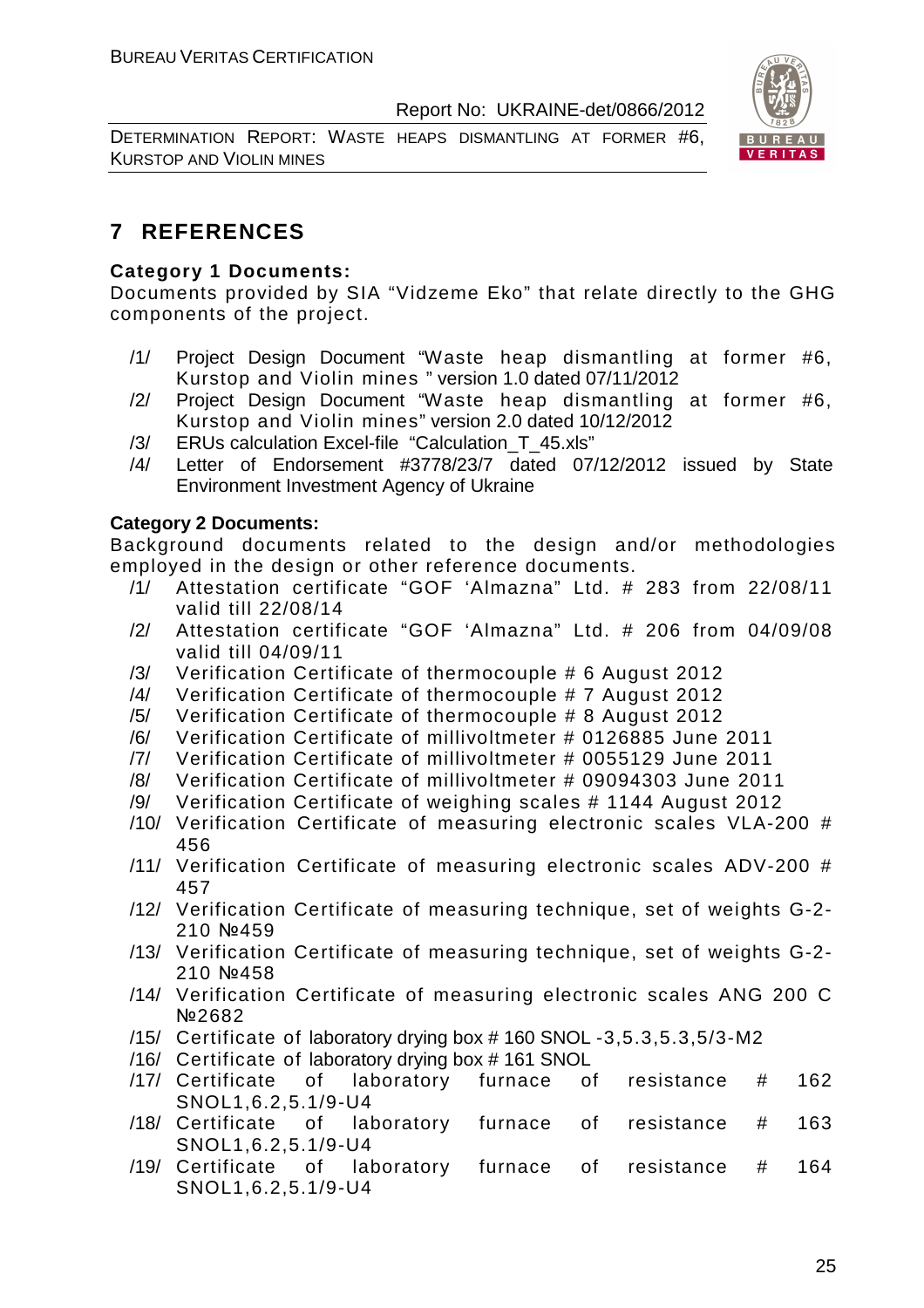DETERMINATION REPORT: WASTE HEAPS DISMANTLING AT FORMER #6, KURSTOP AND VIOLIN MINES



- /20/ Certificate #125 of sieve for determination of granulometric composition
- /21/ Certificate #126 of sieve for determination of granulometric composition
- /22/ Passport of psychrometric hygrometer
- /23/ Verification Certificate of measuring technique, mechanical Stopwatch SOS pr-2b-2-000 №02/08-1098
- /24/ Agreement # 238 from 21/01/08 between "CE 'GOSPODAR" Ltd. and "Artik-bud" Ltd for works of weighing
- /25/ Passports on dismantled waste heaps
- /26/ Monthly acts on consumed electricity, November 2008-October 2012
- /27/ Sale invoices on coal 0-30 mm, November 2008-October 2012
- /28/ Sale invoices on diesel fuel, November 2008-October 2012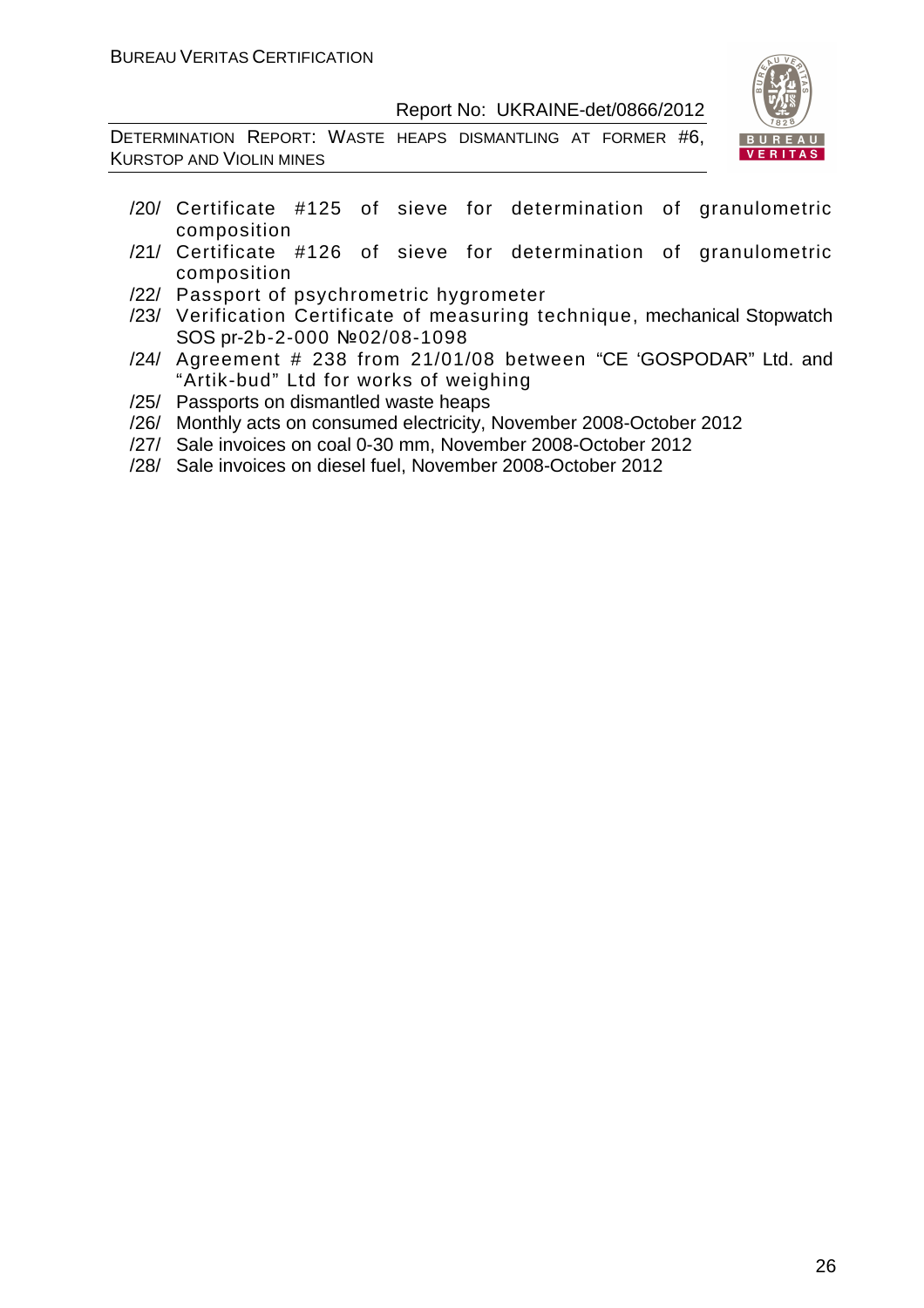DETERMINATION REPORT: WASTE HEAPS DISMANTLING AT FORMER #6, KURSTOP AND VIOLIN MINES



#### **Persons interviewed:**

List persons interviewed during the determination or persons that contributed with other information that are not included in the documents listed above.

- /1/ Gints KIavinsh JI Project Manager, SIA "Vidzeme Eko"
- /2/ Stah Yuri Mykhailovych JI Consultant, SIA "Vidzeme Eko"
- /3/ Olga Mykolayivna Shpak Head of Laboratory "GOF 'Almazna" Ltd.
- /4/ Vasyl Konstantynovych Pohonyaylo manager of industrial department, "Artik-bud" Ltd.
- /5/ Andriy Romanovych Smischuk recordkeeper at automobile scales "Artik-bud" Ltd
- /6/ Tetyana Ivanivna Yevtushenko director of "CE 'GOSPODAR" Ltd.

1. o0o -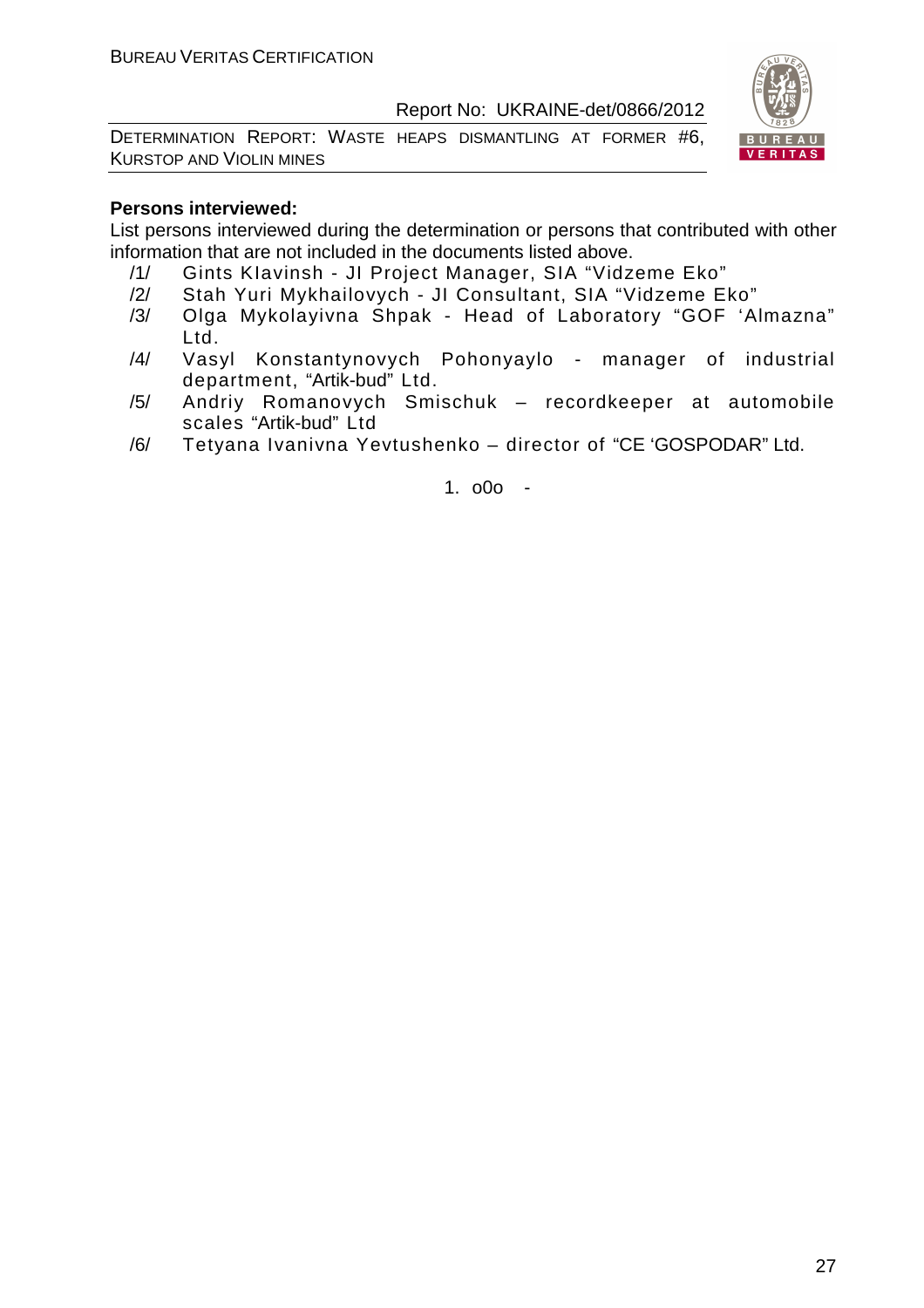



## **DETERMINATION PROTOCOL**

**Check list for determination, according JOINT IMPLEMENTATION DETERMINATION AND VERIFICATION MANUAL (Version 01)** 

#### **DETERMINATION PROTOCOL**

#### **Check list for determination, according JOINT IMPLEMENTATION DETERMINATION AND VERIFICATION MANUAL (Version 01)**

| <b>DVM</b><br>Paragrap<br>h | <b>Check Item</b>                                                                                                                                                                                                                                                                                  | <b>Initial finding</b>                                                                                                                                                                                                                                                                                                                                                                                                                                                                                         | <b>Draft</b><br><b>Conclusion</b> | <b>Final</b><br><b>Conclusion</b> |
|-----------------------------|----------------------------------------------------------------------------------------------------------------------------------------------------------------------------------------------------------------------------------------------------------------------------------------------------|----------------------------------------------------------------------------------------------------------------------------------------------------------------------------------------------------------------------------------------------------------------------------------------------------------------------------------------------------------------------------------------------------------------------------------------------------------------------------------------------------------------|-----------------------------------|-----------------------------------|
|                             | <b>General description of the project</b>                                                                                                                                                                                                                                                          |                                                                                                                                                                                                                                                                                                                                                                                                                                                                                                                |                                   |                                   |
| Title of the project        |                                                                                                                                                                                                                                                                                                    |                                                                                                                                                                                                                                                                                                                                                                                                                                                                                                                |                                   |                                   |
|                             | Is the title of the project presented?                                                                                                                                                                                                                                                             | The title of project is "WASTE HEAPS DISMANTLING<br>AT FORMER #6, KURSTOP AND VIOLIN MINES "                                                                                                                                                                                                                                                                                                                                                                                                                   | <b>OK</b>                         | OK                                |
|                             | Is the sectoral scope to which the project<br>pertains presented?                                                                                                                                                                                                                                  | The sectoral scope is 8. Mining/mineral production                                                                                                                                                                                                                                                                                                                                                                                                                                                             | <b>OK</b>                         | <b>OK</b>                         |
|                             | Is the current version number of the<br>document presented?                                                                                                                                                                                                                                        | The current version number is 1.0                                                                                                                                                                                                                                                                                                                                                                                                                                                                              | <b>OK</b>                         | OK                                |
|                             | Is the date when the document was<br>completed presented?                                                                                                                                                                                                                                          | The date when the document is<br>completed<br>07/12/2012                                                                                                                                                                                                                                                                                                                                                                                                                                                       | OK                                | OK                                |
|                             | <b>Description of the project</b>                                                                                                                                                                                                                                                                  |                                                                                                                                                                                                                                                                                                                                                                                                                                                                                                                |                                   |                                   |
|                             | Is the purpose of the project included with<br>a concise, summarizing explanation (max.<br>1-2 pages) of the:<br>a) Situation existing prior to the starting<br>date of the project;<br>b) Baseline scenario; and<br>c) Project scenario (expected outcome,<br>including a technical description)? | The situation existing prior to the starting date of the<br>project<br>Very often it was not economically feasible to extract all<br>100% of coal from the rock mass. Therefore, waste<br>heaps of Luhansk region contains a large amount of<br>coal, which is self-ignited later on. All the waste heaps<br>that were self-ignited or the ones that are close to self-<br>ignition are the centre of uncontrolled pollutants and<br>greenhouse gas emissions<br>The baseline scenario assumed that the common | CAR01                             | <b>OK</b>                         |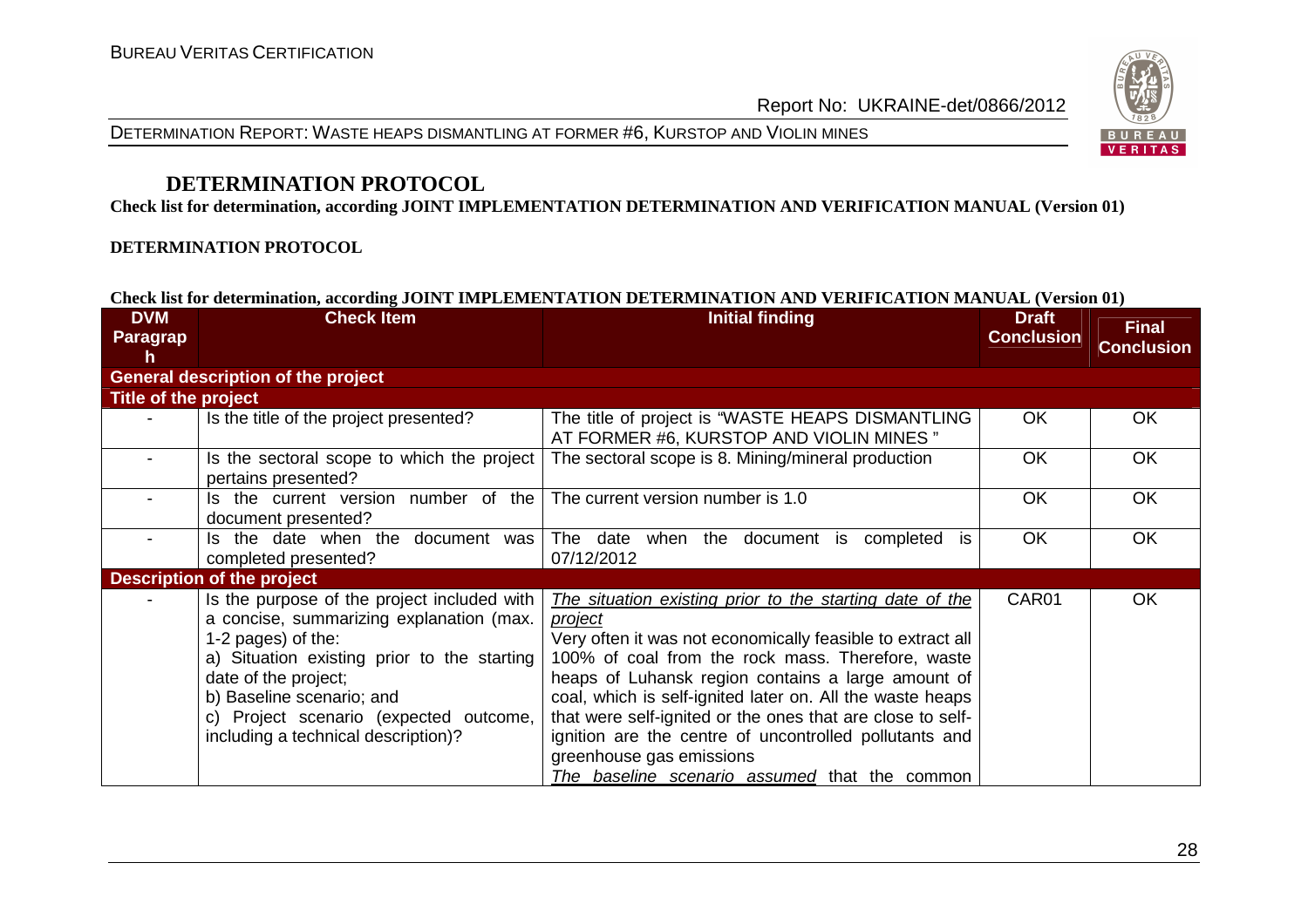**Contract Contract Contract** 

|                              | DETERMINATION REPORT: WASTE HEAPS DISMANTLING AT FORMER #6, KURSTOP AND VIOLIN MINES |                                                                                                                                                                                                                                                                                                                                                                                                                                                                                                                                                                                                                                                                                                                                                                                                                                                                                                                                                                                                                                                               |                                   | BUREAU                            |
|------------------------------|--------------------------------------------------------------------------------------|---------------------------------------------------------------------------------------------------------------------------------------------------------------------------------------------------------------------------------------------------------------------------------------------------------------------------------------------------------------------------------------------------------------------------------------------------------------------------------------------------------------------------------------------------------------------------------------------------------------------------------------------------------------------------------------------------------------------------------------------------------------------------------------------------------------------------------------------------------------------------------------------------------------------------------------------------------------------------------------------------------------------------------------------------------------|-----------------------------------|-----------------------------------|
| <b>DVM</b><br>Paragrap<br>h. | <b>Check Item</b>                                                                    | <b>Initial finding</b>                                                                                                                                                                                                                                                                                                                                                                                                                                                                                                                                                                                                                                                                                                                                                                                                                                                                                                                                                                                                                                        | <b>Draft</b><br><b>Conclusion</b> | <b>Final</b><br><b>Conclusion</b> |
|                              |                                                                                      | practice will be continued – heap can be spontaneously<br>ignited with a certain probability, and the process of<br>burning will continue till all coal, contained there, will be<br>burned. The process of combustion is accompanied by<br>release the carbon dioxide into atmosphere.<br>Project scenario-provides complete dismantling of the<br>dump. During dismantling of the dump, the rocks will be<br>divided into fractions, which will be used for blending<br>with steam coal and subsequently supplied to heat<br>power plants and boiler houses for burning as fuel.<br>After sorting, the large fractions will be used for building<br>and repairing of roads. As the result, rock mass of the<br>dump will be fully utilized, and the received coal will<br>replace coal, which otherwise would have had to be<br>mined. As the result of the project, the opportunity of<br>self-ignition of heap will be eliminated<br>CAR01<br>"CE<br>Please add<br>data<br>subcontractors<br>on<br>0f<br>'GOSPODAR" Ltd involved to the project activity. |                                   |                                   |
|                              | Is the history of the project (incl. its JI<br>component) briefly summarized?        | The history of project JI component is briefly<br>summarized<br>CAR02<br>Please add history of waste heaps dismantled in<br>project frames. According to "Моделювання<br>температурного поля згасаючих териконів, В.В.<br>Попович, А.Д. Кузик, канд. фіз.-мат. наук, доцент,<br>О.О. Карабин, канд. фіз.-мат. наук, доцент, О.Ю.<br>Чмир, канд. фіз.-мат. наук (Львівський державний<br>університет безпеки життєдіяльності)" time of                                                                                                                                                                                                                                                                                                                                                                                                                                                                                                                                                                                                                         | CAR02                             | <b>OK</b>                         |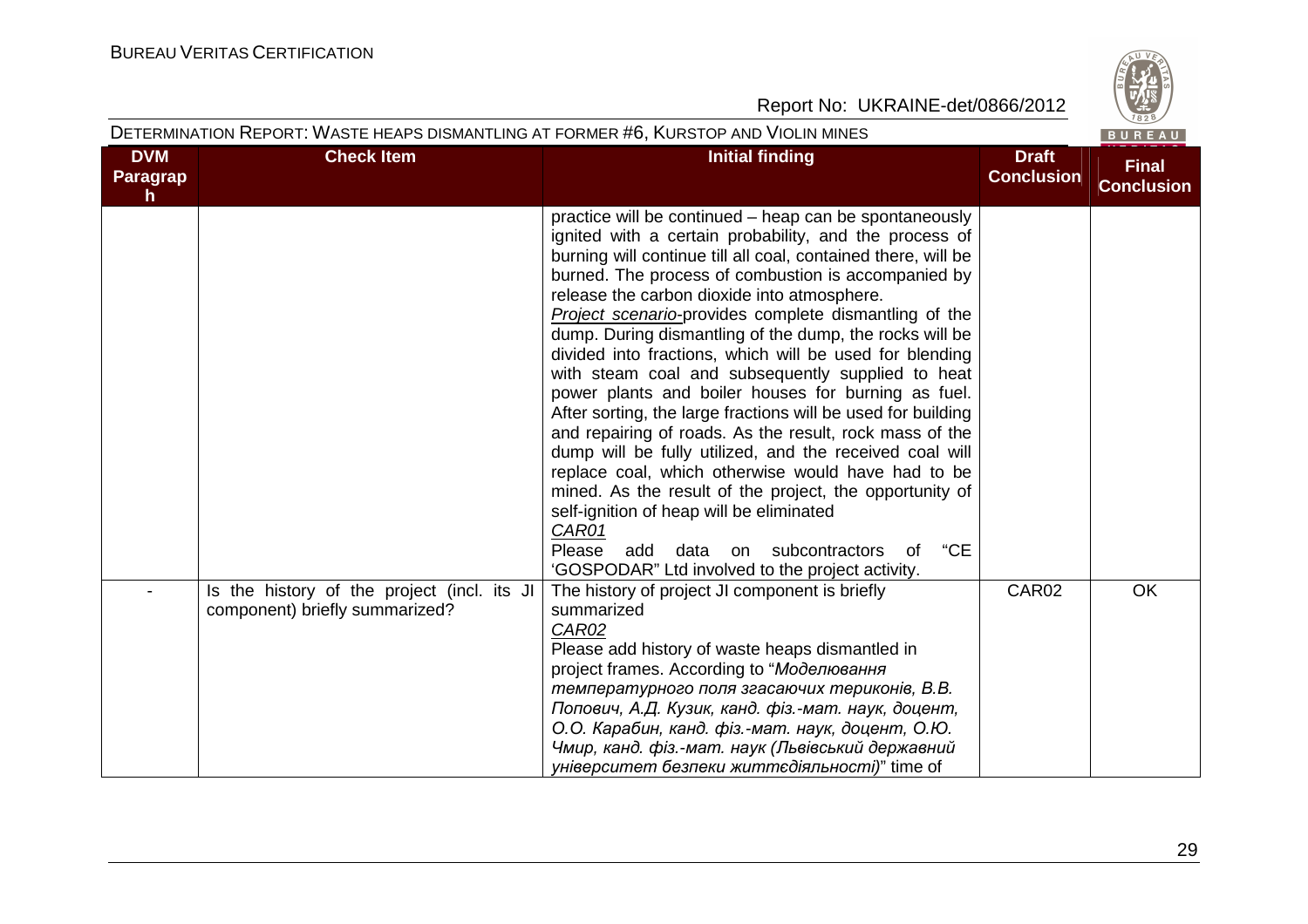|                             | DETERMINATION REPORT: WASTE HEAPS DISMANTLING AT FORMER #6, KURSTOP AND VIOLIN MINES                                                                                  |                                                                                                                                                                                                               |                                   | BUREAU                            |
|-----------------------------|-----------------------------------------------------------------------------------------------------------------------------------------------------------------------|---------------------------------------------------------------------------------------------------------------------------------------------------------------------------------------------------------------|-----------------------------------|-----------------------------------|
| <b>DVM</b><br>Paragrap<br>h | <b>Check Item</b>                                                                                                                                                     | <b>Initial finding</b>                                                                                                                                                                                        | <b>Draft</b><br><b>Conclusion</b> | <b>Final</b><br><b>Conclusion</b> |
|                             |                                                                                                                                                                       | waste heap burning is about 15-20 years after finishing<br>of waste heap mantling                                                                                                                             |                                   |                                   |
| <b>Project participants</b> |                                                                                                                                                                       |                                                                                                                                                                                                               |                                   |                                   |
|                             | Are project participants and Party(ies)<br>involved in the project listed?                                                                                            | "CE 'GOSPODAR" Ltd and SIA "Vidzeme Eko" is<br>indicated as the project participants and Ukraine and<br>Republic Latvia are indicated as Parties involved                                                     | <b>OK</b>                         | <b>OK</b>                         |
| $\blacksquare$              | Is the data of the project participants<br>presented in tabular format?                                                                                               | The data of the project participants are presented in<br>tabular format                                                                                                                                       | <b>OK</b>                         | <b>OK</b>                         |
| $\blacksquare$              | Is contact information provided in Annex 1<br>of the PDD?                                                                                                             | The contact information on project participants are<br>indicated in the Annex 1                                                                                                                               | <b>OK</b>                         | <b>OK</b>                         |
|                             | Is it indicated, if it is the case, if the Party<br>involved is a host Party?                                                                                         | The Host Party Ukraine is indicated as the Party<br>Involved                                                                                                                                                  | <b>OK</b>                         | <b>OK</b>                         |
|                             | <b>Technical description of the project</b>                                                                                                                           |                                                                                                                                                                                                               |                                   |                                   |
|                             | <b>Location of the project</b>                                                                                                                                        |                                                                                                                                                                                                               |                                   |                                   |
| $\sim$                      | Host Party(ies)                                                                                                                                                       | Ukraine                                                                                                                                                                                                       | <b>OK</b>                         | OK                                |
|                             | Region/State/Province etc.                                                                                                                                            | Luhansk Region<br>CAR03<br>Please correct name of District location (please<br>indicate Krasnolutsky counsil lands)                                                                                           | CAR03                             | <b>OK</b>                         |
| $\blacksquare$              | City/Town/Community etc.                                                                                                                                              | urban village Khrustalne                                                                                                                                                                                      | <b>OK</b>                         | OK                                |
| $\overline{\phantom{a}}$    | Detail of the physical location, including<br>information<br>the<br>allowing<br>unique<br>identification of the project. (This section<br>should not exceed one page) | Geographical coordinates of the waste heaps and<br>enrichment plant are provided in the section A.4.1.4<br>CAR04<br>Please add coordinates of sorting unit and clarify<br>source of project geographical data | CAR04                             | <b>OK</b>                         |
|                             |                                                                                                                                                                       | Technologies to be employed, or measures, operations or actions to be implemented by the project                                                                                                              |                                   |                                   |
|                             | Are the technology(ies) to be employed, or<br>measures, operations or actions to be<br>implemented by the project, including all                                      | Employed technology is described in the section A<br>CAR05<br>Please provide adequate satellite photos of sorting unit                                                                                        | CAR05<br>CAR06                    | OK.<br><b>OK</b>                  |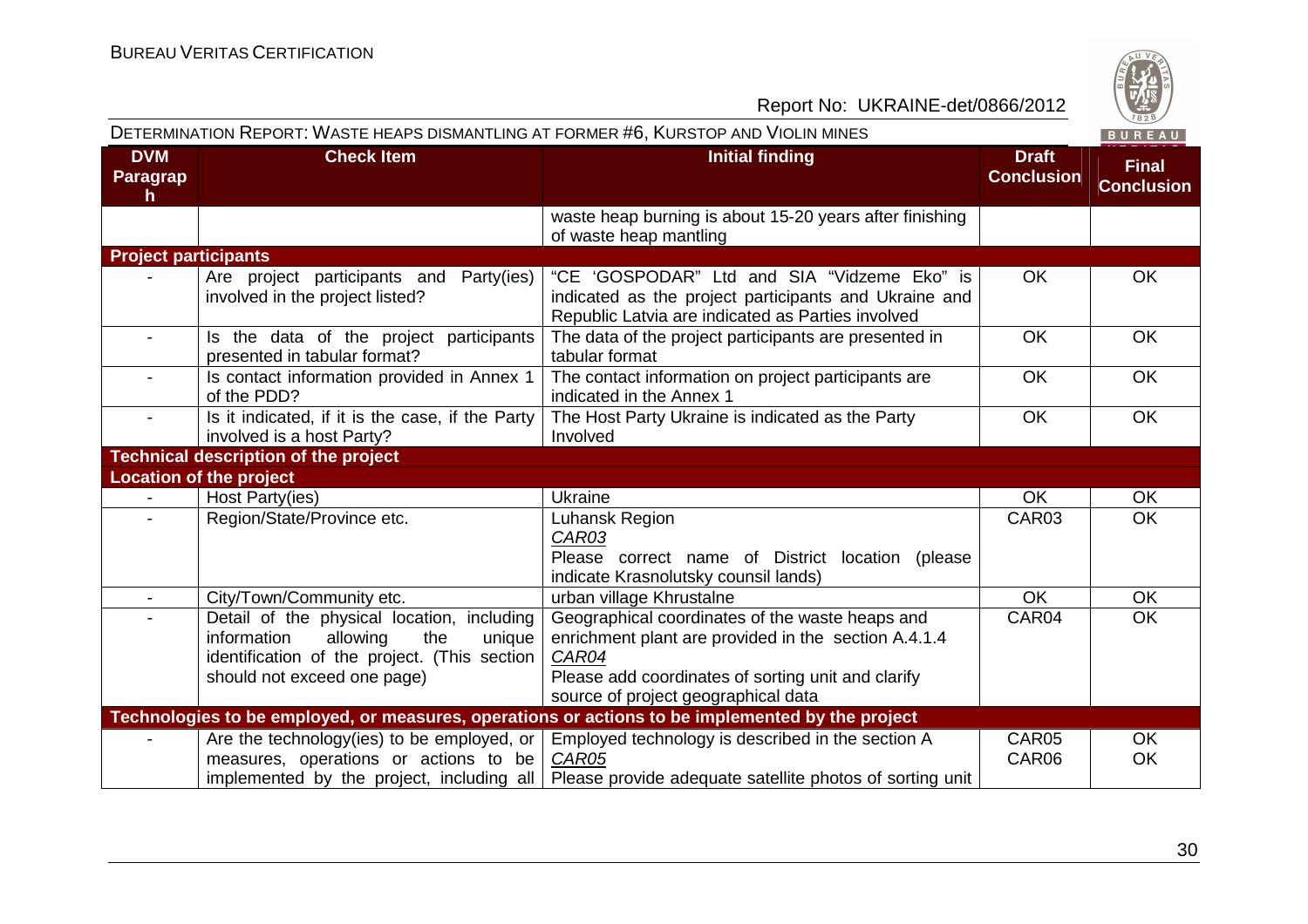|                             | DETERMINATION REPORT: WASTE HEAPS DISMANTLING AT FORMER #6, KURSTOP AND VIOLIN MINES                                       |                                                                                                                                                                                                                                                                                                                                                                                                                                                                                                                     |                                   | BUREAU                            |
|-----------------------------|----------------------------------------------------------------------------------------------------------------------------|---------------------------------------------------------------------------------------------------------------------------------------------------------------------------------------------------------------------------------------------------------------------------------------------------------------------------------------------------------------------------------------------------------------------------------------------------------------------------------------------------------------------|-----------------------------------|-----------------------------------|
| <b>DVM</b><br>Paragrap<br>h | <b>Check Item</b>                                                                                                          | <b>Initial finding</b>                                                                                                                                                                                                                                                                                                                                                                                                                                                                                              | <b>Draft</b><br><b>Conclusion</b> | <b>Final</b><br><b>Conclusion</b> |
|                             | technical<br>relevant<br>data<br>the<br>and<br>implementation schedule described?                                          | location<br>CAR06<br>The proposed project envisages processing 800 000<br>m3 of coal containing rock mass from waste heap per<br>year. Assuming that average coal content is about<br>15%, some less than 900 000 tCO2eq will be obtained<br>per year. Please explain misamendment between<br>abovementioned evaluations and table 2 of the PDD                                                                                                                                                                     |                                   |                                   |
|                             | sectoral policies and circumstances                                                                                        | Brief explanation of how the anthropogenic emissions of greenhouse gases by sources are to be reduced by the proposed JI project,<br>including why the emission reductions would not occur in the absence of the proposed project, taking into account national and/or                                                                                                                                                                                                                                              |                                   |                                   |
|                             | Is it stated how anthropogenic GHG<br>emission reductions are to be achieved?<br>(This section should not exceed one page) | The<br>proposed<br>project is aimed<br>at reducing<br>anthropogenic emissions. Emission reductions created<br>by:<br>- Elimination of greenhouse gases sources associated<br>with burning waste heaps, by extracting coal from the<br>rock dumps;<br>- Reduction of uncontrolled methane emissions due to<br>replacement of coal that would have been extracted<br>through mining;<br>- Reduction of electricity consumption at waste heap<br>dismantling in comparison to electricity consumption at<br>coal mine. | <b>OK</b>                         | <b>OK</b>                         |
|                             | Is it provided the estimation of emission<br>reductions over the crediting period?                                         | The estimation of emission reduction over crediting<br>period 18/02/2008-31/12/2012 is 5 097 848 tonnes of<br>CO2 equivalent.                                                                                                                                                                                                                                                                                                                                                                                       | <b>OK</b>                         | <b>OK</b>                         |
|                             | it provided the estimated annual<br>Is.<br>reduction for the chosen credit period in<br>tCO <sub>2</sub> e?                | The estimated annual reduction for chosen crediting<br>period is 1 054 724 tonnes of CO2 equivalent for<br>commitment period                                                                                                                                                                                                                                                                                                                                                                                        | <b>OK</b>                         | OK                                |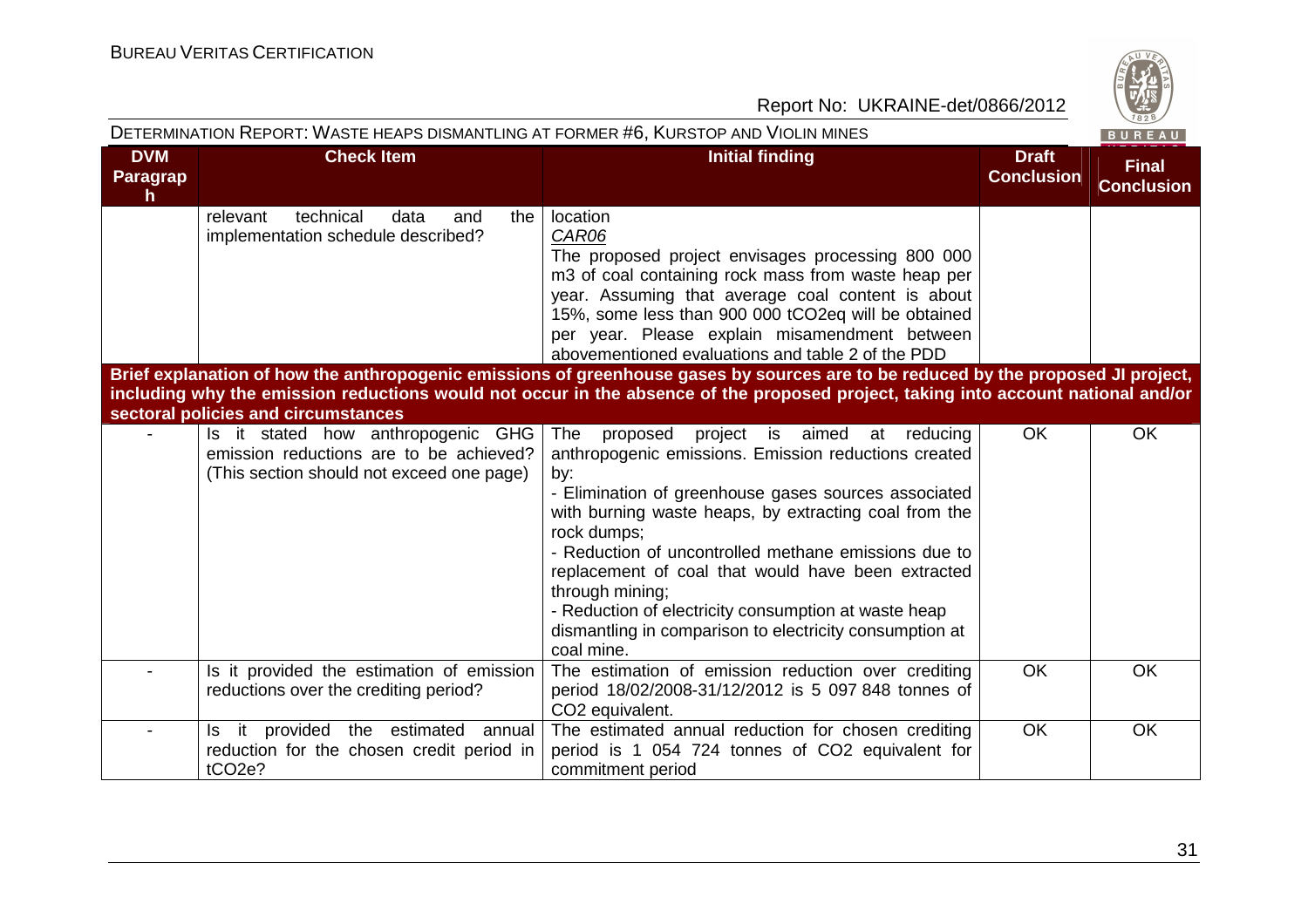|                              | DETERMINATION REPORT: WASTE HEAPS DISMANTLING AT FORMER #6, KURSTOP AND VIOLIN MINES                                                                                                                                                                                                        |                                                                                                                                                         |                                   | BUREAU                            |
|------------------------------|---------------------------------------------------------------------------------------------------------------------------------------------------------------------------------------------------------------------------------------------------------------------------------------------|---------------------------------------------------------------------------------------------------------------------------------------------------------|-----------------------------------|-----------------------------------|
| <b>DVM</b><br>Paragrap<br>h. | <b>Check Item</b>                                                                                                                                                                                                                                                                           | <b>Initial finding</b>                                                                                                                                  | <b>Draft</b><br><b>Conclusion</b> | <b>Final</b><br><b>Conclusion</b> |
| $\overline{\phantom{a}}$     | Are the<br>data from questions above<br>presented in tabular format?                                                                                                                                                                                                                        | The data from questions above is presented in tabular<br>format                                                                                         | <b>OK</b>                         | <b>OK</b>                         |
|                              | Estimated amount of emission reductions over the crediting period                                                                                                                                                                                                                           |                                                                                                                                                         |                                   |                                   |
|                              | Indicated?                                                                                                                                                                                                                                                                                  | Is the length of the crediting period The length of crediting period is 4 years and 10 months<br>from 18/02/2008 till 31/12/2012                        | <b>OK</b>                         | OK                                |
| $\blacksquare$               | Are estimates of total as well as annual<br>and average annual emission reductions in<br>tonnes of CO2 equivalent provided?                                                                                                                                                                 | The estimates of total as well as annual and average<br>annual emission reductions are provided in tonnes of<br>CO2 equivalent                          | <b>OK</b>                         | OK                                |
|                              | <b>Project approvals by Parties</b>                                                                                                                                                                                                                                                         |                                                                                                                                                         |                                   |                                   |
| 19                           | Have the DFPs of all Parties listed as<br>"Parties involved" in the PDD provided<br>written project approvals?                                                                                                                                                                              | CAR07<br>Please provide Letter of Endorsement from Ukrainian<br>DFP CAR08<br>Please provide written project approvals from the both<br>Parties Involved | CAR07<br>CAR08                    | <b>OK</b><br>Pending              |
| 19                           | Does the PDD identify at least the host<br>Party as a "Party involved"?                                                                                                                                                                                                                     | The Host party Ukraine is indicated as the Party<br>Involved                                                                                            | <b>OK</b>                         | OK                                |
| 19                           | Has the DFP of the host Party issued a<br>written project approval?                                                                                                                                                                                                                         | See CAR08                                                                                                                                               | Pending                           | Pending                           |
| 20                           | Are all the written project approvals by<br>Parties involved unconditional?                                                                                                                                                                                                                 | See CAR08                                                                                                                                               | Pending                           | Pending                           |
|                              | Authorization of project participants by Parties involved                                                                                                                                                                                                                                   |                                                                                                                                                         |                                   |                                   |
| 21                           | Is each of the legal entities listed as project   See CAR08<br>participants in the PDD authorized by a<br>Party<br>involved, which is also listed in the PDD,<br>through:<br>- A written project approval by a Party<br>involved, explicitly indicating the name of<br>the legal entity? or |                                                                                                                                                         | Pending                           | Pending                           |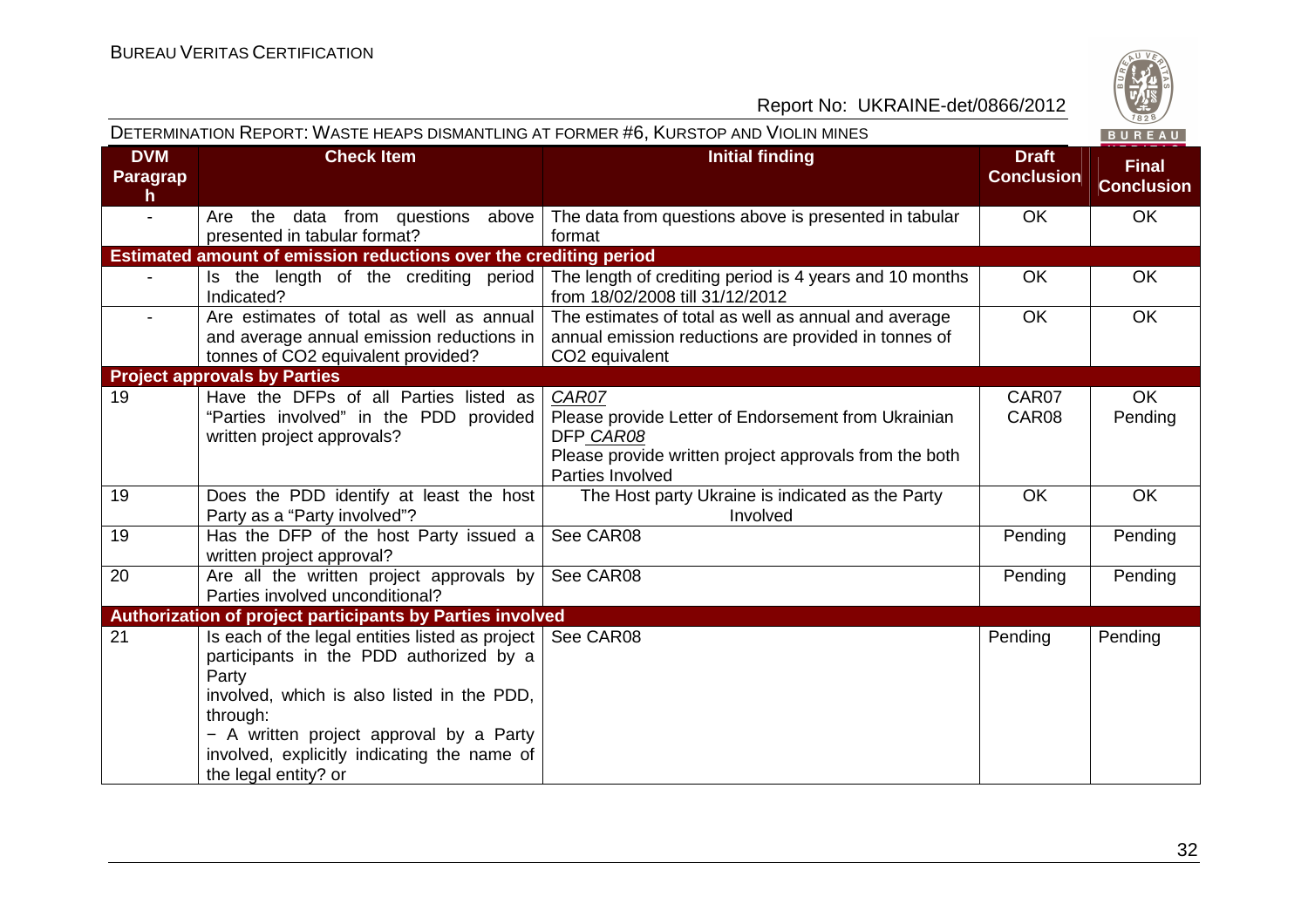|                              | DETERMINATION REPORT: WASTE HEAPS DISMANTLING AT FORMER #6, KURSTOP AND VIOLIN MINES                                                                                                                                                                                                                                                                                                                                                                                                                                                                                                                                                    |                                                                                                                                                                                                                                                                                                                                                                                                                                                                                                                                                                                                                                                                                                                             |                                   | BUREAU                            |
|------------------------------|-----------------------------------------------------------------------------------------------------------------------------------------------------------------------------------------------------------------------------------------------------------------------------------------------------------------------------------------------------------------------------------------------------------------------------------------------------------------------------------------------------------------------------------------------------------------------------------------------------------------------------------------|-----------------------------------------------------------------------------------------------------------------------------------------------------------------------------------------------------------------------------------------------------------------------------------------------------------------------------------------------------------------------------------------------------------------------------------------------------------------------------------------------------------------------------------------------------------------------------------------------------------------------------------------------------------------------------------------------------------------------------|-----------------------------------|-----------------------------------|
| <b>DVM</b><br>Paragrap<br>h. | <b>Check Item</b>                                                                                                                                                                                                                                                                                                                                                                                                                                                                                                                                                                                                                       | <b>Initial finding</b>                                                                                                                                                                                                                                                                                                                                                                                                                                                                                                                                                                                                                                                                                                      | <b>Draft</b><br><b>Conclusion</b> | <b>Final</b><br><b>Conclusion</b> |
|                              | - Any other form of project participant<br>authorization in writing, explicitly indicating<br>the name of the legal entity?                                                                                                                                                                                                                                                                                                                                                                                                                                                                                                             |                                                                                                                                                                                                                                                                                                                                                                                                                                                                                                                                                                                                                                                                                                                             |                                   |                                   |
| <b>Baseline setting</b>      |                                                                                                                                                                                                                                                                                                                                                                                                                                                                                                                                                                                                                                         |                                                                                                                                                                                                                                                                                                                                                                                                                                                                                                                                                                                                                                                                                                                             |                                   |                                   |
| 22                           | Does the PDD explicitly indicate which of<br>the following approaches is used for<br>identifying the baseline?<br>- JI specific approach<br>- Approved CDM methodology approach                                                                                                                                                                                                                                                                                                                                                                                                                                                         | The PDD explicitly indicates that JI specific approach<br>was used for baseline establishing                                                                                                                                                                                                                                                                                                                                                                                                                                                                                                                                                                                                                                | OK.                               | <b>OK</b>                         |
|                              | JI specific approach only                                                                                                                                                                                                                                                                                                                                                                                                                                                                                                                                                                                                               |                                                                                                                                                                                                                                                                                                                                                                                                                                                                                                                                                                                                                                                                                                                             |                                   |                                   |
| 23                           | Does the PDD provide a detailed<br>theoretical description in a complete and<br>transparent manner?                                                                                                                                                                                                                                                                                                                                                                                                                                                                                                                                     | The PDD contains a detailed theoretical description of<br>proposed baseline                                                                                                                                                                                                                                                                                                                                                                                                                                                                                                                                                                                                                                                 | <b>OK</b>                         | <b>OK</b>                         |
| 23                           | Does the PDD provide justification that the<br>baseline is established:<br>(a) By listing and describing plausible<br>future scenarios on the<br>basis<br>of<br>conservative assumptions and selecting<br>the most plausible one?<br>(b) Taking into account relevant national<br>and/or sectoral policies and circumstance?<br>Are key factors that affect a baseline<br>taken into account?<br>(c) In a transparent manner with regard to<br>the choice of approaches, assumptions,<br>methodologies, parameters, date sources<br>and key factors?<br>(d) Taking into account of uncertainties and<br>using conservative assumptions? | The PDD provides justification of baseline establishing<br>(a) By listing and describing five plausible future<br>scenarious<br>(b) Taking into account national and sectoral<br>policies. Ukrainian policies doesn't require or<br>encourage waste heaps dismantling<br>(c) In transparent manner, with regard to the<br>approaches, methodologies, parameters, data<br>sources and key factors<br>(d) Uncertaintites and conservative assumptions<br>are taken into account<br>(e) ERUs cannot be earned for decreasing in<br>activity levels outside the project, because in<br>case of projects stop, generation of emission<br>reduction will be stopped also.<br>(f) Variables used for baseline calculations in line | CAR09<br>CL <sub>01</sub>         | OK<br>OK                          |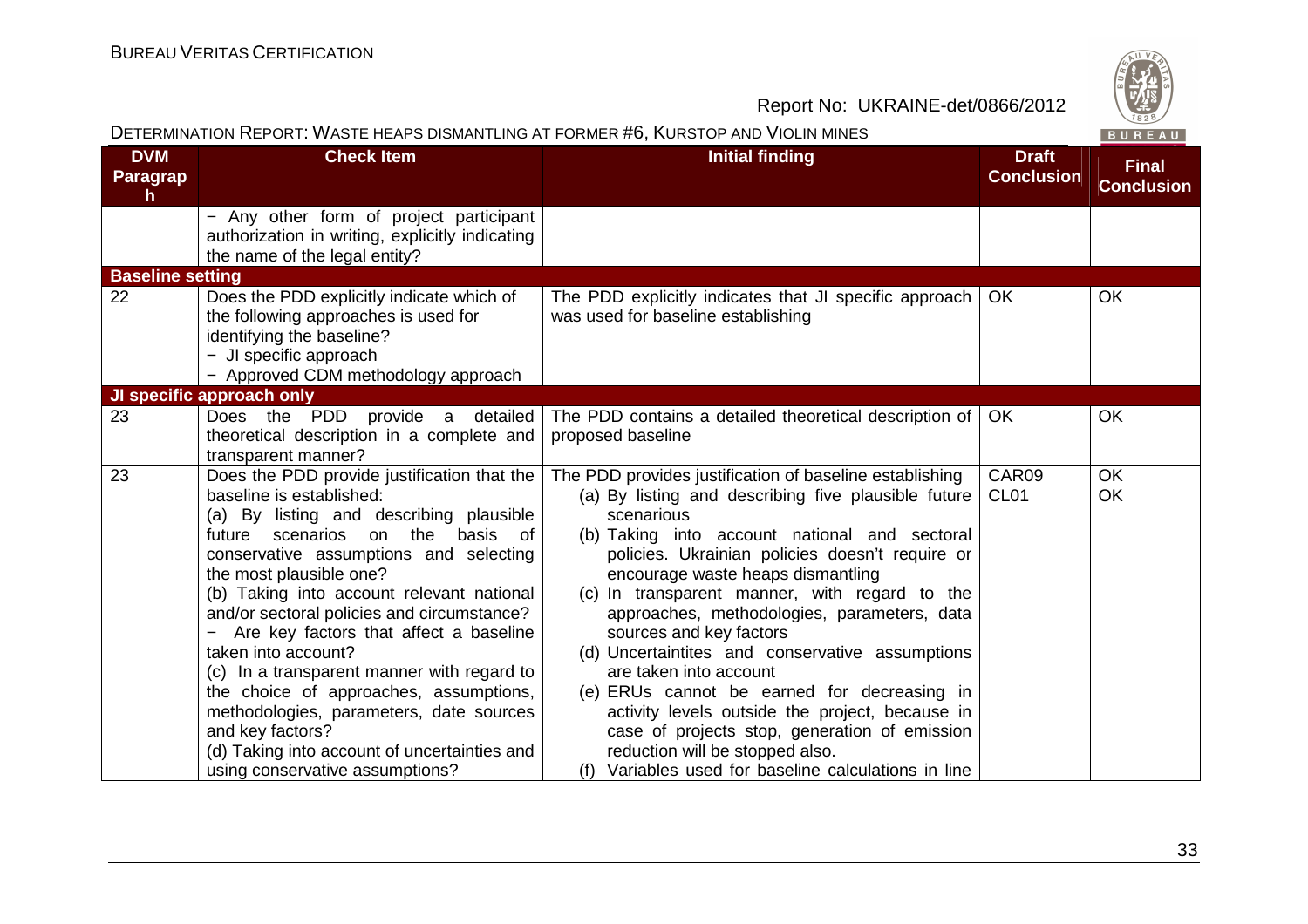

|                                        | DETERMINATION REPORT: WASTE HEAPS DISMANTLING AT FORMER #6, KURSTOP AND VIOLIN MINES                                                                                                                                                                                                                                                 |                                                                                                                                                                                                                                                                                                            |                                   | BUREAU                            |
|----------------------------------------|--------------------------------------------------------------------------------------------------------------------------------------------------------------------------------------------------------------------------------------------------------------------------------------------------------------------------------------|------------------------------------------------------------------------------------------------------------------------------------------------------------------------------------------------------------------------------------------------------------------------------------------------------------|-----------------------------------|-----------------------------------|
| <b>DVM</b><br>Paragrap<br>$\mathsf{h}$ | <b>Check Item</b>                                                                                                                                                                                                                                                                                                                    | <b>Initial finding</b>                                                                                                                                                                                                                                                                                     | <b>Draft</b><br><b>Conclusion</b> | <b>Final</b><br><b>Conclusion</b> |
|                                        | (e) In such a way that ERUs cannot be<br>earned for decreases in activity levels<br>outside the project or due to force<br>majeure?<br>(f) By drawing on the list of standard<br>variables contained in appendix B to<br>"Guidance on criteria for baseline setting<br>and monitoring", as appropriate?                              | within appendix B to "Guidance on criteria for<br>baseline setting and monitoring"<br>CAR09<br>Please provide more detailed description of barriers for<br>scenario 3. Wastes of coal production uses for<br>concrete production in JI project.<br>CL <sub>01</sub><br>Please explain coal NCV lowering    |                                   |                                   |
| 24                                     | If selected elements or combinations of<br>approved CDM<br>methodologies<br>or<br>methodological tools for baseline setting<br>are used, are the selected elements or<br>combinations together with the elements<br>supplementary developed by the project<br>participants in line with 23 above?                                    | the methodology ACM0009 ver. 4.0.0 elements are<br>used for leakages estimation                                                                                                                                                                                                                            | <b>OK</b>                         | OK                                |
| 25                                     | does the PDD provide appropriate<br>justification?                                                                                                                                                                                                                                                                                   | If a multi-project emission factor is used, The multi-project emission factors used in line with $\overline{OK}$<br>National GHG Inventory Report for 1990-2010 years,<br>approved by SEIA                                                                                                                 |                                   | <b>OK</b>                         |
|                                        | Approved CDM methodology approach only_Paragraphs 26(a) - 26(d)_Not applicable                                                                                                                                                                                                                                                       |                                                                                                                                                                                                                                                                                                            |                                   |                                   |
| <b>Additionality</b>                   | <b>JI specific approach only</b>                                                                                                                                                                                                                                                                                                     |                                                                                                                                                                                                                                                                                                            |                                   |                                   |
| 28                                     | Does the PDD indicate which of the<br>following approaches for demonstrating<br>additionality is used?<br>(a) Provision of traceable and transparent<br>information showing the baseline was<br>identified on the basis of conservative<br>assumptions, that the project scenario is<br>not part of the identified baseline scenario | The PDD indicates that approach (b) Provision of $\sqrt{OK}$<br>traceable and transparent information that an AIE has<br>already positively determined that a comparable project<br>(to be) implemented under comparable circumstances<br>has additionality; was used for demonstration of<br>addtionality |                                   | <b>OK</b>                         |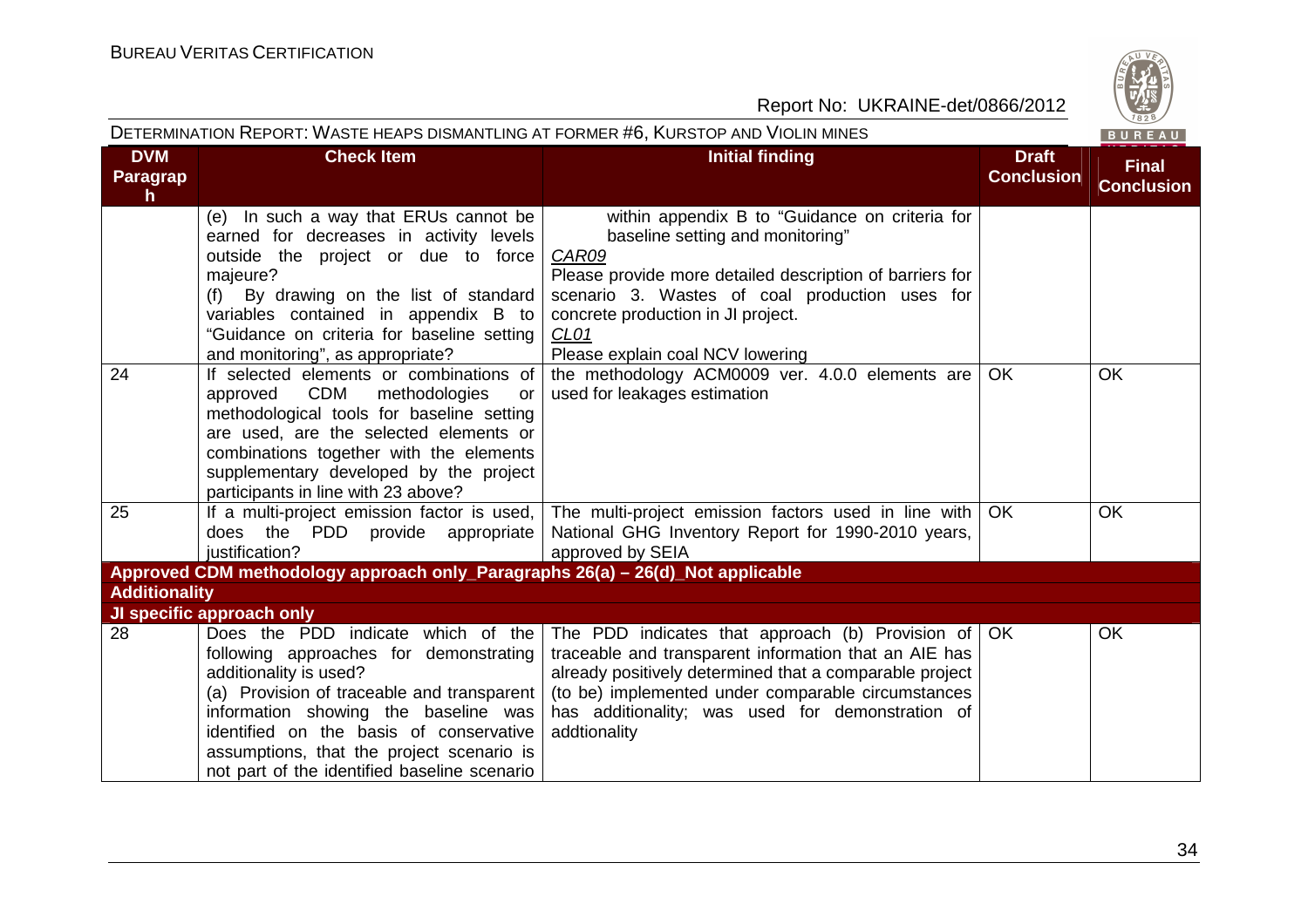| $\omega$     |
|--------------|
|              |
| W<br>וכ<br>- |
| 828          |

|                              | DETERMINATION REPORT: WASTE HEAPS DISMANTLING AT FORMER #6, KURSTOP AND VIOLIN MINES                                                                                                                                                                                                                                                                                                                                                                                                                                                                                               |                                                                                                                                                                                                                                                                                                                                                                                                                                                                                                                                                                              |                                   | BUREAU                            |
|------------------------------|------------------------------------------------------------------------------------------------------------------------------------------------------------------------------------------------------------------------------------------------------------------------------------------------------------------------------------------------------------------------------------------------------------------------------------------------------------------------------------------------------------------------------------------------------------------------------------|------------------------------------------------------------------------------------------------------------------------------------------------------------------------------------------------------------------------------------------------------------------------------------------------------------------------------------------------------------------------------------------------------------------------------------------------------------------------------------------------------------------------------------------------------------------------------|-----------------------------------|-----------------------------------|
| <b>DVM</b><br>Paragrap<br>h. | <b>Check Item</b>                                                                                                                                                                                                                                                                                                                                                                                                                                                                                                                                                                  | <b>Initial finding</b>                                                                                                                                                                                                                                                                                                                                                                                                                                                                                                                                                       | <b>Draft</b><br><b>Conclusion</b> | <b>Final</b><br><b>Conclusion</b> |
|                              | and that the project will lead to emission<br>reductions or enhancements of removals;<br>(b) Provision of traceable and transparent<br>information that an AIE has already<br>positively determined that a comparable<br>project (to be) implemented<br>under<br>comparable<br>circumstances<br>has<br>additionality;<br>(c) Application of the most recent version<br>of the "Tool for the demonstration and<br>assessment of additionality. (allowing for a<br>two-month grace period) or any other<br>method for proving additionality approved<br>by the CDM Executive Board". |                                                                                                                                                                                                                                                                                                                                                                                                                                                                                                                                                                              |                                   |                                   |
| 29(a)                        | Does the PDD provide a justification of the<br>applicability of the approach with a clear<br>and transparent description?                                                                                                                                                                                                                                                                                                                                                                                                                                                          | The justification of proposed approach applicability is<br>provided                                                                                                                                                                                                                                                                                                                                                                                                                                                                                                          | <b>OK</b>                         | <b>OK</b>                         |
| 29(b)                        | Are additionality proofs provided?                                                                                                                                                                                                                                                                                                                                                                                                                                                                                                                                                 | <b>GHG mitigation measure.</b> The project boundary<br>a)<br>is virtually identical, the expected annual<br>average GHG emission reduction is differ about<br>10%. Criteria is satisfied<br>b) Geography and time. Both projects is<br>implemented in Ukraine, starting dates are<br>divided less than 1 year. Criteria is satisfied<br>c) Scale. The projects envisage production of the<br>same product (coal).<br><b>Regulatory framework.</b><br>There<br>d)<br>were<br>no<br>significant changes in regulatory framework<br>between the starting dates of two projects. | OK                                | <b>OK</b>                         |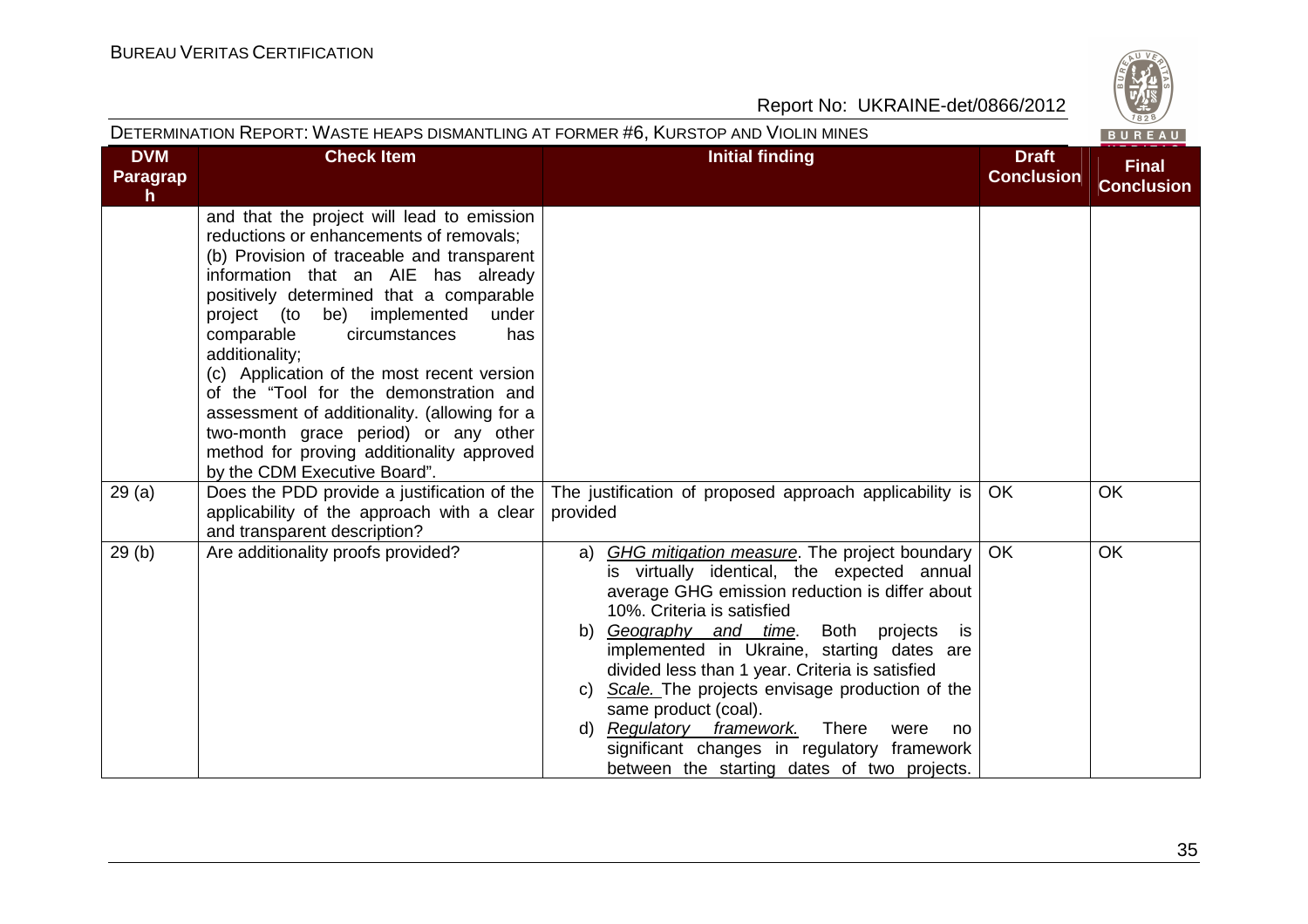

|                              |                                                                                                                                                                                                                                                                     | DETERMINATION REPORT: WASTE HEAPS DISMANTLING AT FORMER #6, KURSTOP AND VIOLIN MINES                                                                                                                                                                                                                                                                                                                                                              |                                   |                                   |
|------------------------------|---------------------------------------------------------------------------------------------------------------------------------------------------------------------------------------------------------------------------------------------------------------------|---------------------------------------------------------------------------------------------------------------------------------------------------------------------------------------------------------------------------------------------------------------------------------------------------------------------------------------------------------------------------------------------------------------------------------------------------|-----------------------------------|-----------------------------------|
| <b>DVM</b><br>Paragrap<br>h. | <b>Check Item</b>                                                                                                                                                                                                                                                   | <b>Initial finding</b>                                                                                                                                                                                                                                                                                                                                                                                                                            | <b>Draft</b><br><b>Conclusion</b> | <b>Final</b><br><b>Conclusion</b> |
|                              |                                                                                                                                                                                                                                                                     | Criteria is satisfied.                                                                                                                                                                                                                                                                                                                                                                                                                            |                                   |                                   |
| 29 <sub>(c)</sub>            | additionality<br>demonstrated<br>Is.<br>the<br>appropriately as a result?                                                                                                                                                                                           | The additionality is demonstrated in appropriate way                                                                                                                                                                                                                                                                                                                                                                                              | <b>OK</b>                         | <b>OK</b>                         |
| 30                           | If the approach 28 (c) is chosen, are all<br>explanations, descriptions and analyses<br>made in accordance with the selected tool<br>or method?                                                                                                                     | The Approach 28(b) was chosen                                                                                                                                                                                                                                                                                                                                                                                                                     | <b>OK</b>                         | <b>OK</b>                         |
|                              | Approved CDM methodology approach only_ Paragraphs 31(a) - 31(e)_Not applicable                                                                                                                                                                                     |                                                                                                                                                                                                                                                                                                                                                                                                                                                   |                                   |                                   |
|                              | Project boundary (applicable except for JI LULUCF projects                                                                                                                                                                                                          |                                                                                                                                                                                                                                                                                                                                                                                                                                                   |                                   |                                   |
|                              | JI specific approach only                                                                                                                                                                                                                                           |                                                                                                                                                                                                                                                                                                                                                                                                                                                   |                                   |                                   |
| 32(a)                        | Does the project boundary defined in the<br>anthropogenic<br>PDD<br>encompass<br>all<br>emissions<br>by sources of GHGs that are:<br>Under the control of the project<br>(i)<br>participants?<br>(ii) Reasonably attributable to the project?<br>(iii) Significant? | The project boundaries defined in the PDD encompass<br>all anthropogenic emissions by GHG sources that are<br>Under control of the project participants,<br>(i)<br>such as emissions of electricity and diesel<br>fuel consumption during waste<br>heap<br>dismantling<br>Reasonably attributable to the project, such<br>(ii)<br>as emissions from waste heap burning or<br>methane emissions as result of coal industry<br>Significant<br>(iii) | <b>OK</b>                         | <b>OK</b>                         |
| 32(b)                        | Is the project boundary defined on the<br>basis of a case-by-case assessment with<br>regard to the criteria referred to in 32 (a)<br>above?                                                                                                                         | The project boundary is defined on the basis of a case-<br>by-case assessment with regard to the criteria in 32(a)<br>above.                                                                                                                                                                                                                                                                                                                      | OK.                               | OK.                               |
| 32(c)                        | Are the delineation of the project boundary<br>and the gases and sources included<br>appropriately described and justified in the<br>PDD by using a figure or flow chart as<br>appropriate?                                                                         | The delineation of project boundaries and gases and<br>sources excluded is clearly described in the PDD,<br>using flow charts.                                                                                                                                                                                                                                                                                                                    | OK.                               | <b>OK</b>                         |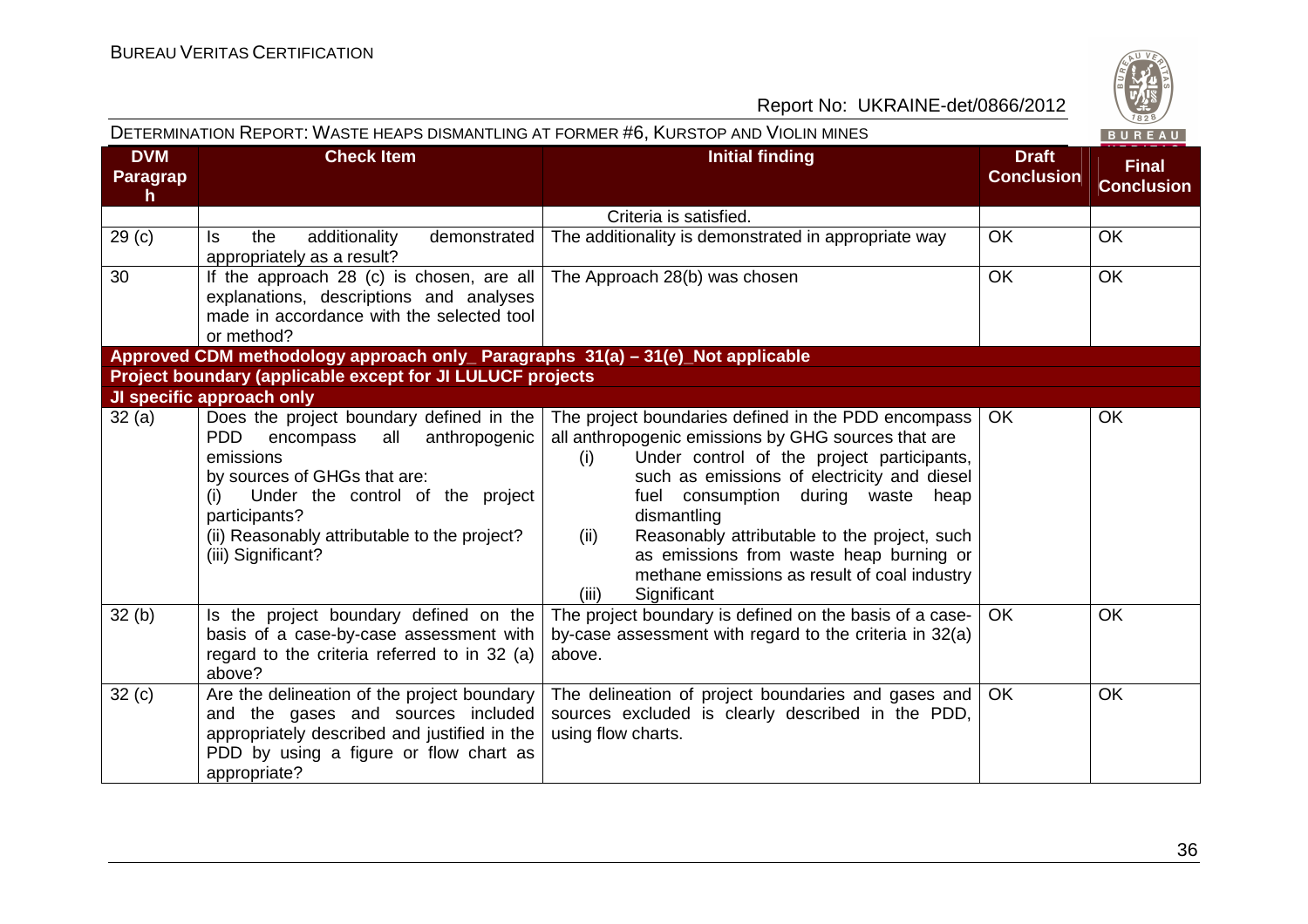|                              | DETERMINATION REPORT: WASTE HEAPS DISMANTLING AT FORMER #6, KURSTOP AND VIOLIN MINES                                                                                                      |                                                                                                                                                                                          |                                   | BUREAU                            |
|------------------------------|-------------------------------------------------------------------------------------------------------------------------------------------------------------------------------------------|------------------------------------------------------------------------------------------------------------------------------------------------------------------------------------------|-----------------------------------|-----------------------------------|
| <b>DVM</b><br>Paragrap<br>h. | <b>Check Item</b>                                                                                                                                                                         | <b>Initial finding</b>                                                                                                                                                                   | <b>Draft</b><br><b>Conclusion</b> | <b>Final</b><br><b>Conclusion</b> |
| 32 <sub>(d)</sub>            | Are all gases and sources included<br>explicitly stated, and the exclusions of any<br>sources related to the baseline or the<br>project are appropriately justified?                      | All gases and sources inclusions are explicitly stated in<br>the project and baseline scenarios                                                                                          | OK.                               | <b>OK</b>                         |
|                              | Approved CDM methodology approach only_Paragraph 33_ Not applicable                                                                                                                       |                                                                                                                                                                                          |                                   |                                   |
| <b>Crediting period</b>      |                                                                                                                                                                                           |                                                                                                                                                                                          |                                   |                                   |
| 34(a)                        | Does the PDD state the starting date of the<br>project as the date on which the<br>implementation or construction or real<br>action of the project will begin or began?                   | The project starting date is stated in 22/01/2008 the<br>day when the project equipment installation begun.<br>CAR <sub>10</sub><br>Please note the documents confirm project start date | CAR <sub>10</sub>                 | <b>OK</b>                         |
| 34(a)                        | Is the starting date after the beginning of<br>2000?                                                                                                                                      | The starting date is after beginning of 2000                                                                                                                                             | <b>OK</b>                         | OK                                |
| 34(b)                        | Does the PDD state the expected<br>operational lifetime of the project in years<br>and months?                                                                                            | The project equipment expected operational lifetime is<br>indicated in 4 years 10 months (58 months)<br>CAR11<br>Please correct length of crediting period                               | CAR11                             | OK                                |
| 34(c)                        | Does the PDD state the length of the<br>crediting period in years and months?                                                                                                             | The length of crediting period is identical with project<br>operational lifetime                                                                                                         | <b>OK</b>                         | OK                                |
| 34(c)                        | Is the starting date of the crediting period<br>on or after the date of the first emission<br>reductions or enhancements of net<br>removals generated by the project?                     | The starting date of crediting period is 18/02/2008, the<br>date when the waste heap dismantling begun and first<br>emission reductions were generated                                   | <b>OK</b>                         | <b>OK</b>                         |
| $34$ (d)                     | Does the PDD state that the crediting<br>period for issuance of ERUs starts only<br>after the beginning of 2008 and does not<br>extend beyond the operational lifetime of<br>the project? | Yes, the crediting period starts after the 2008 year<br>beginning and doesn't extend the project operational<br>lifetime.                                                                | OK                                | <b>OK</b>                         |
| $34$ (d)                     | If the crediting period extends beyond<br>2012, does the PDD state that the                                                                                                               | The crediting period doesn't extends beyond 2012                                                                                                                                         | OK                                | OK                                |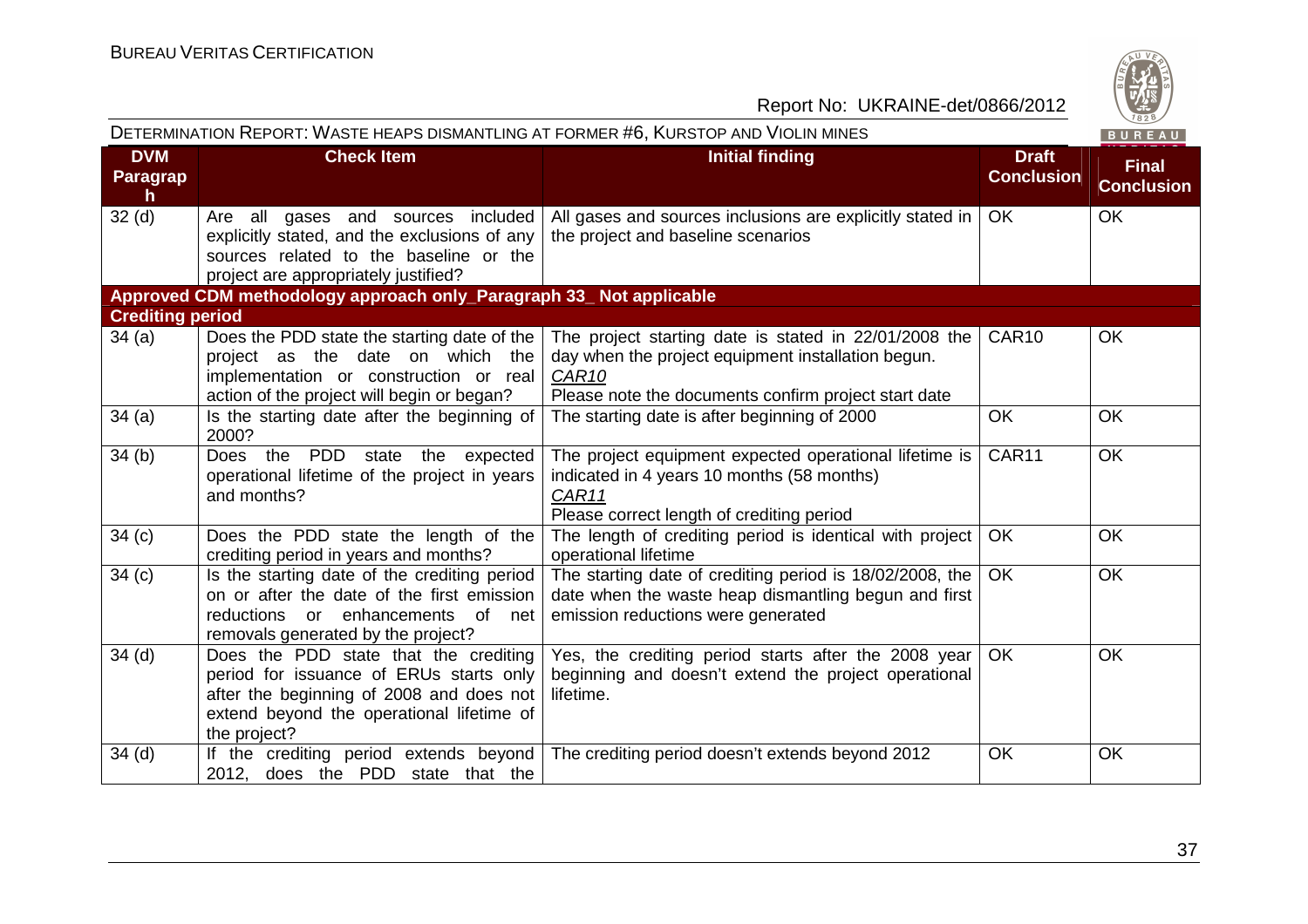| S<br>W<br>828      |
|--------------------|
| . .<br>œ<br>-<br>— |

|                              | DETERMINATION REPORT: WASTE HEAPS DISMANTLING AT FORMER #6, KURSTOP AND VIOLIN MINES                                                                                                                                                                           |                                                                                                                                                                                                                                                                                                                                                                                                                                                                |                                   | BUREAU                            |
|------------------------------|----------------------------------------------------------------------------------------------------------------------------------------------------------------------------------------------------------------------------------------------------------------|----------------------------------------------------------------------------------------------------------------------------------------------------------------------------------------------------------------------------------------------------------------------------------------------------------------------------------------------------------------------------------------------------------------------------------------------------------------|-----------------------------------|-----------------------------------|
| <b>DVM</b><br>Paragrap<br>h  | <b>Check Item</b>                                                                                                                                                                                                                                              | <b>Initial finding</b>                                                                                                                                                                                                                                                                                                                                                                                                                                         | <b>Draft</b><br><b>Conclusion</b> | <b>Final</b><br><b>Conclusion</b> |
|                              | extension is subject to the host Party<br>approval?<br>Are the estimates of emission reductions or<br>enhancements of net removals presented<br>separately for those until 2012 and those<br>after 2012?                                                       |                                                                                                                                                                                                                                                                                                                                                                                                                                                                |                                   |                                   |
| <b>Monitoring plan</b><br>35 | Does the PDD explicitly indicate which of<br>the following approaches is used?<br>- JI specific approach<br>- Approved CDM methodology approach                                                                                                                | The JI specific approach was used for monitoring plan<br>identification                                                                                                                                                                                                                                                                                                                                                                                        | <b>OK</b>                         | <b>OK</b>                         |
|                              | JI specific approach only                                                                                                                                                                                                                                      |                                                                                                                                                                                                                                                                                                                                                                                                                                                                |                                   |                                   |
| 36(a)                        | Does the monitoring plan describe:<br>All<br>relevant<br>factors<br>and<br>key<br>characteristics that will be monitored?<br>The period in which they will be<br>monitored?<br>- All decisive factors for the control and<br>reporting of project performance? | The monitoring plan describes all relevant factors and<br>key characteristics that will be monitored, such as:<br>electricity and fuel consumed in project activity;<br>value of extracted coal concentrate, its ash<br>content and moisture.<br>The period in which they will be monitored are<br>indicated, frequency of measuring procedures is<br>identified<br>All decisive factors for the control and reporting of<br>project performance are described | <b>OK</b>                         | OK                                |
| 36 <sub>(b)</sub>            | Does the monitoring plan specify the<br>indicators, constants and variables used<br>that are reliable, valid and provide<br>transparent picture of the emission<br>reductions or enhancements<br>of net<br>removals to be monitored?                           | The monitoring plan specify the indicators, constants<br>and variables used, that are reliable, valid and provide<br>transparent picture of the emission reductions to be<br>monitored<br>CAR <sub>12</sub><br>Please provide to AIE documents, that describe project<br>key parameters, such as                                                                                                                                                               | CAR12                             | <b>OK</b>                         |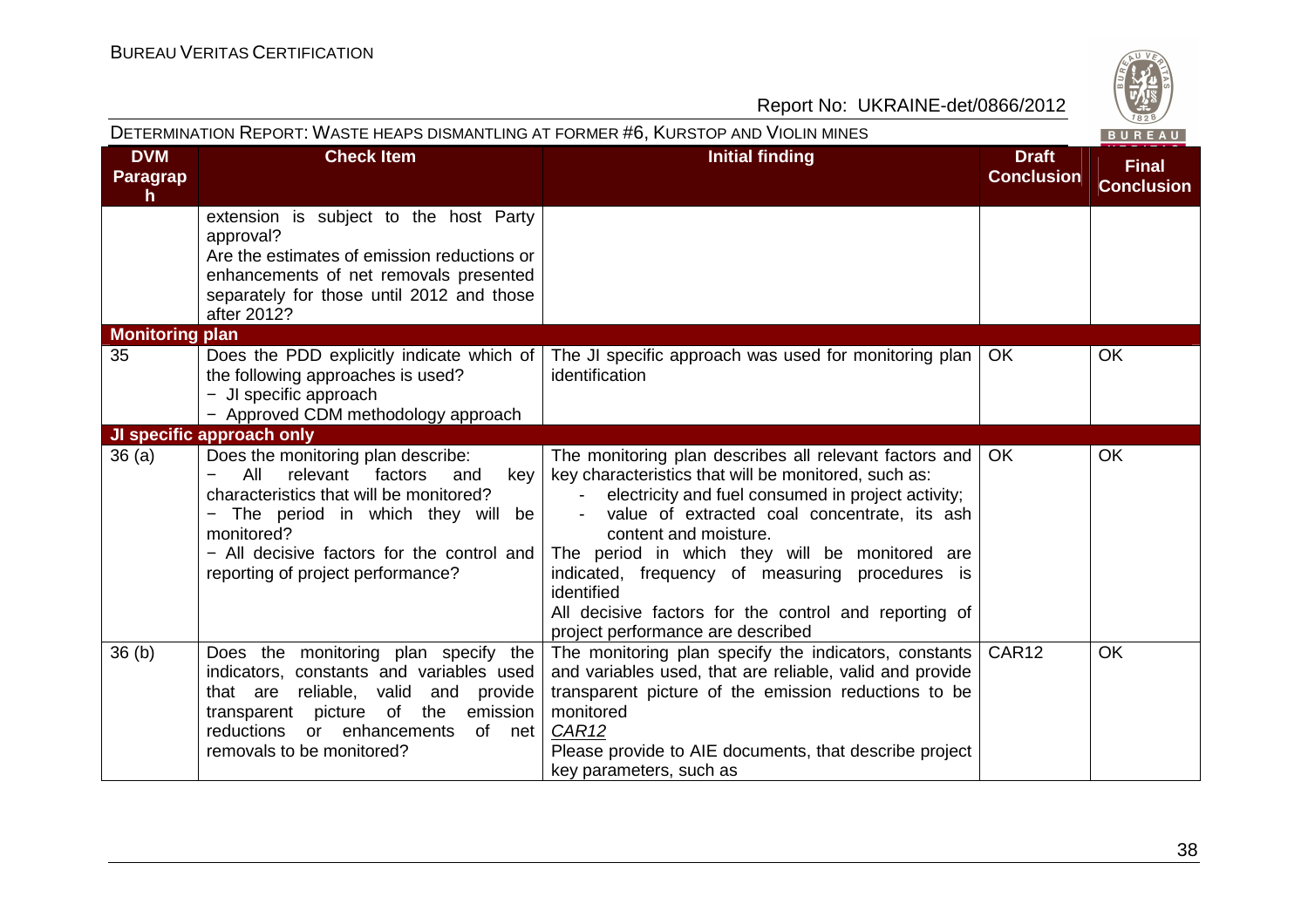

| DETERMINATION REPORT: WASTE HEAPS DISMANTLING AT FORMER #6, KURSTOP AND VIOLIN MINES |  |
|--------------------------------------------------------------------------------------|--|
|--------------------------------------------------------------------------------------|--|

|  | ۳ |  |  |
|--|---|--|--|
|  |   |  |  |

| <b>DVM</b>                       | <b>Check Item</b>                                                                                                                                                                                                                                                                                                                                                                   | <b>Initial finding</b>                                                                                                                                                                                                                                                                                                                                                                                                                        | <b>Draft</b>      | $    -$                           |
|----------------------------------|-------------------------------------------------------------------------------------------------------------------------------------------------------------------------------------------------------------------------------------------------------------------------------------------------------------------------------------------------------------------------------------|-----------------------------------------------------------------------------------------------------------------------------------------------------------------------------------------------------------------------------------------------------------------------------------------------------------------------------------------------------------------------------------------------------------------------------------------------|-------------------|-----------------------------------|
| <b>Paragrap</b><br>h.            |                                                                                                                                                                                                                                                                                                                                                                                     |                                                                                                                                                                                                                                                                                                                                                                                                                                               | <b>Conclusion</b> | <b>Final</b><br><b>Conclusion</b> |
|                                  |                                                                                                                                                                                                                                                                                                                                                                                     | sale invoices on consumed coal containing rock<br>mass<br>sale invoices on delivered coal concentrate<br>invoices on consumed diesel fuel<br>monthly acts on electric energy consumptions<br>Also, Please provide documents describing calculation<br>of specific electricity consumption at enrichment plant                                                                                                                                 |                   |                                   |
| 36(b)                            | If default values are used:<br>Are accuracy and reasonableness<br>$\overline{\phantom{0}}$<br>carefully balanced in their selection?<br>- Do the default values originate from<br>recognized sources?<br>- Are the default values supported by<br>statistical analyses providing reasonable<br>confidence levels?<br>- Are the default values presented in a<br>transparent manner? | The default values, such as:<br>global warming potential of methane<br>$\sim$<br>methane density in standard conditions<br>carbon<br>emission<br>factors<br>for<br>electricity<br>consumption<br>carbon oxidation factors for coal and diesel fuel<br>$\sim$ $^{-1}$<br>carbon content of diesel fuel and coal, etc<br>these default values is in line within National GHG<br>inventory Report developed and approved by Ukraine<br>DFP(SEIA) | <b>OK</b>         | <b>OK</b>                         |
| 36 <sub>(b)</sub> <sub>(i)</sub> | For those values that are to be provided by<br>project<br>participants,<br>does<br>the<br>the<br>monitoring plan clearly indicate how the<br>values are to be selected and justified?                                                                                                                                                                                               | For monitored data provided by the project participants<br>monitoring plan identify selection and justification                                                                                                                                                                                                                                                                                                                               | OK                | <b>OK</b>                         |
| 36 (b) (ii)                      | For other values.<br>- Does the monitoring plan clearly indicate<br>the precise references from which these<br>values are taken?<br>- Is the conservativeness of the values<br>provided justified?                                                                                                                                                                                  | References on values obtained from sources another<br>from indicated above is provided. Conservativeness of<br>this value is justified                                                                                                                                                                                                                                                                                                        | <b>OK</b>         | OK                                |
| 36 (b) (iii)                     | For all data sources, does the monitoring<br>plan specify the procedures to be followed                                                                                                                                                                                                                                                                                             | procedures following if expected<br>The<br>data is<br>unavailable are described in the section D.1 of the PDD                                                                                                                                                                                                                                                                                                                                 | OK                | OK                                |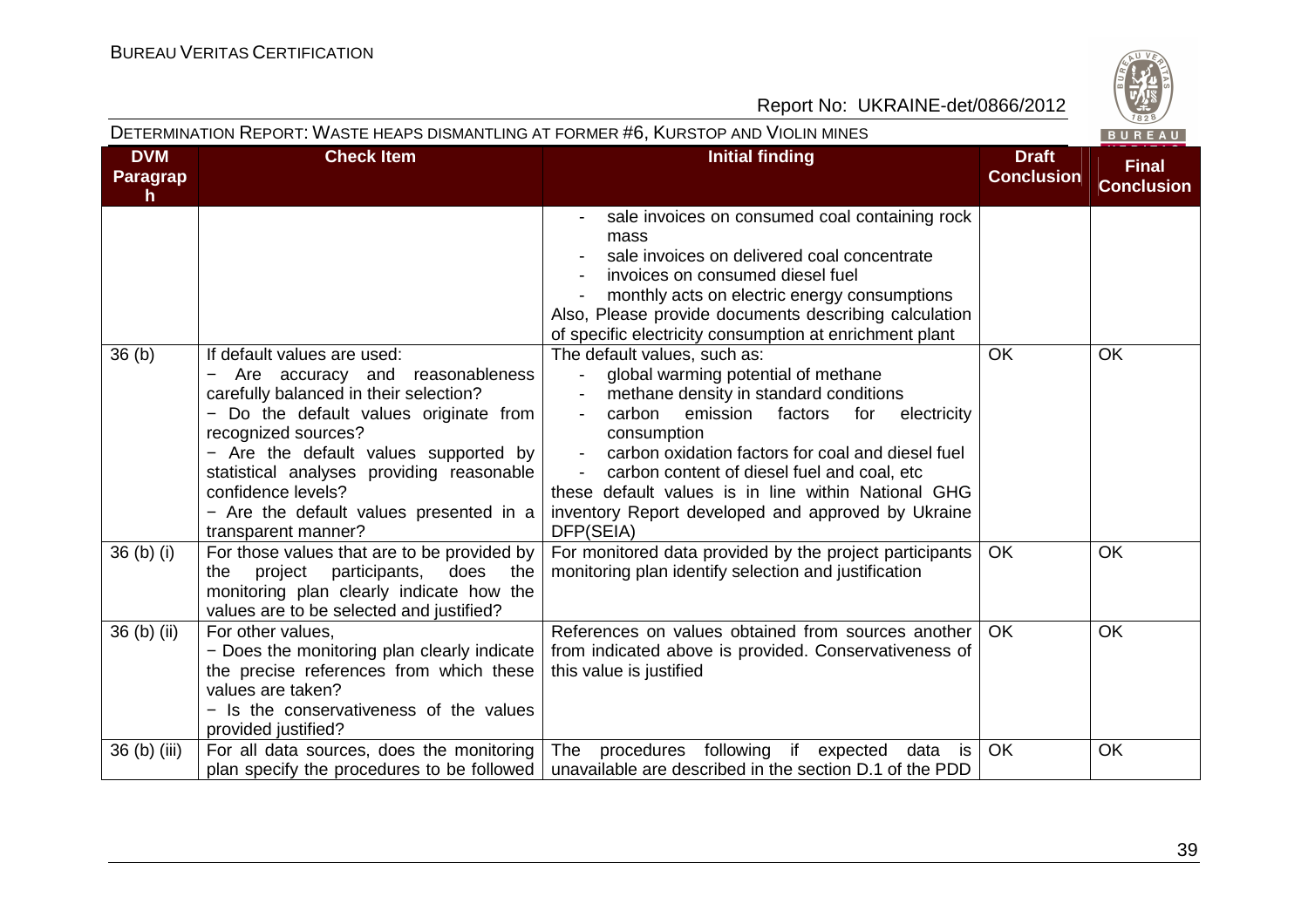BUREAU

| <b>DVM</b><br>Paragrap<br>h. | <b>Check Item</b><br><b>Initial finding</b>                                                                                                                                                                                                 |                                                                                                                                                                                                                                                                                                                                                                                                                                                                                                                                | <b>Draft</b><br><b>Conclusion</b> |           |
|------------------------------|---------------------------------------------------------------------------------------------------------------------------------------------------------------------------------------------------------------------------------------------|--------------------------------------------------------------------------------------------------------------------------------------------------------------------------------------------------------------------------------------------------------------------------------------------------------------------------------------------------------------------------------------------------------------------------------------------------------------------------------------------------------------------------------|-----------------------------------|-----------|
|                              | if expected data are unavailable?                                                                                                                                                                                                           |                                                                                                                                                                                                                                                                                                                                                                                                                                                                                                                                |                                   |           |
| 36 (b) (iv)                  | Are International System Unit (SI units)<br>used?                                                                                                                                                                                           | Some units from International System Unit are used                                                                                                                                                                                                                                                                                                                                                                                                                                                                             | <b>OK</b>                         | <b>OK</b> |
| 36 (b) (v)                   | Does the monitoring plan note any<br>parameters, coefficients, variables, etc.<br>that are used to calculate baseline<br>emissions or net removals but are obtained<br>through monitoring?                                                  | The monitoring plan clearly indicate next parameters<br>that obtained through monitoring but used for baseline<br>calculations:<br>amount of coal that has been mined in the<br>baseline scenario and combusted for energy<br>use, equivalent to the amount of coal extracted<br>from the waste heap because of the project<br>activity<br>net Calorific Value of coal<br>carbon Oxidation factor of coal<br>carbon content of coal<br>the average ash content of sorted fractions<br>the average humidity of sorted fractions | OK                                | <b>OK</b> |
| $36$ (b) (v)                 | Is the use of parameters, coefficients,<br>variables, etc. consistent between the<br>baseline and monitoring plan?                                                                                                                          | The use of parameters, coefficients, variables is<br>consistent between the baseline and the monitoring<br>plan                                                                                                                                                                                                                                                                                                                                                                                                                | <b>OK</b>                         | <b>OK</b> |
| $\overline{36}$ (c)          | Does the monitoring plan draw on the list<br>standard<br>variables<br>contained<br>of<br>-in<br>appendix B of "Guidance on criteria for<br>baseline setting and monitoring"?                                                                | The monitoring plan was drawn in accordance with the<br>list of standard variables contained in appendix B of<br>"Guidance on criteria for baseline setting and<br>monitoring"                                                                                                                                                                                                                                                                                                                                                 | <b>OK</b>                         | <b>OK</b> |
| $\overline{3}6$ (d)          | Does the monitoring plan explicitly and<br>clearly distinguish:<br>Data and parameters that are not<br>(i)<br>monitored throughout the crediting period,<br>but are determined only once (and thus<br>remain fixed throughout the crediting | The monitoring plan explicitly and clearly distinguish:<br>Data and parameters that are not monitored<br>(i)<br>throughout the crediting period, but are determined<br>only once (and thus remain fixed throughout the<br>crediting period), and that are available already at the<br>stage of determination?                                                                                                                                                                                                                  | <b>OK</b>                         | <b>OK</b> |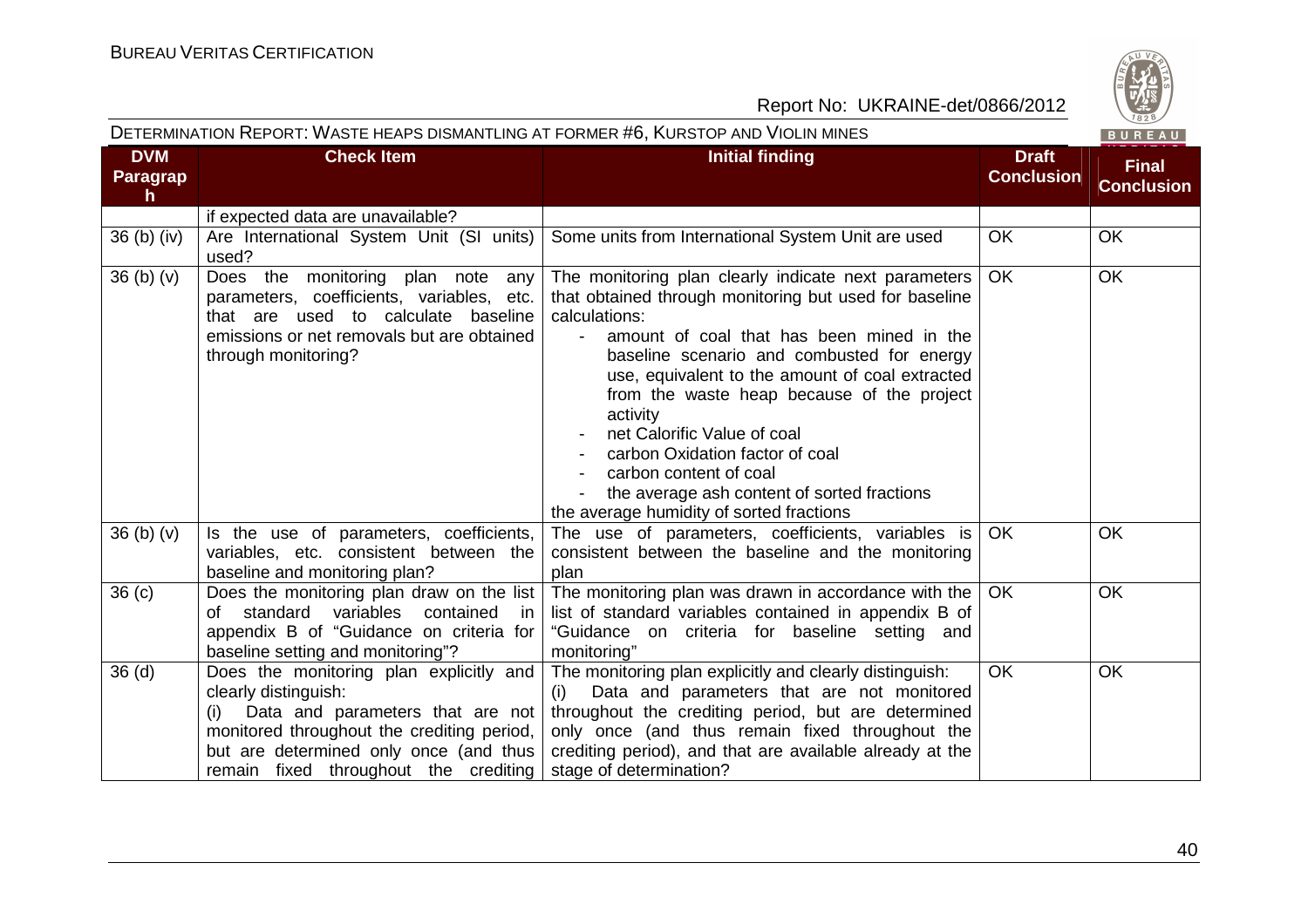|                             | DETERMINATION REPORT: WASTE HEAPS DISMANTLING AT FORMER #6, KURSTOP AND VIOLIN MINES                                                                                                                                                                                                                                                                                                                                     |                                                                                                                                                                                                                                                                                                                                                                                                                    |                                   | BUREAU                            |
|-----------------------------|--------------------------------------------------------------------------------------------------------------------------------------------------------------------------------------------------------------------------------------------------------------------------------------------------------------------------------------------------------------------------------------------------------------------------|--------------------------------------------------------------------------------------------------------------------------------------------------------------------------------------------------------------------------------------------------------------------------------------------------------------------------------------------------------------------------------------------------------------------|-----------------------------------|-----------------------------------|
| <b>DVM</b><br>Paragrap<br>h | <b>Check Item</b>                                                                                                                                                                                                                                                                                                                                                                                                        | <b>Initial finding</b>                                                                                                                                                                                                                                                                                                                                                                                             | <b>Draft</b><br><b>Conclusion</b> | <b>Final</b><br><b>Conclusion</b> |
|                             | period), and that are available already at<br>the stage of determination?<br>(ii) Data and parameters that are not<br>monitored throughout the crediting period,<br>but are determined only once (and thus<br>remain fixed throughout the crediting<br>period), but that are not already available<br>at the stage of determination?<br>(iii) Data and parameters that are<br>monitored throughout the crediting period? | (ii) Data and parameters that are not monitored<br>throughout the crediting period, but are determined<br>only once (and thus remain fixed throughout the<br>crediting period), but that are not already available at<br>the stage of determination?<br>(iii) Data and parameters that are monitored throughout<br>the crediting period.                                                                           |                                   |                                   |
| 36(e)                       | Does the monitoring plan describe the<br>methods employed for data monitoring<br>(including its frequency) and recording?                                                                                                                                                                                                                                                                                                | The monitoring plan clearly describes the methods<br>employed for data monitored, such as direct measuring<br>with metering devices and laboratory samples, account<br>from bookkeeper invoices; frequency of monitoring<br>procedures and recording.<br>CAR <sub>13</sub><br>Please add in the section D.1 sub-section Measuring<br>devices reference on Annex 3 contained data on<br>project measuring equipment | CAR <sub>13</sub>                 | OK                                |
| 36(f)                       | Does the monitoring plan elaborate all<br>algorithms and formulae used for the<br>estimation/calculation<br>baseline<br>of<br>emissions/removals<br>and<br>project<br>emissions/removals or direct monitoring of<br>emission reductions from the project,<br>leakage, as appropriate?                                                                                                                                    | The monitoring plan elaborates all formulae required to<br>baseline and project emissions adjusted by leakages<br>calculation                                                                                                                                                                                                                                                                                      | <b>OK</b>                         | <b>OK</b>                         |
| 36 (f) (i)                  | rationale<br>for the<br>Is the underlying<br>algorithms/formulae explained?                                                                                                                                                                                                                                                                                                                                              | The underlying rationale for the formulae is explained                                                                                                                                                                                                                                                                                                                                                             | <b>OK</b>                         | OK                                |
| 36 (f) (ii)                 |                                                                                                                                                                                                                                                                                                                                                                                                                          | Are consistent variables, equation formats,   All variables, equation formats, subscripts are used in                                                                                                                                                                                                                                                                                                              | OK                                | OK                                |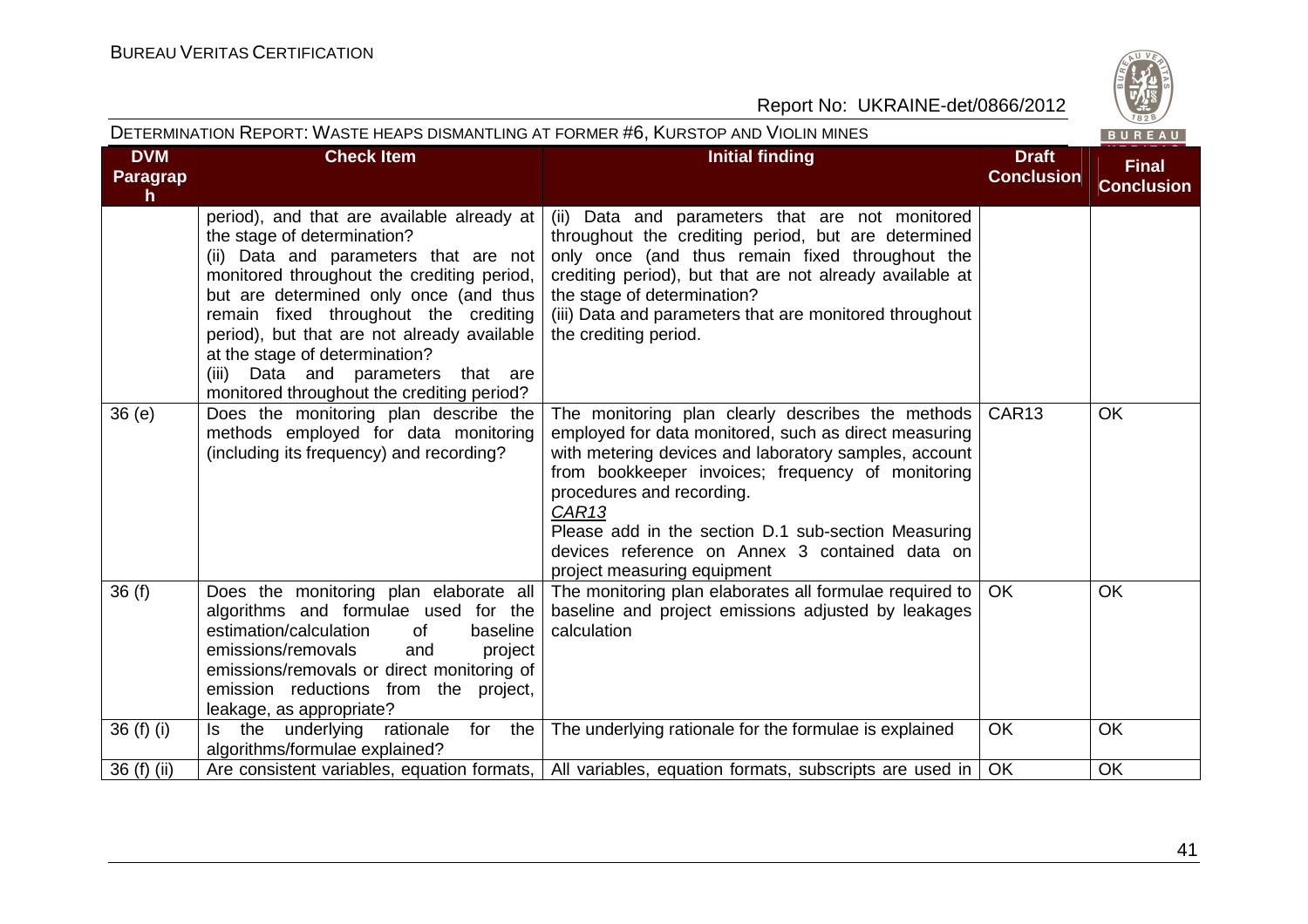#### DETERMINATION REPORT: WASTE HEAPS DISMANTLING AT FORMER #6, KURSTOP AND VIOLIN MINES

| <b>DVM</b>                      | <b>Check Item</b>                                                                                                                                                    | <b>Initial finding</b>                                                                                                                                                                                                      | <b>Draft</b>      | <b>Final</b>      |
|---------------------------------|----------------------------------------------------------------------------------------------------------------------------------------------------------------------|-----------------------------------------------------------------------------------------------------------------------------------------------------------------------------------------------------------------------------|-------------------|-------------------|
| <b>Paragrap</b><br>$\mathsf{h}$ |                                                                                                                                                                      |                                                                                                                                                                                                                             | <b>Conclusion</b> | <b>Conclusion</b> |
|                                 | subscripts etc. used?                                                                                                                                                | consistent way                                                                                                                                                                                                              |                   |                   |
| $36(f)$ (iii)                   | Are all equations numbered?                                                                                                                                          | All equations are numbered                                                                                                                                                                                                  | <b>OK</b>         | <b>OK</b>         |
| 36 (f) (iv)                     | Are all variables, with units indicated<br>defined?                                                                                                                  | All variables with units are indentified                                                                                                                                                                                    | <b>OK</b>         | <b>OK</b>         |
| 36(f)(v)                        | conservativeness<br>of<br>the<br>ls.<br>the<br>algorithms/procedures justified?                                                                                      | CAR14<br>Please add information how values of coal concentrate<br>will be crosschecked                                                                                                                                      | CAR14             | <b>OK</b>         |
| 36(f)(v)                        | To the extent possible, are methods to<br>quantitatively account for uncertainty in key<br>parameters included?                                                      | Uncertainty level of Key parameters is indicated as low<br>in the section D.2 of the PDD. Only uncertainty level of<br>probability of waste heap self-ignition is indicated as<br>medium                                    | $\overline{OK}$   | <b>OK</b>         |
| 36 (f) (vi)                     | Is consistency between the elaboration of<br>the<br>baseline scenario and the procedure for<br>calculating the emissions or net removals<br>of the baseline ensured? | the consistency between the elaboration of the<br>baseline scenario and the procedure for calculating the<br>emissions or net removals of the baseline is ensured                                                           | <b>OK</b>         | <b>OK</b>         |
| 36 (f) (vii)                    | Are any parts of the algorithms or formulae<br>that are not self-evident explained?                                                                                  | The monitoring plan contains detailed explanation of<br>each part of formulae                                                                                                                                               | OK                | <b>OK</b>         |
| 36 (f) (vii)                    | Is it justified that the procedure is<br>with<br>consistent<br>standard<br>technical<br>procedures in the relevant sector?                                           | The proposed monitoring plan is similar with monitoring<br>plans of JI projects implemented at SIA "Antracit", SIA<br>"Monolit", "Temp" LLC etc, determined by Global<br>Carbon B.V.                                        | <b>OK</b>         | <b>OK</b>         |
| 36 (f) (vii)                    | Are references provided as necessary?                                                                                                                                | The references are provided in relevant points                                                                                                                                                                              | OK                | OK                |
| 36 (f) (vii)                    | Are implicit and explicit key assumptions<br>explained in a transparent manner?                                                                                      | The explicit and implicit key assumptions are explained<br>in transparent manner                                                                                                                                            | OK                | <b>OK</b>         |
| 36 (f) (vii)                    | Is it clearly stated which assumptions and<br>procedures have significant uncertainty<br>associated with them, and how such<br>uncertainty is to be addressed?       | The project participants describe uncertainty level of<br>key factors as low. Key project parameters monitoring<br>equipment is calibrated/verified in accordance with<br>state rules and approved methodologies of quality | <b>OK</b>         | <b>OK</b>         |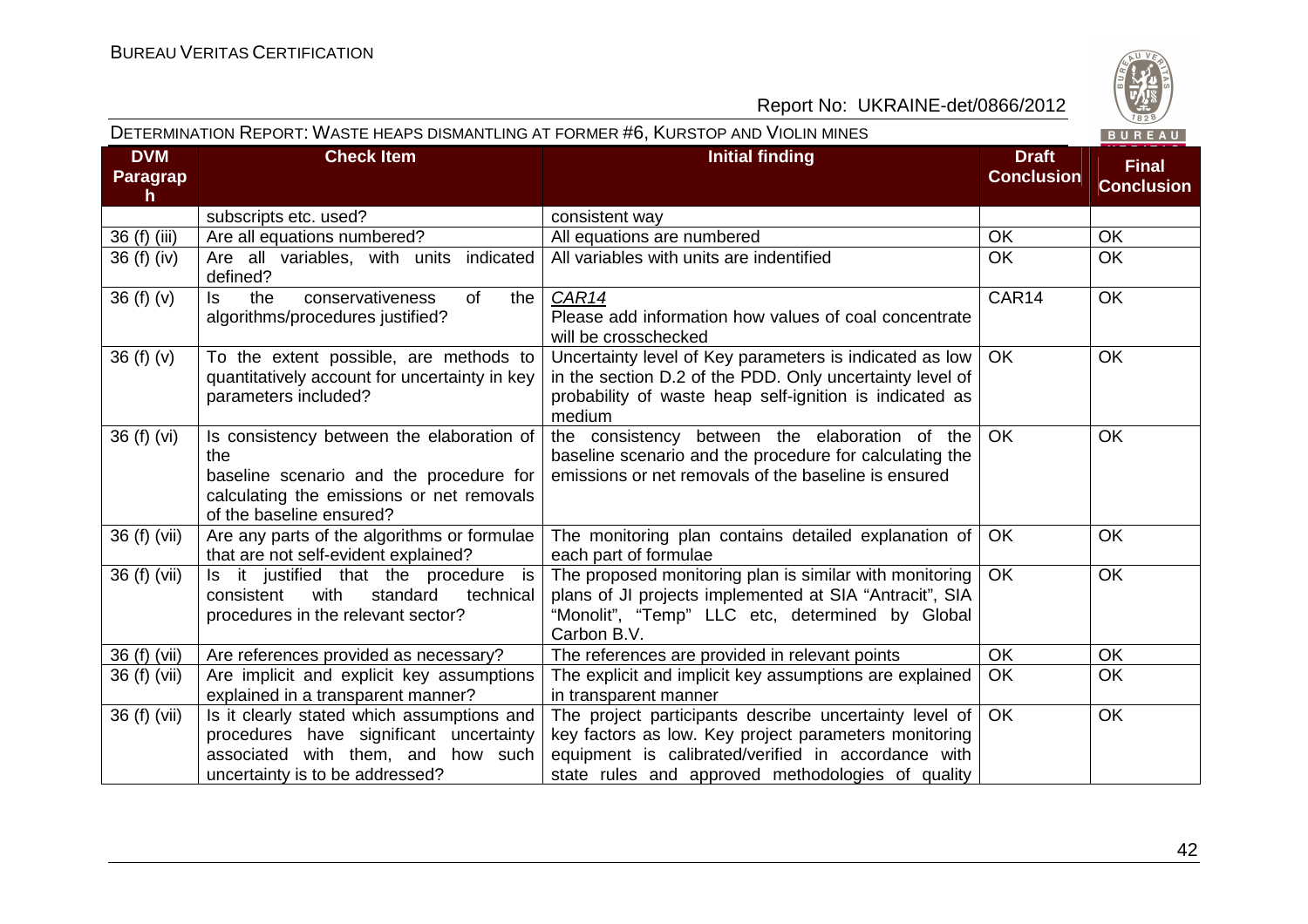|                                     | DETERMINATION REPORT: WASTE HEAPS DISMANTLING AT FORMER #6, KURSTOP AND VIOLIN MINES                                                                                                                                                                                                              |                                                                                                                                                                                                                                                                                  |                                   | BUREAU                            |
|-------------------------------------|---------------------------------------------------------------------------------------------------------------------------------------------------------------------------------------------------------------------------------------------------------------------------------------------------|----------------------------------------------------------------------------------------------------------------------------------------------------------------------------------------------------------------------------------------------------------------------------------|-----------------------------------|-----------------------------------|
| <b>DVM</b><br><b>Paragrap</b><br>h. | <b>Check Item</b>                                                                                                                                                                                                                                                                                 | <b>Initial finding</b>                                                                                                                                                                                                                                                           | <b>Draft</b><br><b>Conclusion</b> | <b>Final</b><br><b>Conclusion</b> |
|                                     |                                                                                                                                                                                                                                                                                                   | control and quality assurance                                                                                                                                                                                                                                                    |                                   |                                   |
| 36 (f) (vii)                        | Is the uncertainty of key parameters<br>described and, where possible, is an<br>uncertainty range at 95% confidence level<br>for key parameters for the calculation of<br>emission reductions or enhancements of<br>net removals provided?                                                        | The uncertainty level of parameters monitored is<br>indicated in the section D.2, quality control and quality<br>assurance procedures. The uncertainty level of<br>parameters monitored is indicated as low, only<br>Probability of waste heap burning is indicated as<br>medium | OK.                               | <b>OK</b>                         |
| 36 (g)                              | Does the monitoring plan identify a national<br>or international monitoring standard if such<br>standard has to be and/or is applied to<br>certain aspects of the project?<br>Does the monitoring plan provide a<br>reference as to where a detailed<br>description of the standard can be found? | The monitoring plan identifies next state ruling<br>documents:<br>GOST 11022-95 and GOST 11014-2001 for<br>(a)<br>sampling analysis process<br>GOST 305-82 on diesel fuel parameters<br>(b)<br>References on detailed description of mentioned<br>standard are provided          | <b>OK</b>                         | <b>OK</b>                         |
| 36 (h)                              | Does the monitoring plan document<br>statistical<br>techniques,<br>if<br>used<br>for<br>monitoring, and that they are used in a<br>conservative manner?                                                                                                                                           | The monitoring plan uses some statistical data sources<br>such as researches of waste heap self-ignition<br>probability from Scientific Centre "Respirator", data<br>from Ukrainian State Statistic Service                                                                      | <b>OK</b>                         | <b>OK</b>                         |
| 36 (i)                              | Does the monitoring plan present the<br>quality assurance and control procedures<br>for the monitoring process, including, as<br>appropriate, information on calibration and<br>on how records on data and/or method<br>validity and accuracy are kept and made<br>available upon request?        | The quality control and quality assurance procedures of<br>monitoring process are presented. Information on<br>project measuring devices calibration is provided                                                                                                                 | OK                                | <b>OK</b>                         |
| 36 (j)                              | Does the monitoring plan clearly identify<br>the responsibilities and the authority<br>regarding the monitoring activities?                                                                                                                                                                       | The<br>monitoring<br>plan<br>clearly<br>identifies<br>the<br>responsibilities and the authorities regarding<br>the<br>monitoring activities, see please figure 9, section D.3 of<br>the PDD                                                                                      | OK                                | <b>OK</b>                         |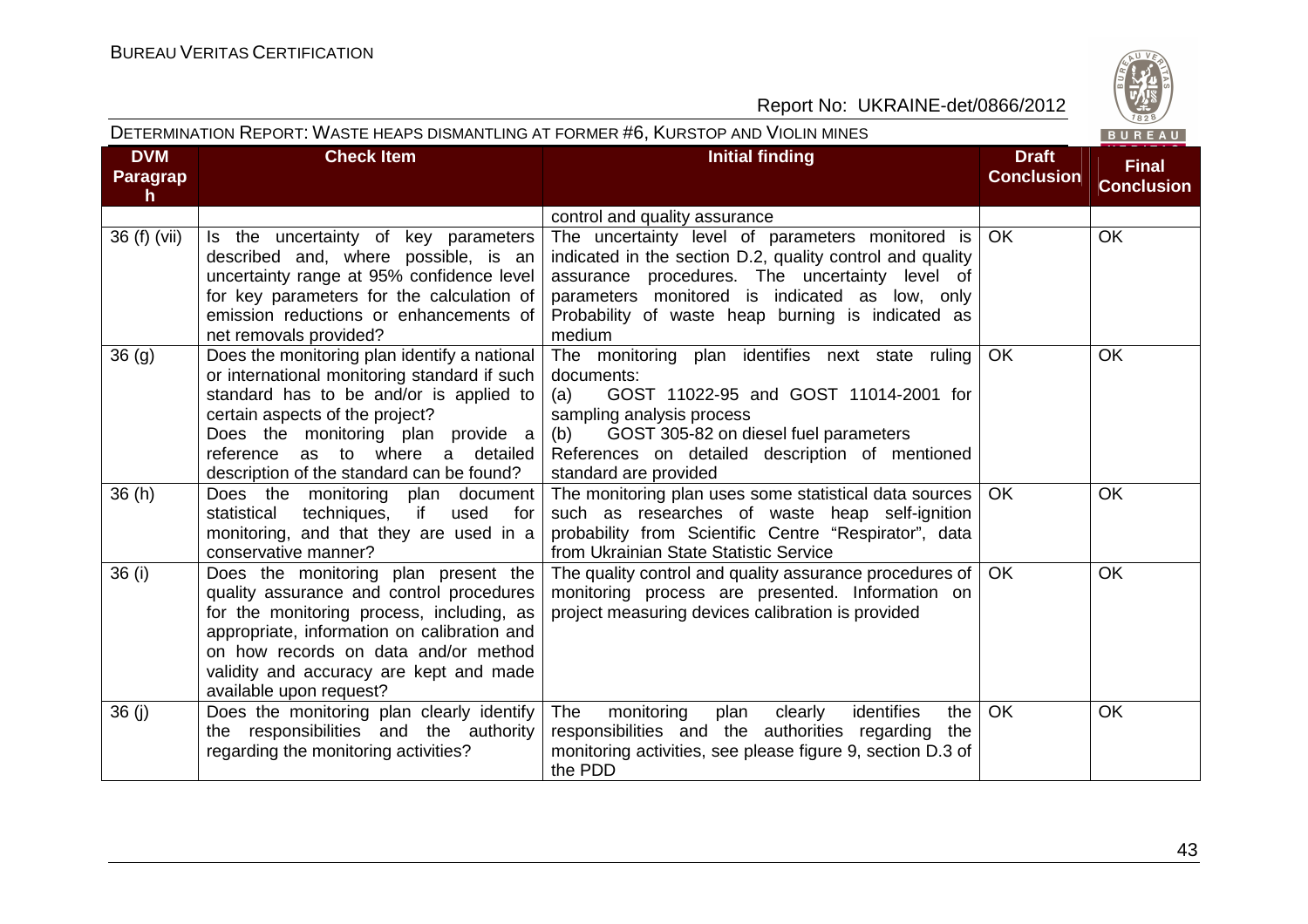| DETERMINATION REPORT: WASTE HEAPS DISMANTLING AT FORMER #6, KURSTOP AND VIOLIN MINES<br>BUREAU |                                                                                                                                                                                                                                                                                                                               |                                                                                                                                                                                                                                                                                                                |                                   |                                   |  |
|------------------------------------------------------------------------------------------------|-------------------------------------------------------------------------------------------------------------------------------------------------------------------------------------------------------------------------------------------------------------------------------------------------------------------------------|----------------------------------------------------------------------------------------------------------------------------------------------------------------------------------------------------------------------------------------------------------------------------------------------------------------|-----------------------------------|-----------------------------------|--|
| <b>DVM</b><br><b>Paragrap</b><br>h                                                             | <b>Check Item</b>                                                                                                                                                                                                                                                                                                             | <b>Initial finding</b>                                                                                                                                                                                                                                                                                         | <b>Draft</b><br><b>Conclusion</b> | <b>Final</b><br><b>Conclusion</b> |  |
| 36(k)                                                                                          | Does the monitoring plan, on the whole,<br>reflect<br>monitoring<br>good<br>practices<br>appropriate to the project type?<br>If it is a JI LULUCF project, is the good<br>practice guidance developed by IPCC<br>applied?                                                                                                     | The monitoring plan is identical to monitoring plans in<br>JI projects implemented at SIA "Antracit", SIA "Monolit",<br>"Temp" LLC etc, determined by Global Carbon B.V.                                                                                                                                       | <b>OK</b>                         | OK                                |  |
| 36(1)                                                                                          | Does the monitoring plan provide, in<br>tabular form, a complete compilation of the<br>data that need to be collected for its<br>application, including<br>data that are<br>measured or sampled and data that are<br>collected from other sources but not<br>including data that are calculated with<br>equations?            | The monitoring plan provides in tabular form a<br>complete compilation of the data collected and required<br>for emission reduction calculation, including data that<br>are measured or sampled and data that are collected<br>from other sources but not including data that are<br>calculated with equations | <b>OK</b>                         | OK                                |  |
| 36(m)                                                                                          | Does the monitoring plan indicate that the<br>data monitored and required for verification<br>are to be kept for two years after the last<br>transfer of ERUs for the project?                                                                                                                                                | The monitoring plan indicates that data monitored and<br>required for ERUs calculation will be kept two years<br>after the last ERUs transfer<br>CAR <sub>15</sub><br>Please add reference on relevant order describing data<br>collecting and keeping procedures                                              | CAR <sub>15</sub>                 | OK                                |  |
| 37                                                                                             | If selected elements or combinations of<br><b>CDM</b><br>methodologies<br>approved<br>or<br>methodological tools are used<br>for<br>establishing the monitoring plan, are the<br>selected elements or combination, together<br>with elements supplementary developed by<br>the project participants in line with 36<br>above? | Selected<br>elements<br>of<br><b>CDM</b><br>methodology<br>ACM0009, Version 4.0.0 was used for leakages<br>estimations in line within the section 36 above                                                                                                                                                     | <b>OK</b>                         | OK                                |  |
|                                                                                                | Approved CDM methodology approach only_Paragraphs 38(a) – 38(d)_Not applicable                                                                                                                                                                                                                                                |                                                                                                                                                                                                                                                                                                                |                                   |                                   |  |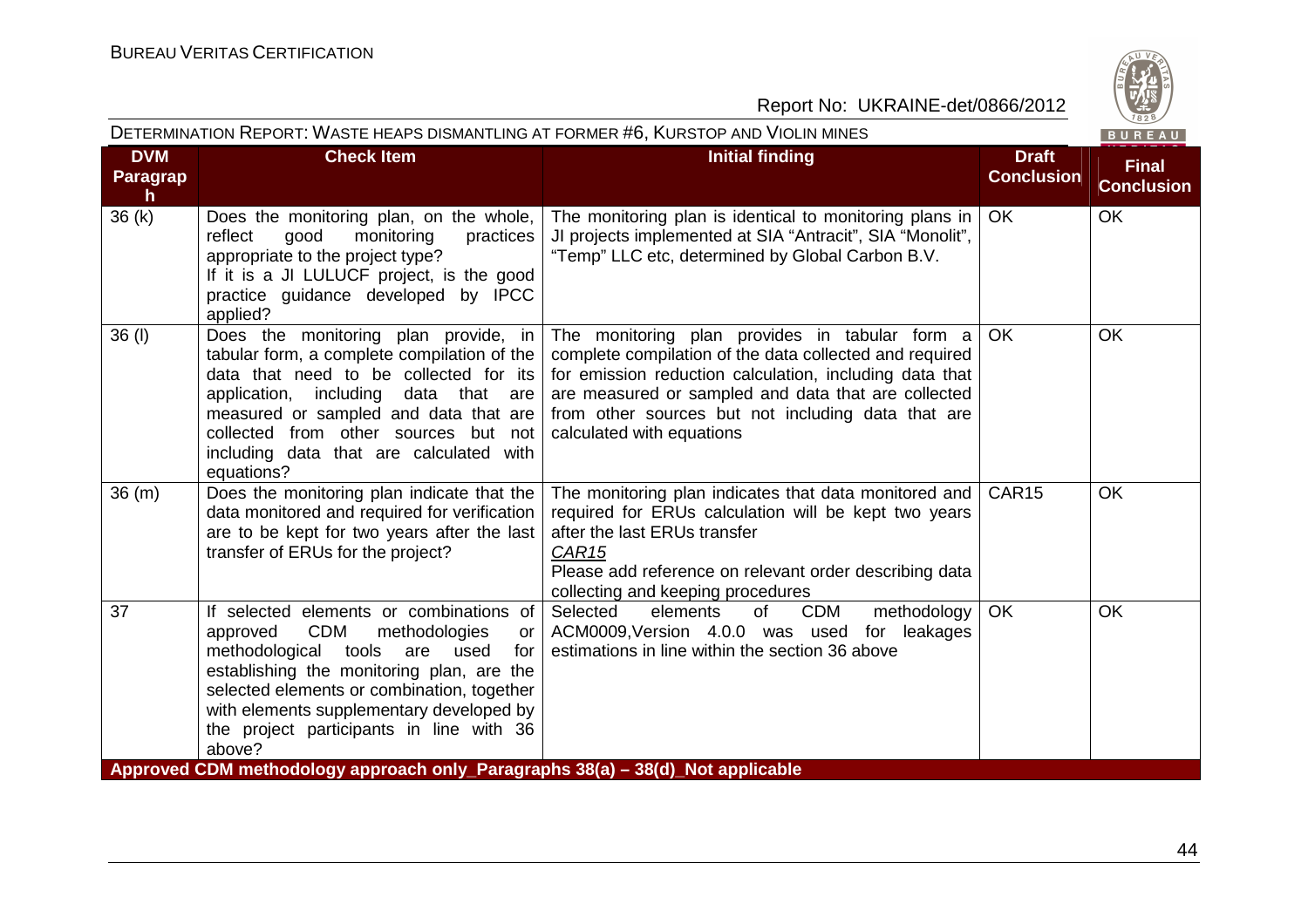| DETERMINATION REPORT: WASTE HEAPS DISMANTLING AT FORMER #6, KURSTOP AND VIOLIN MINES<br>BUREAU |                                                                                                                                                                                                                                                                                                                                                                |                                                                                                                                                                                                                                                                                                                                                                                                   |                                   |                                   |
|------------------------------------------------------------------------------------------------|----------------------------------------------------------------------------------------------------------------------------------------------------------------------------------------------------------------------------------------------------------------------------------------------------------------------------------------------------------------|---------------------------------------------------------------------------------------------------------------------------------------------------------------------------------------------------------------------------------------------------------------------------------------------------------------------------------------------------------------------------------------------------|-----------------------------------|-----------------------------------|
| <b>DVM</b><br><b>Paragrap</b><br>h                                                             | <b>Check Item</b>                                                                                                                                                                                                                                                                                                                                              | <b>Initial finding</b>                                                                                                                                                                                                                                                                                                                                                                            | <b>Draft</b><br><b>Conclusion</b> | <b>Final</b><br><b>Conclusion</b> |
|                                                                                                |                                                                                                                                                                                                                                                                                                                                                                | Applicable to both JI specific approach and approved CDM methodology approach_Paragraph 39_Not applicable                                                                                                                                                                                                                                                                                         |                                   |                                   |
| Leakage                                                                                        |                                                                                                                                                                                                                                                                                                                                                                |                                                                                                                                                                                                                                                                                                                                                                                                   |                                   |                                   |
|                                                                                                | JI specific approach only                                                                                                                                                                                                                                                                                                                                      |                                                                                                                                                                                                                                                                                                                                                                                                   |                                   |                                   |
| 40(a)                                                                                          | Does the PDD appropriately describe an  <br>assessment of the potential leakage of the<br>project and appropriately explain which<br>sources of leakage are to be calculated<br>and which can be neglected?                                                                                                                                                    | The PDD appropriately describe an assessment of<br>project leakages and explain which sources of leakage<br>are to be calculated or to be neglected                                                                                                                                                                                                                                               | OK                                | <b>OK</b>                         |
| 40(b)                                                                                          | ex ante estimate of leakage?                                                                                                                                                                                                                                                                                                                                   | Does the PDD provide a procedure for an $\vert$ The procedure of ex ante leakages estimates are<br>provided in the PDD                                                                                                                                                                                                                                                                            | OK                                | <b>OK</b>                         |
|                                                                                                | Approved CDM methodology approach only_Paragraph 41_Not applicable                                                                                                                                                                                                                                                                                             |                                                                                                                                                                                                                                                                                                                                                                                                   |                                   |                                   |
|                                                                                                | Estimation of emission reductions or enhancements of net removals                                                                                                                                                                                                                                                                                              |                                                                                                                                                                                                                                                                                                                                                                                                   |                                   |                                   |
| 42                                                                                             | Does the PDD indicate which of the<br>following approaches it chooses?<br>(a) Assessment of emissions or net<br>removals in the baseline scenario and in<br>the project scenario<br>(b) Direct assessment of emission<br>reductions                                                                                                                            | The PDD indicates that assessment of emissions in the<br>baseline scenario and in the project scenario was<br>chosen                                                                                                                                                                                                                                                                              | OK.                               | <b>OK</b>                         |
| 43                                                                                             | If the approach (a) in 42 is chosen, does<br>the PDD provide ex ante estimates of:<br>(a) Emissions or net removals for the<br>project scenario (within the<br>project<br>boundary)?<br>(b) Leakage, as applicable?<br>(c) Emissions or net removals for the<br>baseline scenario (within the project<br>boundary)?<br>(d) Emission reductions or enhancements | The PDD provides ex ante estimates for 18/02/2008-<br>31/12/2012:<br>(a) Emissions for the project scenario within the project<br>boundary which is 132 410 tonnes of CO2<br>equivalent<br>(b) Leakages which is -1 369 763 tonnes of CO2<br>equivalent<br>(c) Emissions for the baseline scenario which is<br>3 860 495 tonnes of CO2 equivalent<br>(d) Emission reductions adjusted by leakages | <b>OK</b>                         | <b>OK</b>                         |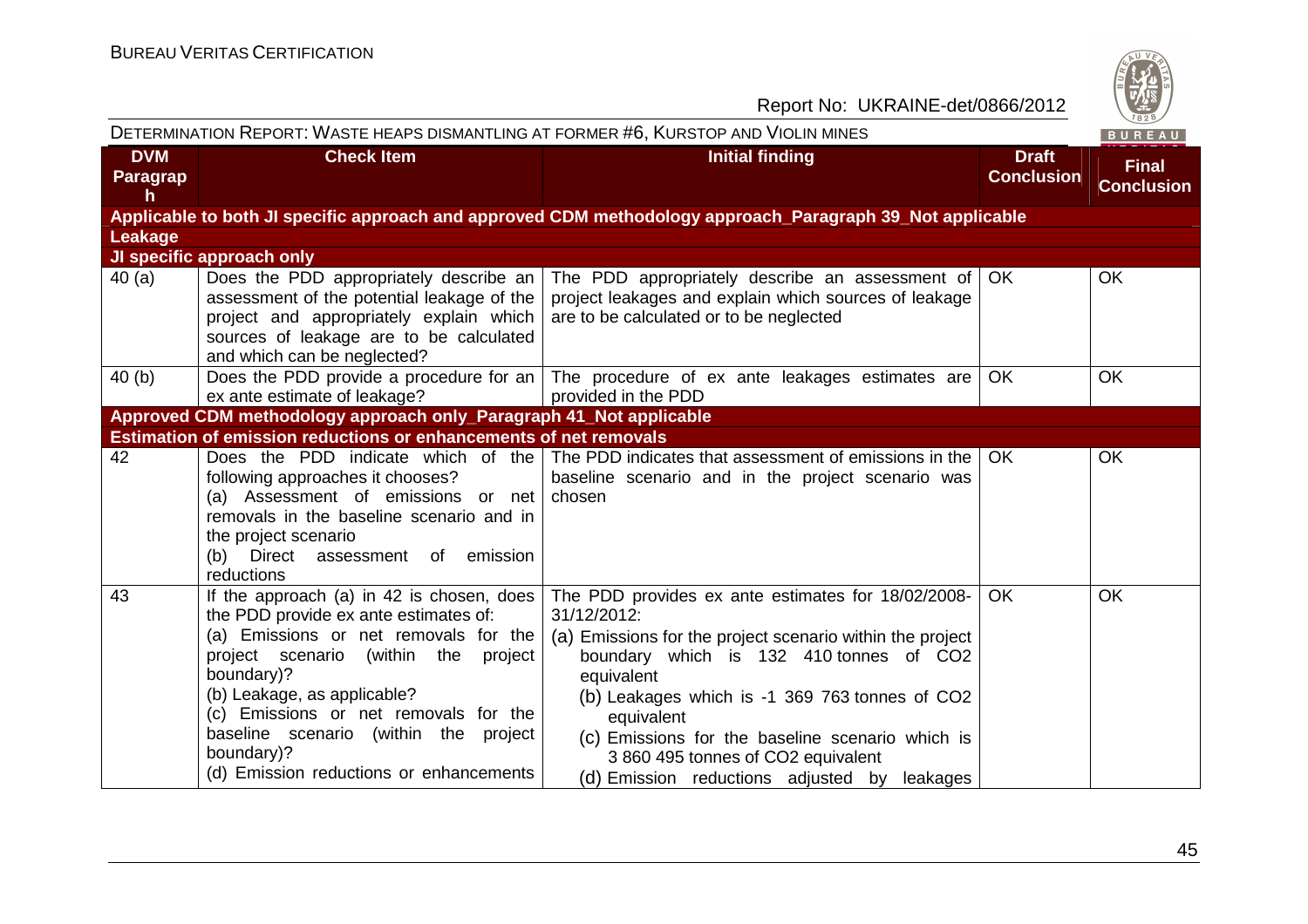| DETERMINATION REPORT: WASTE HEAPS DISMANTLING AT FORMER #6, KURSTOP AND VIOLIN MINES<br>BUREAU |                                                                                                                                                                                                                                                                                                                                                                                                                                                                                                                                                                                                                                                                                                                                                  |                                                                                                                                                                                                                                                                                                                                                                                                                                                                                                                                                                                                                                                                                                                                                                                                                                                                                                                                        |                                   |                                   |
|------------------------------------------------------------------------------------------------|--------------------------------------------------------------------------------------------------------------------------------------------------------------------------------------------------------------------------------------------------------------------------------------------------------------------------------------------------------------------------------------------------------------------------------------------------------------------------------------------------------------------------------------------------------------------------------------------------------------------------------------------------------------------------------------------------------------------------------------------------|----------------------------------------------------------------------------------------------------------------------------------------------------------------------------------------------------------------------------------------------------------------------------------------------------------------------------------------------------------------------------------------------------------------------------------------------------------------------------------------------------------------------------------------------------------------------------------------------------------------------------------------------------------------------------------------------------------------------------------------------------------------------------------------------------------------------------------------------------------------------------------------------------------------------------------------|-----------------------------------|-----------------------------------|
| <b>DVM</b><br>Paragrap<br>h                                                                    | <b>Check Item</b>                                                                                                                                                                                                                                                                                                                                                                                                                                                                                                                                                                                                                                                                                                                                | <b>Initial finding</b>                                                                                                                                                                                                                                                                                                                                                                                                                                                                                                                                                                                                                                                                                                                                                                                                                                                                                                                 | <b>Draft</b><br><b>Conclusion</b> | <b>Final</b><br><b>Conclusion</b> |
|                                                                                                | of net removals adjusted by leakage?                                                                                                                                                                                                                                                                                                                                                                                                                                                                                                                                                                                                                                                                                                             | which is 5 097 848 tonnes of CO2 equivalent                                                                                                                                                                                                                                                                                                                                                                                                                                                                                                                                                                                                                                                                                                                                                                                                                                                                                            |                                   |                                   |
| 44                                                                                             | If the approach (b) in 42 is chosen, does<br>the PDD provide ex ante estimates of:<br>(a) Emission reductions or enhancements<br>of net removals (within the project<br>boundary)?<br>(b) Leakage, as applicable?<br>(c) Emission reductions or enhancements<br>of net removals adjusted by leakage?                                                                                                                                                                                                                                                                                                                                                                                                                                             | The approach 42(a) was chosen                                                                                                                                                                                                                                                                                                                                                                                                                                                                                                                                                                                                                                                                                                                                                                                                                                                                                                          | <b>OK</b>                         | <b>OK</b>                         |
| 45                                                                                             | For both approaches in 42<br>(a) Are the estimates in 43 or 44 given:<br>(i) On a periodic basis?<br>(ii) At least from the beginning until the<br>end of the crediting period?<br>(iii) On a source-by-source/sink-by-sink<br>basis?<br>(iv) For each GHG?<br>(v) In tones of CO2 equivalent, using<br>global warming potentials defined by<br>decision 2/CP.3 or as subsequently<br>revised in accordance with Article 5 of the<br>Kyoto Protocol?<br>(b) Are the formula used for calculating the<br>estimates in 43 or 44 consistent throughout<br>the PDD?<br>(c) For calculating estimates in 43 or 44,<br>are key factors influencing the baseline<br>emissions or removals and the activity<br>level of the project and the emissions or | a) The estimates are given on<br>(i) on a yearly basis<br>(ii) from 18/02/2008 till 31/12/2012<br>(iii) On a source-by-source/sink-by-sink basis<br>- for each GHG, which are CH4 and CO2<br>- in tonnes of CO2 equivalent<br>- using global warming potentials defined by decision<br>2/CP.3<br>(b) The formula used for calculating in 43 is consistent<br>throughout the PDD<br>(c) The key factors influencing the baseline emissions<br>and the activity level of the project and the emissions<br>as well as risks associated with the project were taken<br>into account for calculating estimates in 43<br>(d) The data sources used for calculating the estimates<br>in 43 are clearly identified, reliable and transparent.<br>(e) emission factors used for calculations in 43 are in<br>line with National GHG Inventory Report approved by<br><b>Ukrainian DFP</b><br>(f) The estimations in 43 are based on conservative | <b>OK</b>                         | OK                                |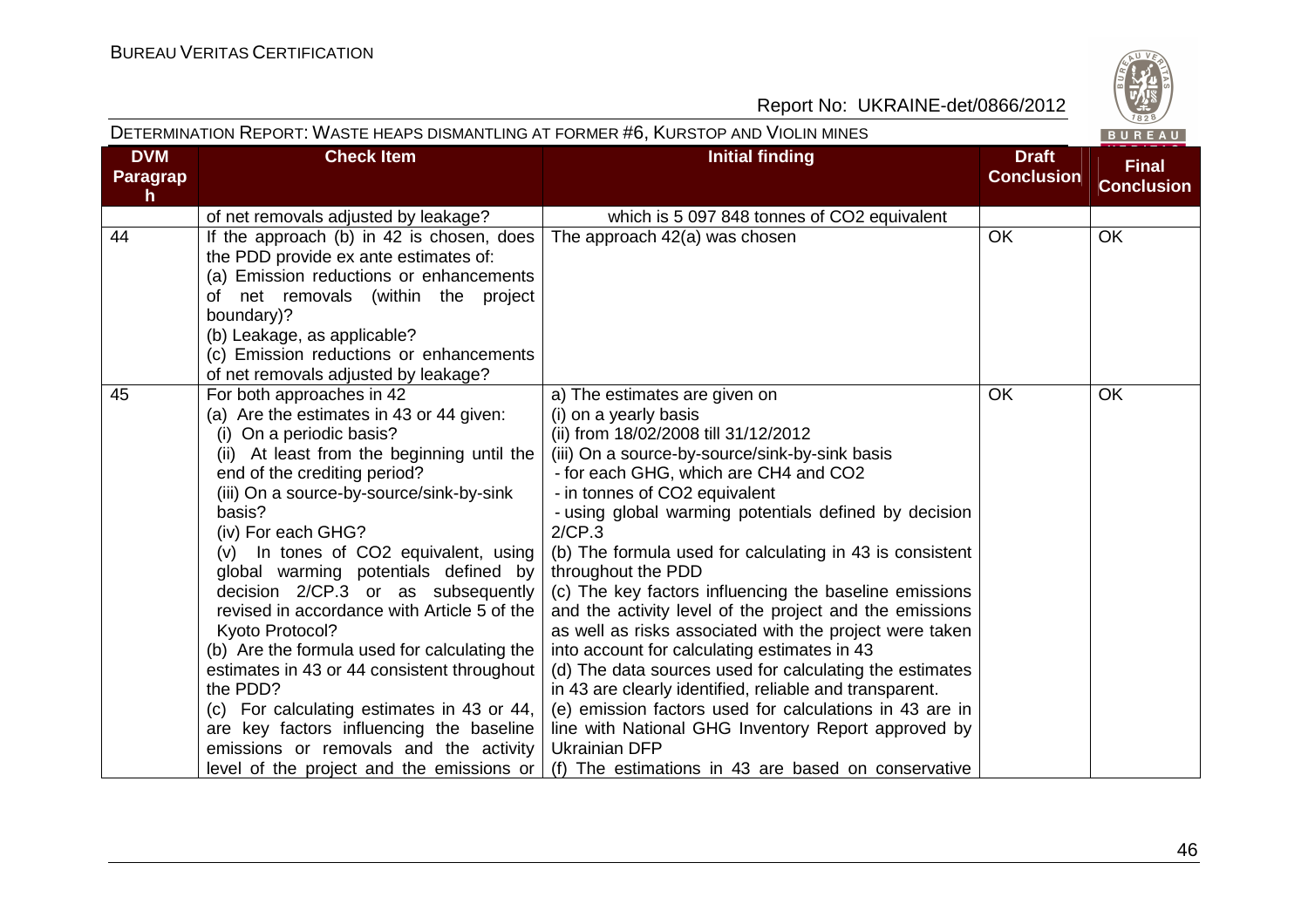|                                    | DETERMINATION REPORT: WASTE HEAPS DISMANTLING AT FORMER #6, KURSTOP AND VIOLIN MINES<br>BUREAU                                                                                                                                                                                                                                                                                                                                                                                                                                                                                                                                                                                                                                                                                                                                                                                                                                                                                                            |                                                                                                                                                                                                                                                                                                                                                                                                                                |                                   |                                   |  |
|------------------------------------|-----------------------------------------------------------------------------------------------------------------------------------------------------------------------------------------------------------------------------------------------------------------------------------------------------------------------------------------------------------------------------------------------------------------------------------------------------------------------------------------------------------------------------------------------------------------------------------------------------------------------------------------------------------------------------------------------------------------------------------------------------------------------------------------------------------------------------------------------------------------------------------------------------------------------------------------------------------------------------------------------------------|--------------------------------------------------------------------------------------------------------------------------------------------------------------------------------------------------------------------------------------------------------------------------------------------------------------------------------------------------------------------------------------------------------------------------------|-----------------------------------|-----------------------------------|--|
| <b>DVM</b><br><b>Paragrap</b><br>h | <b>Check Item</b>                                                                                                                                                                                                                                                                                                                                                                                                                                                                                                                                                                                                                                                                                                                                                                                                                                                                                                                                                                                         | <b>Initial finding</b>                                                                                                                                                                                                                                                                                                                                                                                                         | <b>Draft</b><br><b>Conclusion</b> | <b>Final</b><br><b>Conclusion</b> |  |
|                                    | net removals as well as risks associated<br>with the project taken into account, as<br>appropriate?<br>(d) Are data sources used for calculating<br>the estimates in 43 or 44 clearly identified,<br>reliable and transparent?<br>(e) Are emission factors (including default<br>emission factors) if used for calculating the<br>estimates in 43 or 44 selected by carefully<br>balancing accuracy and reasonableness,<br>and appropriately justified of the choice?<br>(f) Is the estimation in 43 or 44 based on<br>conservative assumptions and the most<br>plausible scenarios in a transparent<br>manner?<br>Are the estimates in 43 or 44<br>(q)<br>consistent throughout the PDD?<br>(h) Is the annual average of estimated<br>emission reductions or enhancements of<br>net removals calculated by dividing the<br>total estimated emission reductions or<br>enhancements of net removals over the<br>crediting period by the total months of the<br>crediting period and multiplying by twelve? | assumptions and the most plausible scenarios in a<br>transparent manner<br>(g) the estimates in 43 are consistent throughout the<br><b>PDD</b><br>(h) the annual average value of estimated emission<br>reductions is calculated by dividing the total estimated<br>emission reductions or enhancements of net removals<br>over the crediting period by the total months of the<br>crediting period and multiplying by twelve. |                                   |                                   |  |
| 46                                 | If the calculation of the baseline emissions<br>or<br>net removals is to be performed ex post,<br>does the PDD include an illustrative ex<br>emissions<br>ante<br>net<br>removals<br><b>or</b>                                                                                                                                                                                                                                                                                                                                                                                                                                                                                                                                                                                                                                                                                                                                                                                                            | PDD contains ex-post calculations for 2008-2011<br>years. Ex-ante calculations is provided for 2012 year                                                                                                                                                                                                                                                                                                                       | <b>OK</b>                         | <b>OK</b>                         |  |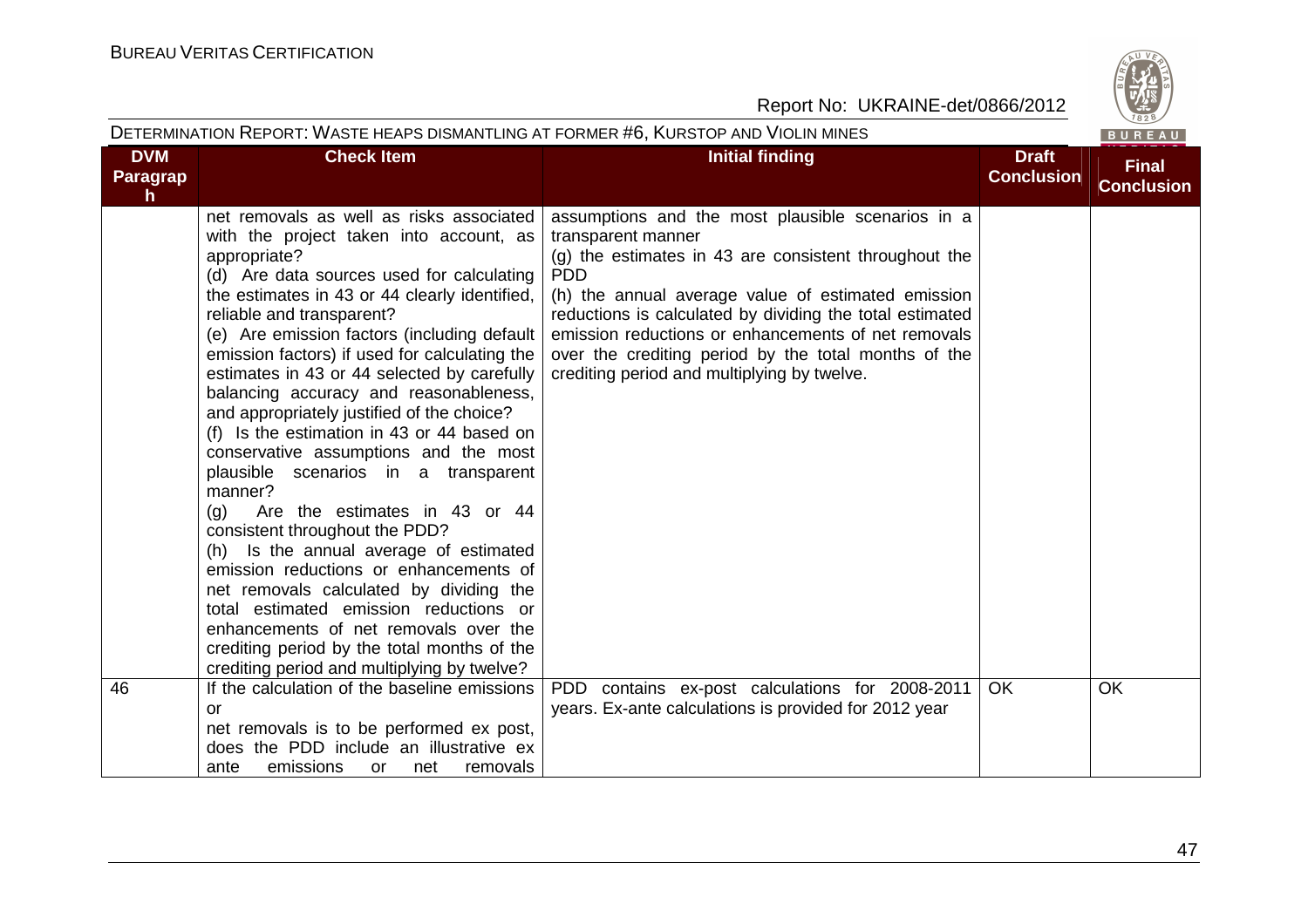| ί.          |
|-------------|
| S<br>ν<br>۰ |
| 828         |

|                              | DETERMINATION REPORT: WASTE HEAPS DISMANTLING AT FORMER #6, KURSTOP AND VIOLIN MINES                                                                                                                                                                                                                                                                                  |                                                                                                                                                                                                      |                                   | BUREAU                            |
|------------------------------|-----------------------------------------------------------------------------------------------------------------------------------------------------------------------------------------------------------------------------------------------------------------------------------------------------------------------------------------------------------------------|------------------------------------------------------------------------------------------------------------------------------------------------------------------------------------------------------|-----------------------------------|-----------------------------------|
| <b>DVM</b><br>Paragrap<br>h. | <b>Check Item</b>                                                                                                                                                                                                                                                                                                                                                     | <b>Initial finding</b>                                                                                                                                                                               | <b>Draft</b><br><b>Conclusion</b> | <b>Final</b><br><b>Conclusion</b> |
|                              | calculation?                                                                                                                                                                                                                                                                                                                                                          |                                                                                                                                                                                                      |                                   |                                   |
|                              | Approved CDM methodology approach only_Paragraphs 47(a) - 47(b)_Not applicable                                                                                                                                                                                                                                                                                        |                                                                                                                                                                                                      |                                   |                                   |
|                              | <b>Environmental impacts</b>                                                                                                                                                                                                                                                                                                                                          |                                                                                                                                                                                                      |                                   |                                   |
| 48 (a)                       | <b>Does</b><br><b>PDD</b><br>the<br>list<br>and<br>attach<br>documentation on the analysis<br>of the<br>environmental impacts of the project,<br>transboundary<br>including<br>impacts, in<br>accordance with procedures as determined<br>by the host Party?                                                                                                          | The PDD<br>lists documentation on the project OK<br>environmental impact analysis in accordance with<br>actual Ukrainian legislation.                                                                |                                   | <b>OK</b>                         |
| 48 (b)                       | If the analysis in 48 (a) indicates that the<br>environmental impacts are considered<br>significant by the project participants or the<br>host Party, does the PDD provide<br>conclusion and all references to supporting<br>documentation of an environmental impact<br>assessment undertaken in accordance with<br>the procedures as required by the host<br>Party? | The analysis mentioned in $48(a)$ indicates that impact<br>on air is significant. Assessment of impact on the<br>environment under the laws of Ukraine was held for the<br>proposed project in 2008. | OK.                               | <b>OK</b>                         |
|                              | <b>Stakeholder consultation</b>                                                                                                                                                                                                                                                                                                                                       |                                                                                                                                                                                                      |                                   |                                   |
| 49                           | If stakeholder consultation was undertaken<br><i>in</i><br>accordance with the procedure as required<br>by the host Party, does the PDD provide:<br>(a) A list of stakeholders from whom<br>comments on the projects have been<br>received, if any?<br>(b) The nature of the comments?<br>(c) A description on whether and how the<br>comments have been addressed?   | Actual Ukraine legislation doesn't require public OK<br>information for JI project. Any comments from local<br>stakeholders are obtained. Comments will be collect<br>during determination process   |                                   | <b>OK</b>                         |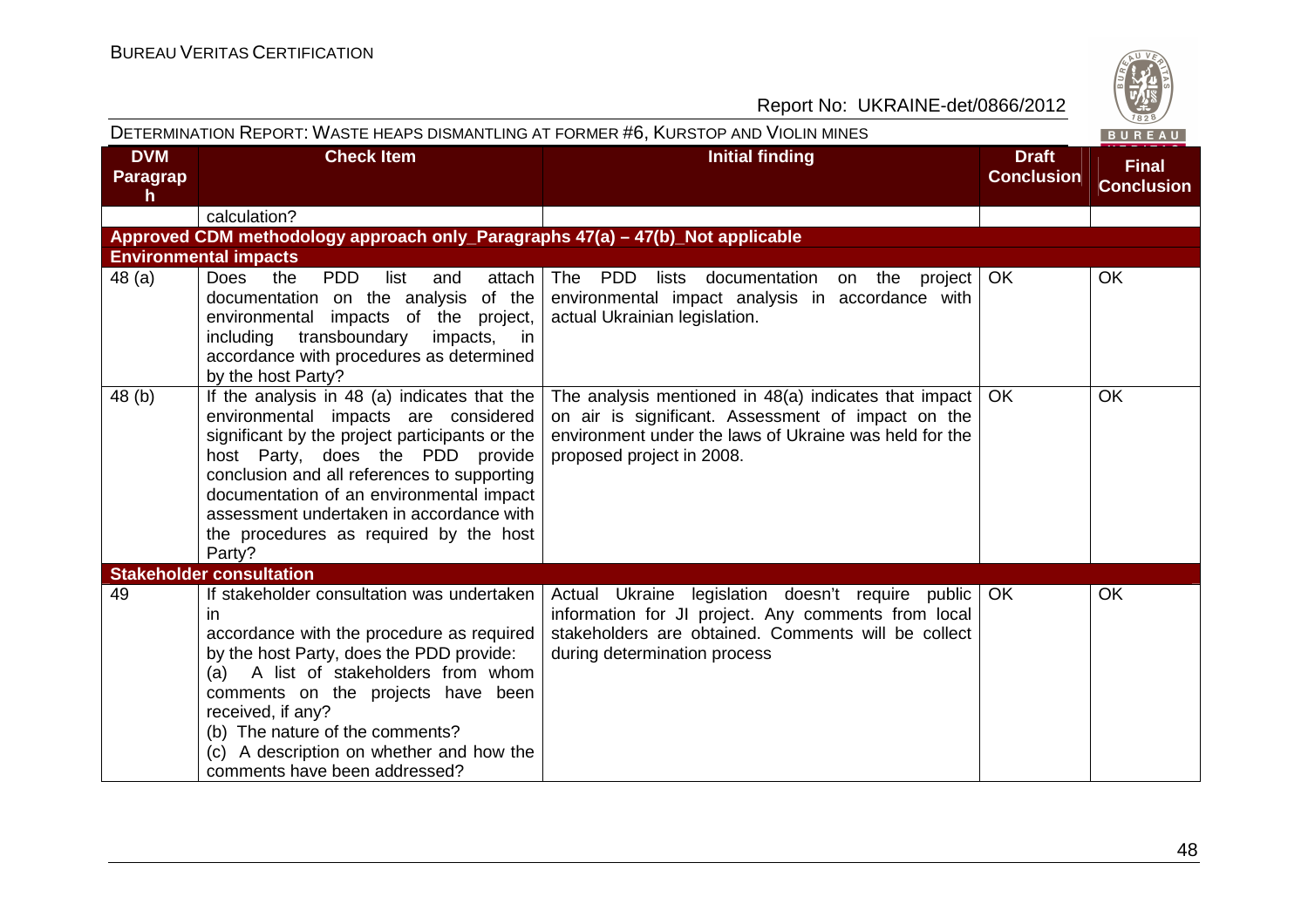

| DETERMINATION REPORT: WASTE HEAPS DISMANTLING AT FORMER #6, KURSTOP AND VIOLIN MINES                         |                                                                                                                     |                 |                                   |                                   |  |  |  |
|--------------------------------------------------------------------------------------------------------------|---------------------------------------------------------------------------------------------------------------------|-----------------|-----------------------------------|-----------------------------------|--|--|--|
| <b>DVM</b><br><b>Paragrap</b><br>h.                                                                          | <b>Check Item</b>                                                                                                   | Initial finding | <b>Draft</b><br><b>Conclusion</b> | <b>Final</b><br><b>Conclusion</b> |  |  |  |
|                                                                                                              | Determination regarding small-scale projects (additional elements for assessment)_Paragraphs 50 - 57_Not applicable |                 |                                   |                                   |  |  |  |
| Determination regarding land use, land-use change and forestry projects Paragraphs 58 – 64(d) Not applicable |                                                                                                                     |                 |                                   |                                   |  |  |  |
|                                                                                                              | Determination regarding programmes of activities_Paragraphs 66 - 73_Not applicable                                  |                 |                                   |                                   |  |  |  |

**Table 2 Resolution of Corrective Action and Clarification Requests** 

| Draft report clarifications and corrective action<br>requests by validation team                                                                                                                                                                                                                                                                                                                                                                                      | Ref. to<br>checklist<br>question<br>in table 1 | Summary of project participant response                                                                                                                                                                                                                                                                                                                                                 | <b>Determination team conclusion</b> |
|-----------------------------------------------------------------------------------------------------------------------------------------------------------------------------------------------------------------------------------------------------------------------------------------------------------------------------------------------------------------------------------------------------------------------------------------------------------------------|------------------------------------------------|-----------------------------------------------------------------------------------------------------------------------------------------------------------------------------------------------------------------------------------------------------------------------------------------------------------------------------------------------------------------------------------------|--------------------------------------|
| CAR01<br>Please add data on subcontractors of ""CE<br>'GOSPODAR" Ltd involved to the project activity.                                                                                                                                                                                                                                                                                                                                                                |                                                | Artik - bud" Ltd. is the contractor of waste heap<br>sorting and dismantling. Contract for work<br>#731 from 21/01/08 between "Artik - bud"<br>Ltd and "CE 'GOSPODAR" Ltd.                                                                                                                                                                                                              | The issue is closed                  |
| CAR02<br>Please add history of waste heaps dismantled in<br>project frames. According to "Моделювання<br>температурного поля згасаючих териконів,<br>В.В. Попович, А.Д. Кузик, канд. фіз.-мат. наук,<br>доцент, О.О. Карабин, канд. фіз.-мат. наук,<br>доцент, О.Ю. Чмир, канд. фіз.-мат. наук<br>(Львівський державний університет безпеки<br><i>життедіяльності)</i> " time of waste heap burning<br>is about 15-20 years after finishing of waste heap<br>mantling |                                                | Start of waste heaps dumping - 1945 year, the<br>end - 1984. Concerning duration of burning<br>waste heaps, it is still controversial subject. In<br>the literature there are numbers from 5 to 50<br>years. In terms of the project, an important<br>matter is the time of waste heap ignition.<br>However, in this project waste heaps that are<br>being dismantled were not burning. | The issue is closed                  |
| CAR03<br>Please correct name of District location (please<br>indicate Krasnolutsky counsil lands)                                                                                                                                                                                                                                                                                                                                                                     |                                                | Name is corrected                                                                                                                                                                                                                                                                                                                                                                       | The issue is closed                  |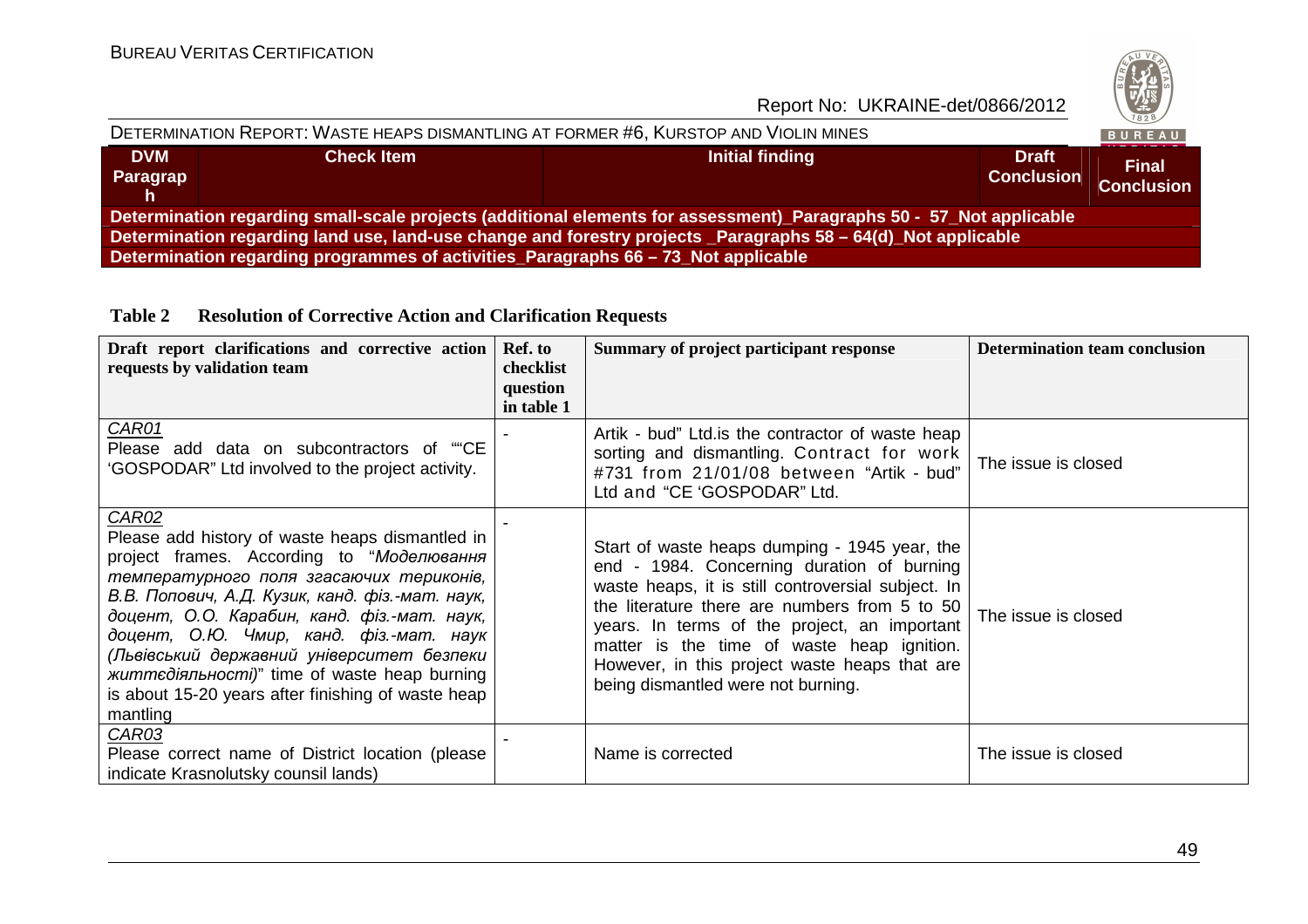| DETERMINATION REPORT: WASTE HEAPS DISMANTLING AT FORMER #6, KURSTOP AND VIOLIN MINES<br>BUREAU                                                                                                                                                                                                                                               |    |                                                                                                                                                                                                                                                                                                                                                                     |                                       |  |  |
|----------------------------------------------------------------------------------------------------------------------------------------------------------------------------------------------------------------------------------------------------------------------------------------------------------------------------------------------|----|---------------------------------------------------------------------------------------------------------------------------------------------------------------------------------------------------------------------------------------------------------------------------------------------------------------------------------------------------------------------|---------------------------------------|--|--|
| CAR04<br>Please add coordinates of sorting unit and clarify<br>source of project geographical data                                                                                                                                                                                                                                           |    | Added in Section A 4.1.4: geographical<br>coordinates of sorting unit: 48° 8' 34.31" N. Lt<br>and 38° 54' 4.14" E.Ln. Source of geographical<br>coordinates - the program Google-Earth,<br>Version 6.0                                                                                                                                                              | <b>VERITAS</b><br>The issue is closed |  |  |
| CAR05<br>Please provide adequate satellite photos of<br>sorting unit location                                                                                                                                                                                                                                                                |    | Adequate photos are provided                                                                                                                                                                                                                                                                                                                                        | The issue is closed                   |  |  |
| CAR06<br>The proposed project envisages processing 800<br>000 m3 of coal containing rock mass from waste<br>heap per year. Assuming that average coal<br>content is about 15%, some less than 900 000<br>tCO2eq will be obtained per year. Please explain<br>abovementioned<br>misamendment<br>between<br>evaluations and table 2 of the PDD |    | Section A.2. provides statistical data on the ash<br>content and moisture content of the rock mass<br>of<br>waste heaps. These values<br>have<br>According<br>considerable<br>fluctuations.<br>to<br>statistics, coal content can be much higher than<br>15%.<br>materials<br>Accompanying<br>provide<br>calculations of coal content in the rock of waste<br>heap. | The issue is closed                   |  |  |
| CAR07<br>Please provide Letter of Endorsement from<br>Ukrainian DFP                                                                                                                                                                                                                                                                          | 19 | Letter of Endorsement from the SEIA is<br>provided in PDD, Section A.5                                                                                                                                                                                                                                                                                              | The issue is closed                   |  |  |
| CAR08<br>Please provide written project approvals from the<br>both Parties Involved                                                                                                                                                                                                                                                          | 19 | Project approvals from the both Parties Involved<br>will be provided to the AIE after the submission<br>of Determination report to the DFPs of Parties<br>involved                                                                                                                                                                                                  | Pending                               |  |  |
| CAR09<br>Please provide more detailed description of<br>barriers for scenario 3. Wastes of coal production<br>uses for concrete production in JI project.                                                                                                                                                                                    | 23 | An additional obstacle to the use of this waste<br>heap as building materials is that it has high<br>carbon content, therefore it leads to lower<br>quality of products. In addition, the technology of<br>building materials requires fine grinding,<br>therefore results in additional energy costs                                                               | The issue is closed                   |  |  |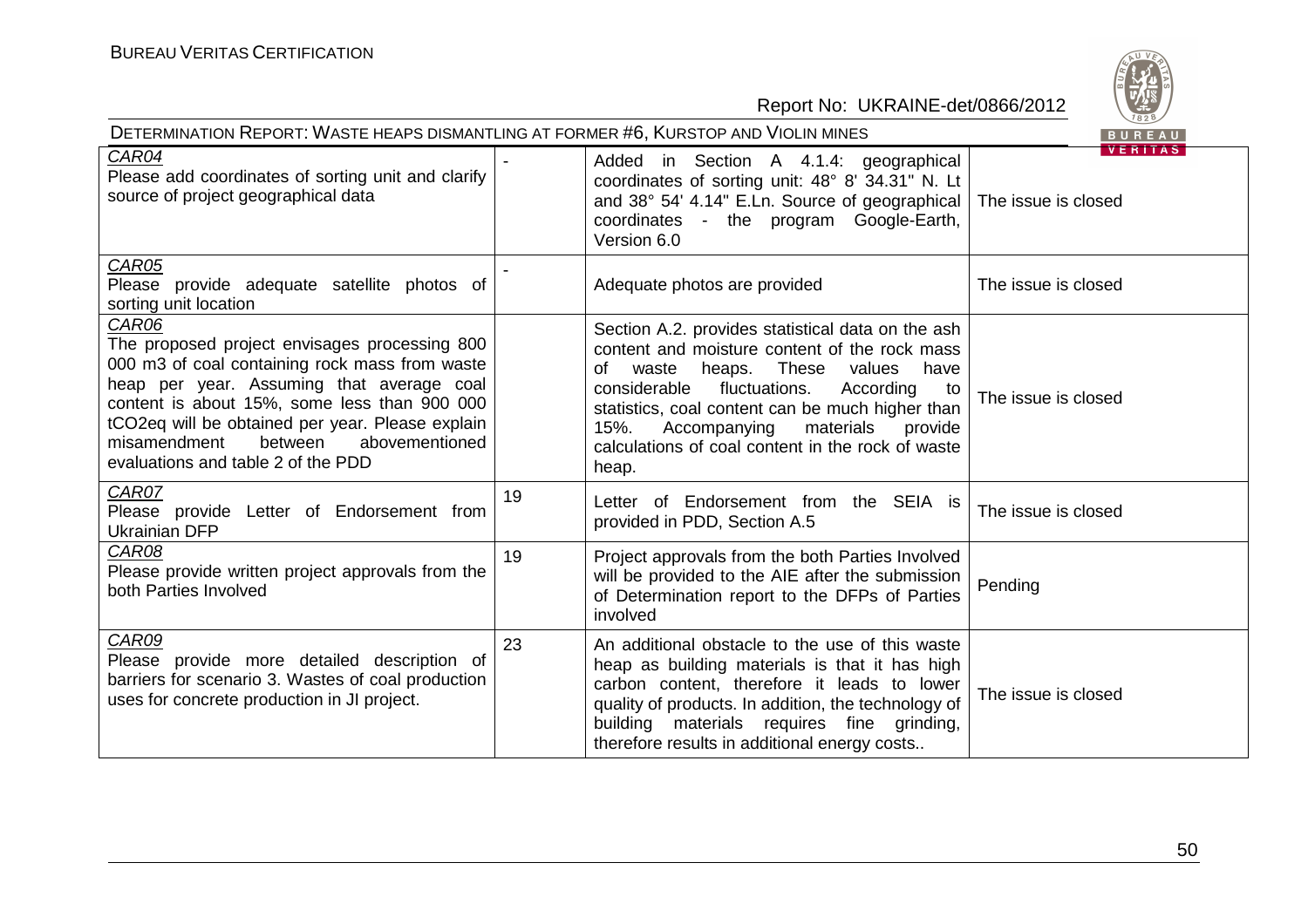| DETERMINATION REPORT: WASTE HEAPS DISMANTLING AT FORMER #6, KURSTOP AND VIOLIN MINES<br>BUREAU                                                                                                                                                                                                                                                                                                                                                                                                    |       |                                                                                                                                                                                                                  |                                       |  |  |
|---------------------------------------------------------------------------------------------------------------------------------------------------------------------------------------------------------------------------------------------------------------------------------------------------------------------------------------------------------------------------------------------------------------------------------------------------------------------------------------------------|-------|------------------------------------------------------------------------------------------------------------------------------------------------------------------------------------------------------------------|---------------------------------------|--|--|
| CAR <sub>10</sub><br>Please note the documents confirm project start<br>date                                                                                                                                                                                                                                                                                                                                                                                                                      | 34(a) | The beginning of waste heap dismantling is<br>determined by the act.                                                                                                                                             | <b>VERITAS</b><br>The issue is closed |  |  |
| CAR11<br>Please correct length of crediting period                                                                                                                                                                                                                                                                                                                                                                                                                                                | 34(b) | Section C.2 "Expected operational lifetime of the<br>project": The life cycle of the project will last<br>from 18/02/2008 to 31/12/2012. Thus, the<br>project life cycle is 4 years 10 months (or 58<br>months). | The issue is closed                   |  |  |
| CAR <sub>12</sub><br>Please provide to AIE documents, that describe<br>project key parameters, such as<br>sale<br>invoices<br>consumed<br>coal<br>on.<br>containing rock mass<br>delivered<br>sale<br>invoices<br>coal<br>on<br>$\overline{\phantom{a}}$<br>concentrate<br>invoices on consumed diesel fuel<br>monthly<br>acts<br>electric<br>energy<br>on<br>consumptions<br>Also, Please provide documents describing<br>calculation of specific electricity consumption at<br>enrichment plant | 36(b) | documentation<br>All<br>necessary<br>has<br>been<br>submitted to AIE                                                                                                                                             | The issue is closed                   |  |  |
| CAR <sub>13</sub><br>Please add in the section D.1 sub-section<br>Measuring devices reference on Annex 3<br>contained<br>data<br>on project<br>measuring<br>equipment                                                                                                                                                                                                                                                                                                                             | 36(e) | (Reference on Annex 3 «Monitiring plan»<br>contains data on project measuring equipment.                                                                                                                         | The issue is closed                   |  |  |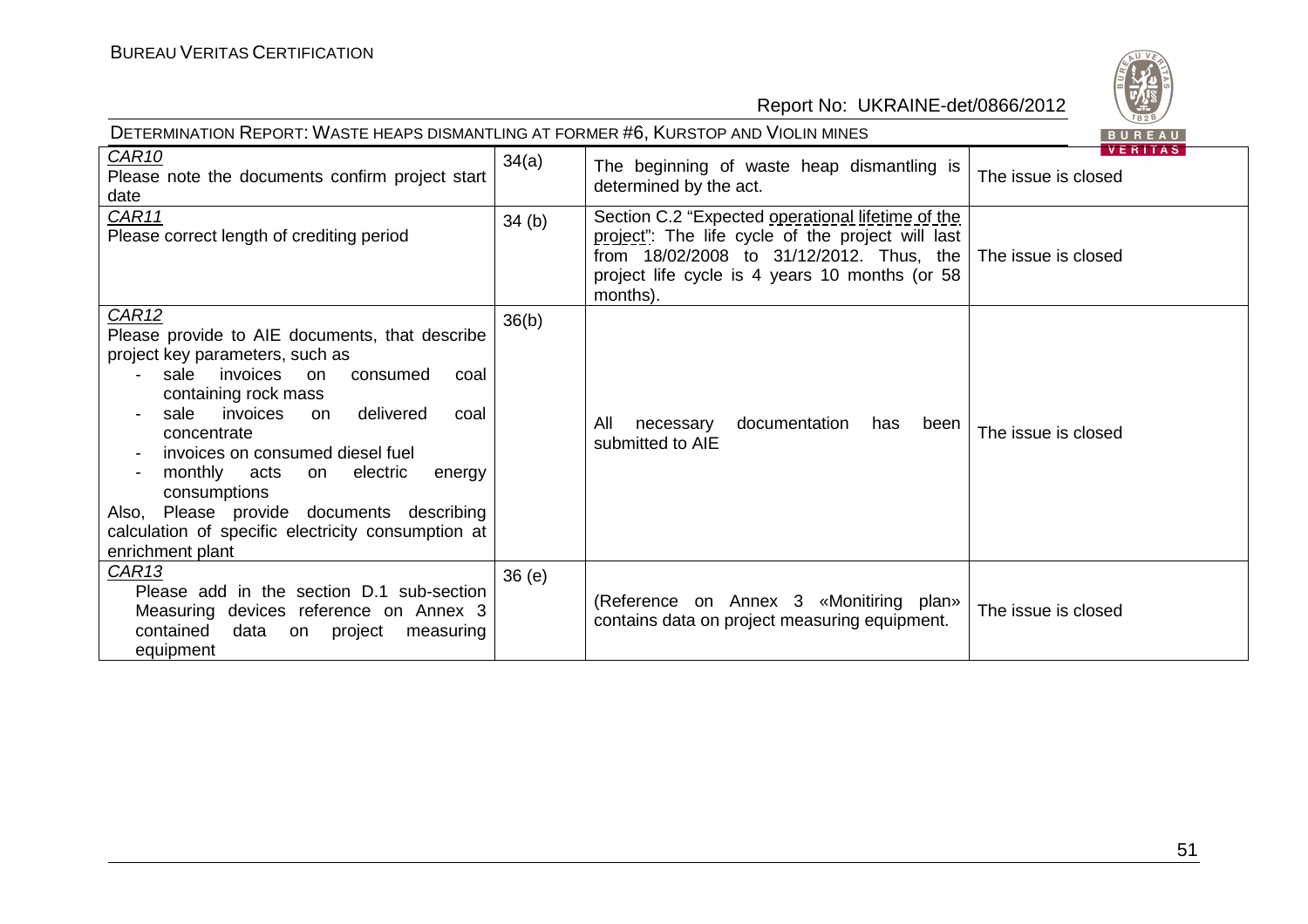

| DETERMINATION REPORT: WASTE HEAPS DISMANTLING AT FORMER #6, KURSTOP AND VIOLIN MINES                                                   | BUREAU   |                                                                                                                                                                                                                                                                                                                                                                                                                                                                                                                                                                                                                                                                                                                   |                                       |
|----------------------------------------------------------------------------------------------------------------------------------------|----------|-------------------------------------------------------------------------------------------------------------------------------------------------------------------------------------------------------------------------------------------------------------------------------------------------------------------------------------------------------------------------------------------------------------------------------------------------------------------------------------------------------------------------------------------------------------------------------------------------------------------------------------------------------------------------------------------------------------------|---------------------------------------|
| CAR14<br>Please add information how values of coal<br>concentrate will be crosschecked                                                 | 36(f)(v) | Information how values of coal concentrate will<br>be crosschecked is described in Section D.1.:<br>To determine this parameter the commercial<br>data of company are used. To confirm the<br>amount of coal checks and documents from<br>customers are used. Taken into account and<br>refers to the project activity only product which<br>delivered to the customer. Weighing takes place<br>on site using certified scales. Regular cross-<br>inspections with customers are executed.<br>Information of summurized reports is based on<br>these delivery data.                                                                                                                                               | <b>VERITAS</b><br>The issue is closed |
| <b>CAR15</b><br>reference<br>relevant<br>order<br>Please add<br>on<br>describing<br>collecting<br>data<br>keeping<br>and<br>procedures | 36(m)    | Noted in Section D.1.:Documents and reports<br>on the data that are monitored will be archived<br>and stored by the project participants. The<br>following documents will be stored: primary<br>documents for the accounting of monitored<br>parameters in paper form; intermediate reports,<br>orders and other monitoring documents in paper<br>electronic<br>and<br>form;<br>documents<br>on<br>measurement devices in paper and electronic<br>form. These documents and other data<br>monitored and required for determination and<br>verification, as well as any other data that are<br>relevant to the operation of the project will be<br>kept for at least two years after the last transfer<br>of ERUs. | The issue is closed                   |